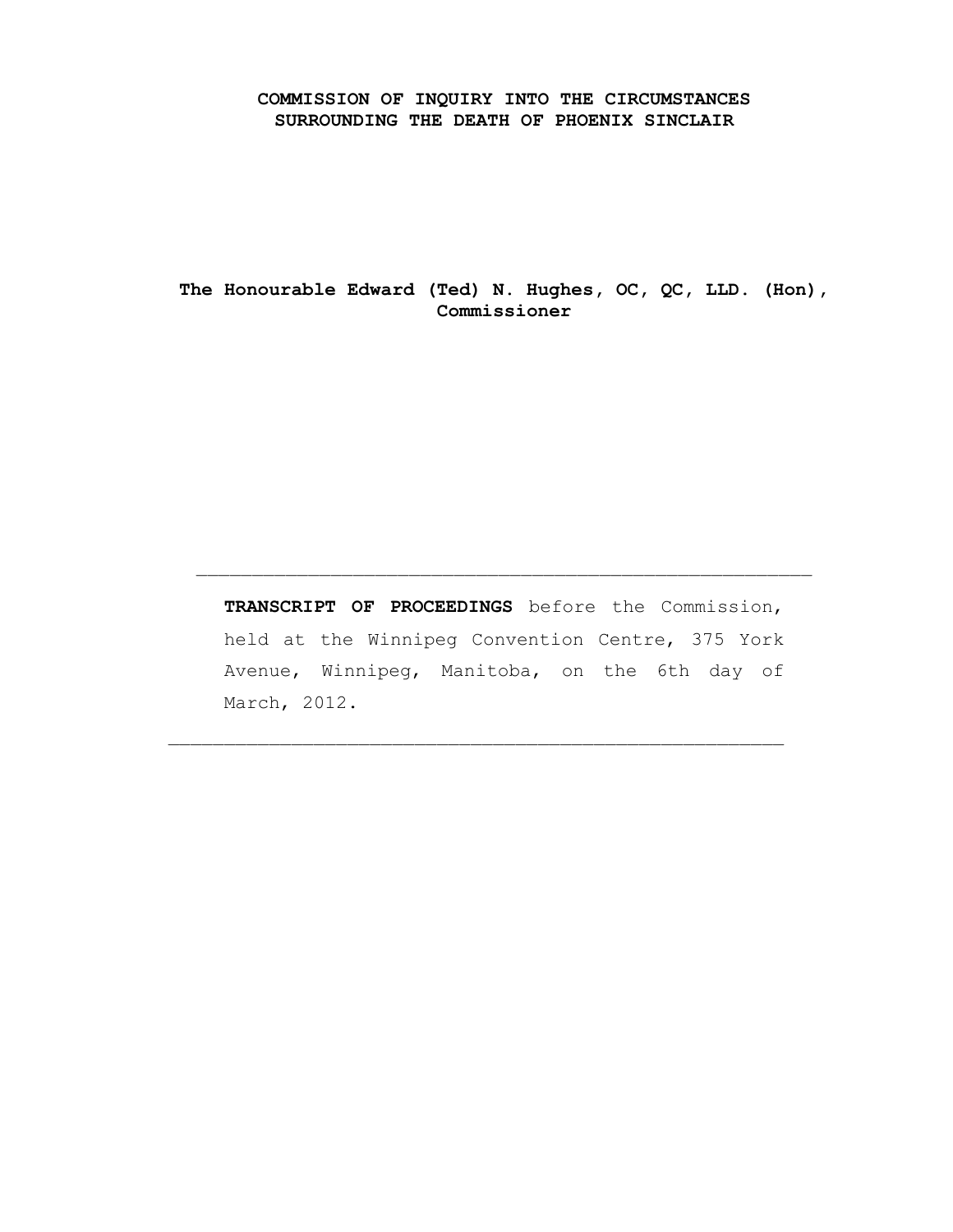# **INDEX**

|                            |  | Page        |
|----------------------------|--|-------------|
| PROCEEDINGS                |  | $\mathbf 1$ |
| SUBMISSION BY MR. SAXBERG  |  | 15          |
| RULING BY THE COMMISSIONER |  | 22          |
| SUBMISSION BY MR. SAXBERG  |  | 23          |
| SUBMISSION BY MR. SMORANG  |  | 34          |
| SUBMISSION BY MR. KAHN     |  | 36          |
| SUBMISSION BY MR. BRODSKY  |  | 37          |
| SUBMISSION BY MR. FUNKE    |  | 39          |
| SUBMISSION BY MS. WALSH    |  | 43          |
| RULING BY THE COMMISSIONER |  | 49          |
| SUBMISSION BY MR. KROFT    |  | 51          |
| SUBMISSION BY MR. SMORANG  |  | 56          |
| SUBMISSION BY MR. KROFT    |  | 58          |
| SUBMISSION BY MR. RAY      |  | 61          |
| SUBMISSION BY MS. WALSH    |  | 63          |
| SUBMISSION BY MR. RAY      |  | 65          |
| SUBMISSION BY MS. WALSH    |  | 67          |

### **EXHIBITS:**

|    | Letter regarding Application Authorities and |     |
|----|----------------------------------------------|-----|
|    | ANCR, Dated February 28, 2012                | 1.5 |
|    |                                              |     |
| -5 | Proposal regarding order of Witnesses        | 23  |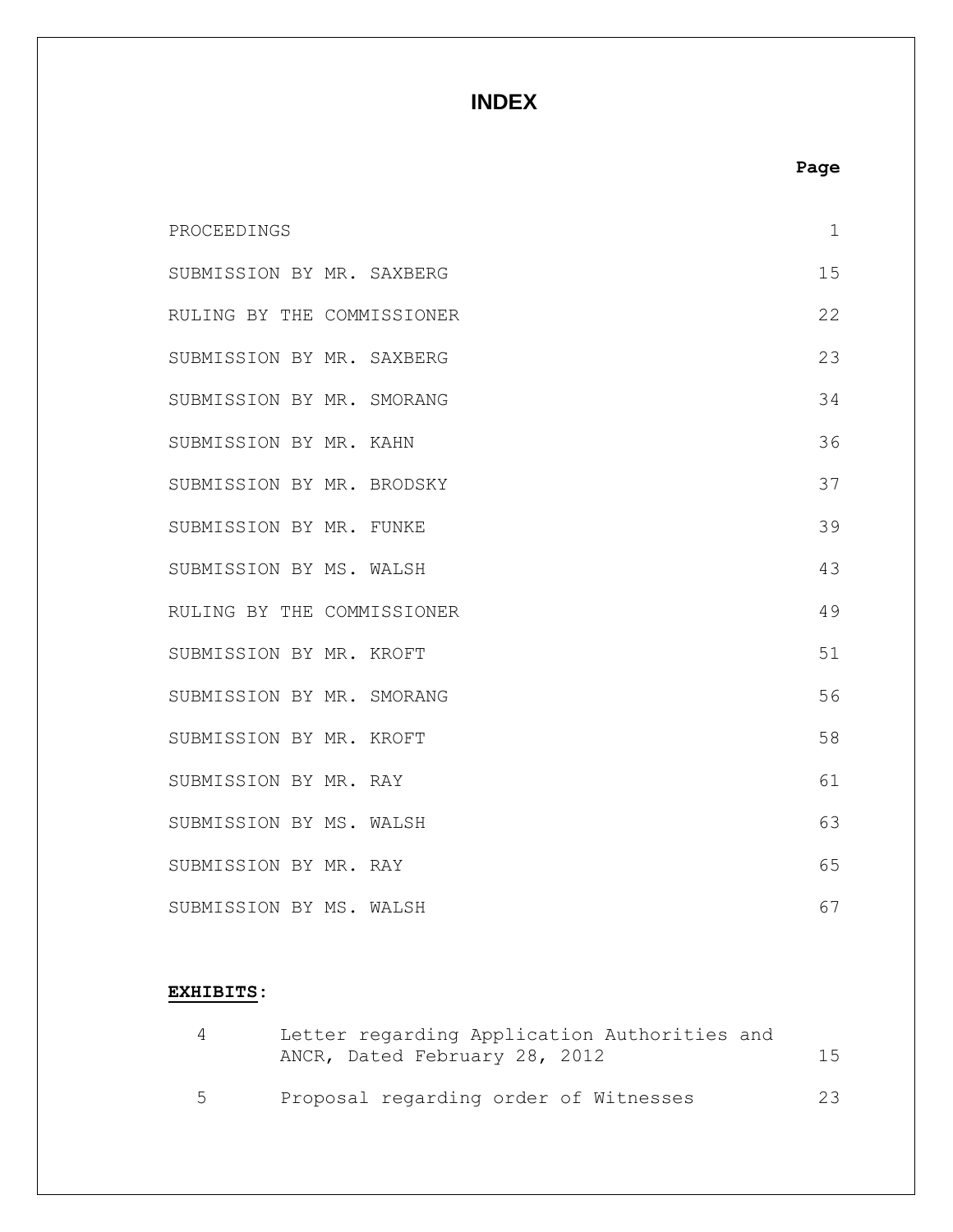MARCH 6, 2012

THE CLERK: You may be seated.

 THE COMMISSIONER: Well, it's been some eight months since we've all been in session and I know that a lot has been going on over that period of time. Nobody is more anxious than I am to move this matter forward and get the public sessions underway, where we hear from the witnesses and I can deal with the mandate that's been given me, under the order in council.

 I have asked commission counsel to give an outline to those that are here as to many of the things that have been going on in her office and as she has interfaced with counsel for the various parties over the last several months. I think it's important that we all understand that significant steps have been taken to move this forward. Perhaps not as fast as I might have liked, but I understand that due process must be applied every step of the way and what has been necessary has been done and we've now come to a point where hopefully, we can agree on the agenda that has been -- the timetable, rather, that has been set out and mid-year we can get underway with hearings. And other than a brief holiday break, move forward without interruption, towards the presentation of all of the evidence and the summations from counsel and then free me to write a report that is expected of me at the conclusion of these proceedings.

 So with that, I would ask commission counsel to come to the microphone if she would, please.

 MS. WALSH: Good morning, Mr. Commissioner. I thought we should start with introductions.

THE COMMISSIONER: Yes?

 MS. WALSH: With me is my team of, of lawyers. We have increased in number since our last session. Derek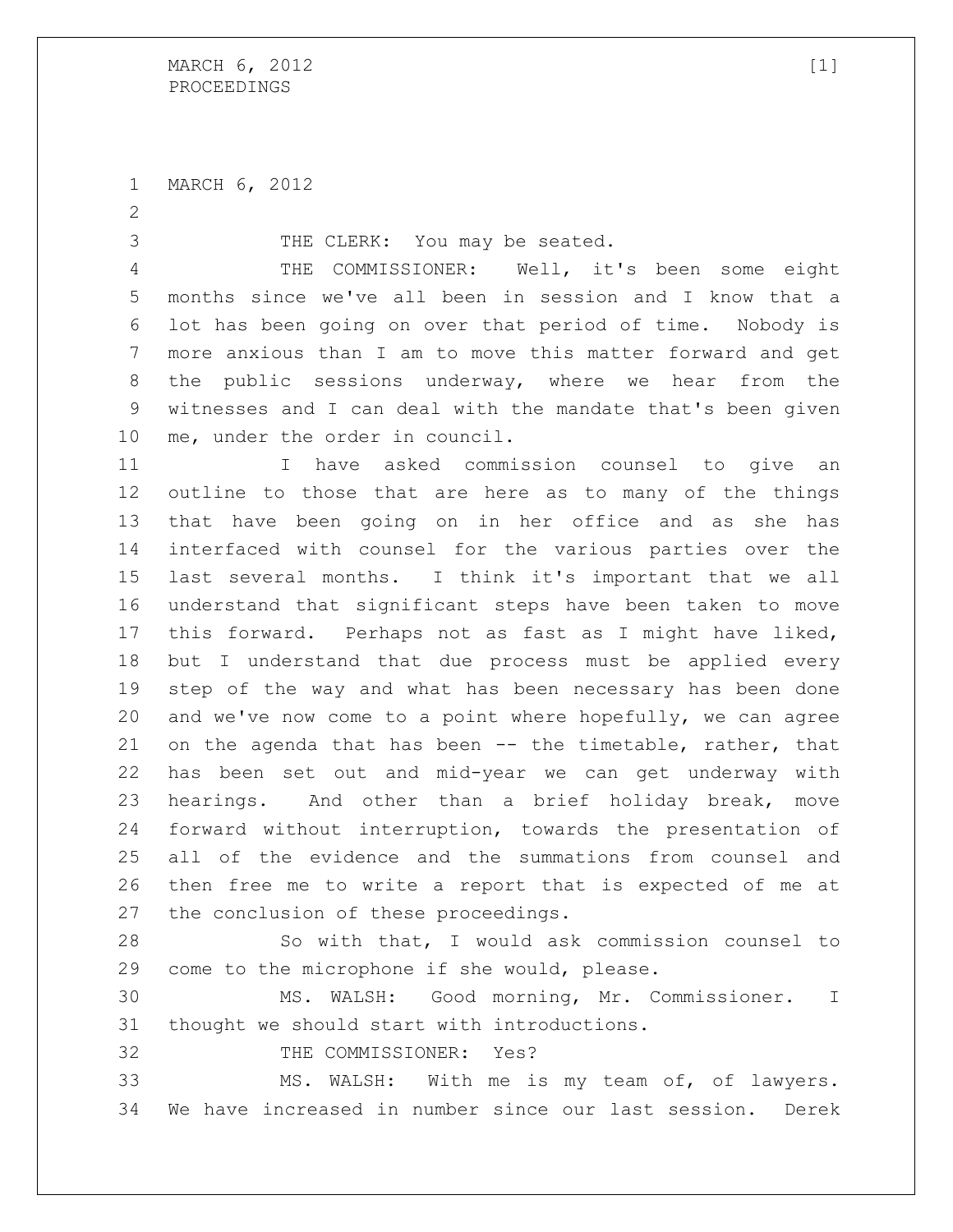MARCH  $6, 2012$  [2] PROCEEDINGS

 Olson, Kathleen McCandless. To my right, behind me, Elizabeth McCandless and Noah Globerman. I would ask then that counsel for each of the parties and intervenors who are here stand and identify themselves and who they act for please, starting with Mr. Smorang, you're right up at the front. MR. SMORANG: Morning, Mr. Commissioner, it's Smorang for the Manitoba Government Employees' Union. Mr. Ray will be here. He's having car trouble, but he should be here shortly. THE COMMISSIONER: Fine, he'll join you at the table. MR. MCKINNON: Good morning, Mr., Mr. Commissioner, Gordon McKinnon for the Department. With me is Sacha Paul. 16 THE COMMISSIONER: Thank you. MS. VERSACE: Good morning, Mr. Commissioner, Versace for the University of Manitoba. 19 THE COMMISSIONER: Thank you. MR. KHAN: Good morning, Mr. Commissioner, it's Khan for Intertribal and I'm here with James Benson. 22 THE COMMISSIONER: Thank you. MR. SAXBERG: Morning, Mr. Commissioner, it's Kris Saxberg and Harold Cochrane and Bernas for the authorities and ANCR. 26 THE COMMISSIONER: Thank you. MR. GINDIN: Good morning, Mr. Commissioner, Jeff Gindin, along with George Derwin and David Ireland for Kim Edwards and Steve Sinclair. THE COMMISSIONER: Thank you. MS. MCCULLOUGH-BUTCHART: Good morning, McCullough-Butchart with Bill Gange's office. We're representing a number of witnesses. MR. KROFT: Jonathan Kroft for the Media Group.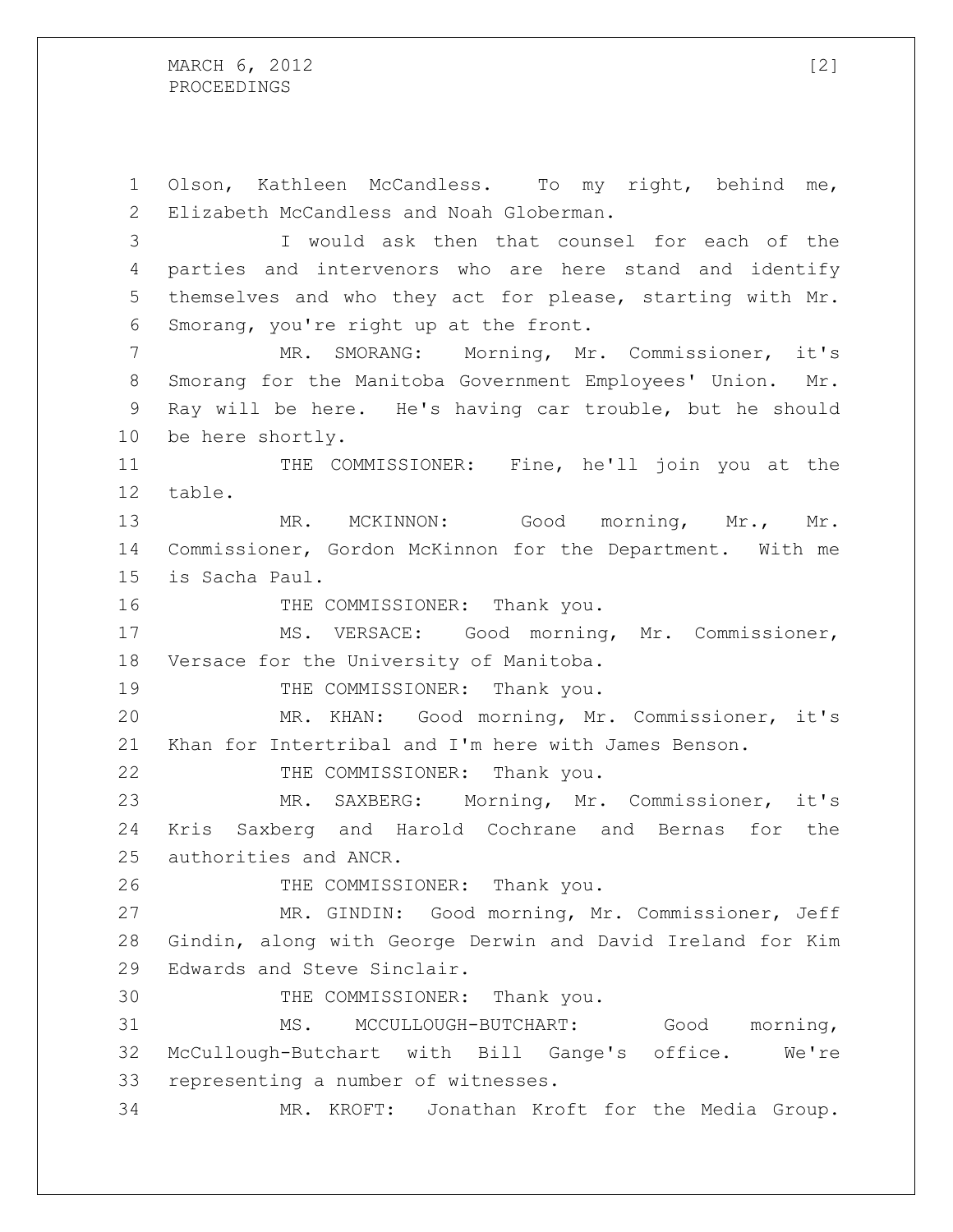MARCH , 2012 [3] PROCEEDINGS

 I'm with Baillie Chisick from my office. 2 THE COMMISSIONER: Thank you. MR. FUNKE: Good morning, Mr. Commissioner, Jay Funke here on behalf of the Assembly of Manitoba Chiefs and the Southern Chiefs' Organization. I'm accompanied this morning by our articling student, Erin Coyne. THE COMMISSIONER: Thank you very much. Having been some time that, since we were all together, it's nice to get the faces straight and so I understand who the participants are and, and who each is representing. So with that, I would ask commission counsel to give an outline as to proceedings that have taken place over the, the time period since we were last in session. MS. WALSH: Thank you, Mr. Commissioner, and I'll just indicate that we have five specific items for today's agenda, starting as you've identicated (phonetic), as, as you've identified by an update by me on the work that we've done since we were last in session and on our schedule, going forward. Item 2 will be to hear the application by the authorities and ANCR, to extend their grant of standing. Item 3 will be an application by the authorities and ANCR regarding a proposal to commence phase 1 of the inquiry with the case specific report writers. Item 4 will be submissions by counsel for the media regarding the timetable for the hearing of the publication ban motions. And Item 5 will be addressing witness interview schedules. So starting with the update as to what we've been doing since we were last in session, our last public session took place on June 28th and 29th, at which time you heard applications for and determined the grants of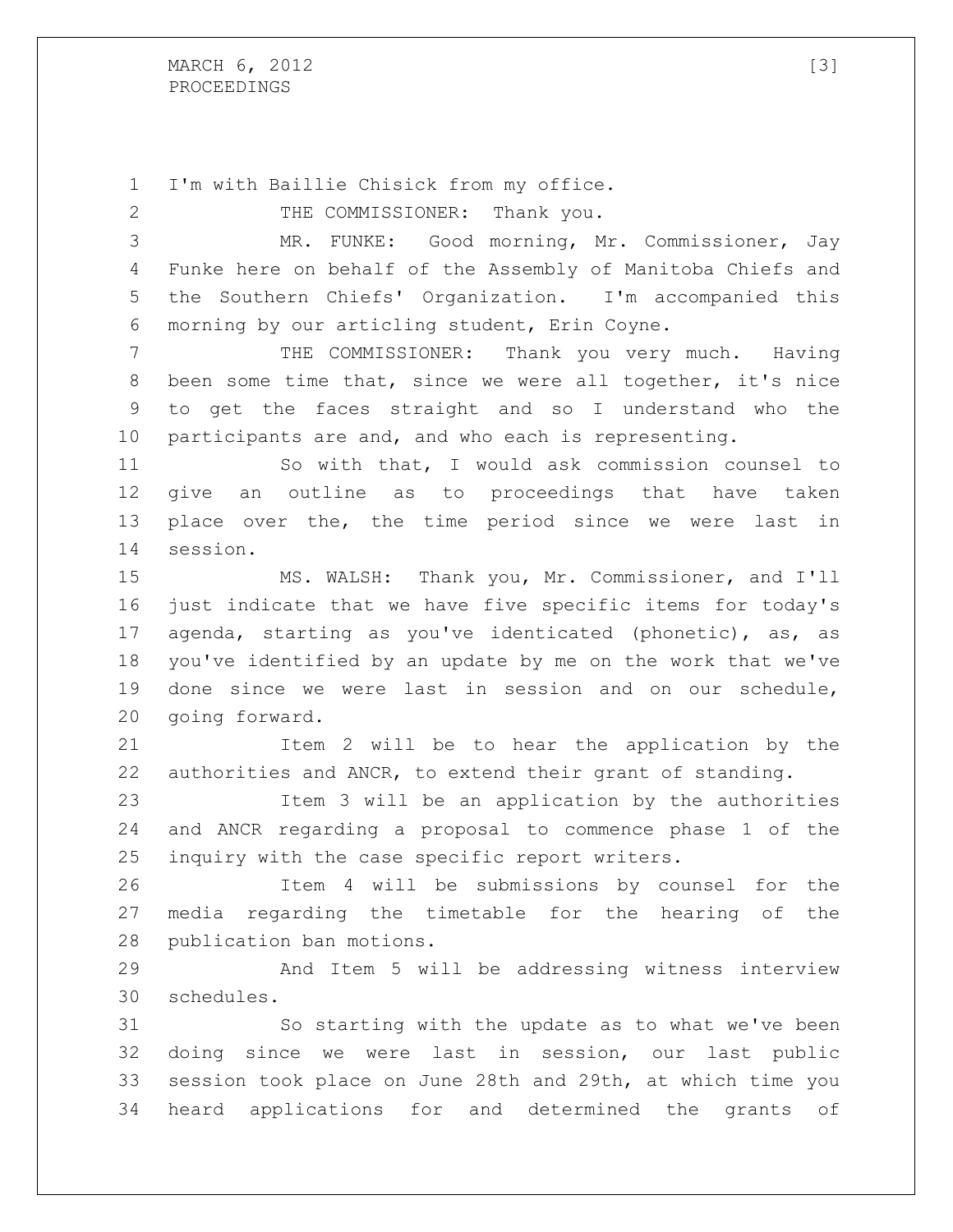standing for participation in this inquiry.

 By way of review, Mr. Commissioner, you granted full party standing as follows: The Department of Family Services and Consumer Affairs of the Government of the Province of Manitoba, the Manitoba Government and General Employees Union, Intertribal Child and Family Services, a single shared grant of standing to the First Nations of Northern Manitoba Child and Family Services Authority, the First Nations of Southern Manitoba Child and Family Services Authority, the General Child and Family Services Authority and the All Nations Coordinated Response Network, known as ANCR. That grant was limited, with respect to participation in phases 2 and 3 of the hearings. And a single grant of shared standing was also made to Steven Sinclair and Kimberly-Ann Edwards.

 Intervenor standing was then granted to the University of Manitoba's Faculty of Social Work, to the Assembly of Manitoba Chiefs and to the Southern Chiefs' Organization.

 The session on June 28th and 29th also allowed us to settle the Commission's rules of procedure and practice. Those rules were subsequently amended by your order of August 23 and they are on our commission website.

 Mr. Commissioner, over the last eight months, commission staff, including both the legal team and the non-legal staff, have been working long hours to gather all of the relevant evidence which will allow us to conduct the public hearings in a fair, orderly and efficient manner. I'm pleased to report that they have been extremely productive and busy eight months.

 As I advised at the end of the session on June 29th, one of the unique aspects of this inquiry is the fact that many of the documents which were in the possession of various parties and which contain much of the information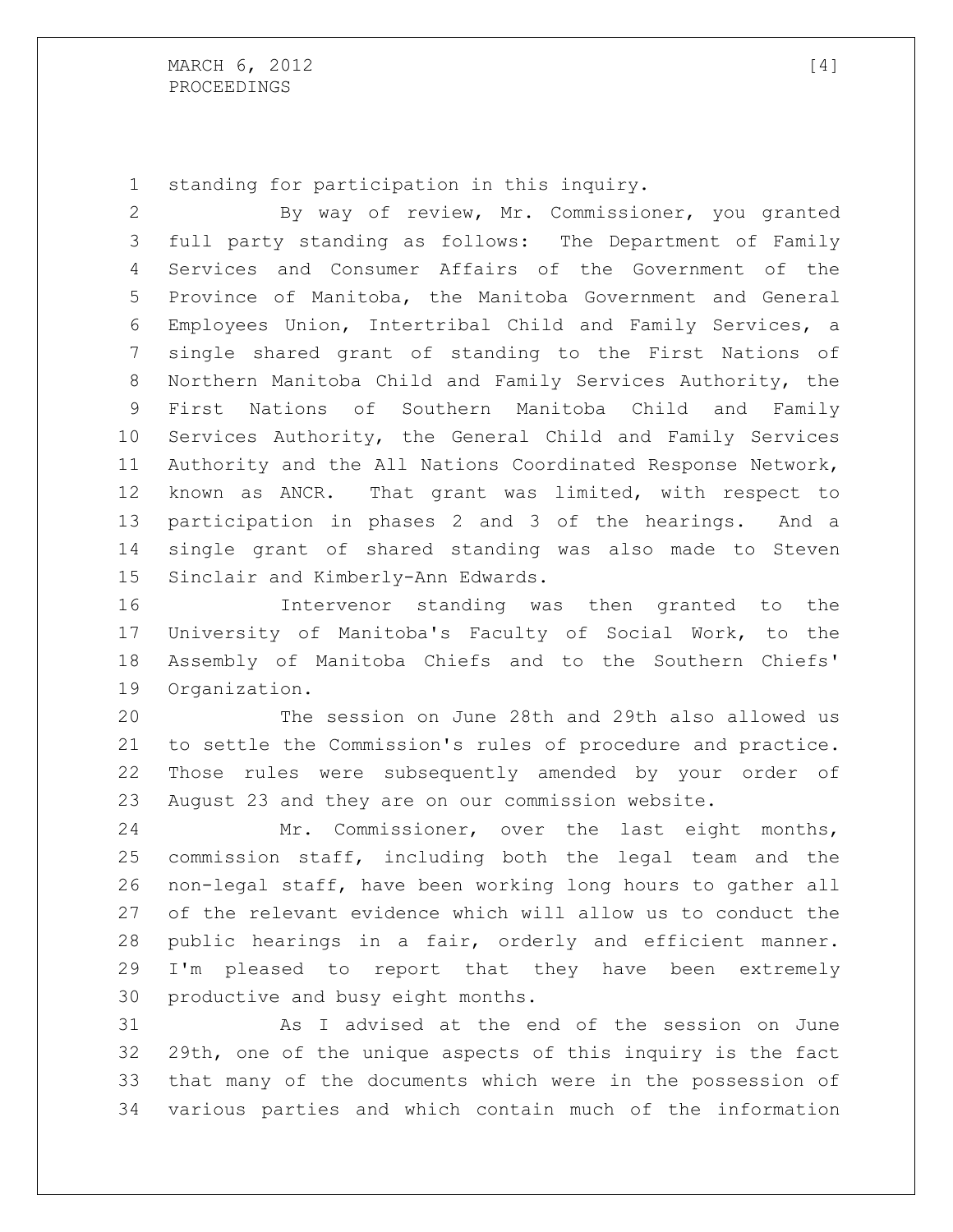which is the subject of this inquiry, including two of the reports that are listed in the order in council, are subject to statutory confidentiality under the provisions of the Child and Family Services Act of Manitoba. And this meant that the commission could not make use of those documents, or the information that was contained in those documents until we applied to the Court of Queen's Bench for an order allowing us to do so.

 Accordingly, as I indicated last June, once the government's decision regarding funding of various participants was made and in accordance with our rules, parties and intervenors were to provide my office with a list of all the relevant documents, identifying which documents were subject to the statutory confidentiality I have mentioned and they were to do that by September 15th. I was advised that the funding arrangements with the government were completed on a timely basis, by August 14th. In order to assist counsel in determining which documents they should identify to the commission, I held separate meetings on September 9th and 12th with counsel for each of the parties and intervenors to discuss the nature of the evidence I thought would be relevant for the commission to receive. I also discussed the role that I felt each party or intervenor could potentially play in assisting the work of the commission, including the nature of evidence their clients could offer.

 Counsel complied with the September 15th deadline and provided me with lists of relevant documents, identifying which documents were subject to statutory confidentiality and this allowed my office to prepare the necessary application to the Court of Queen's Bench requesting that you, Mr. Commissioner, commission counsel and staff, be allowed to make use of those confidential documents and the information they contained.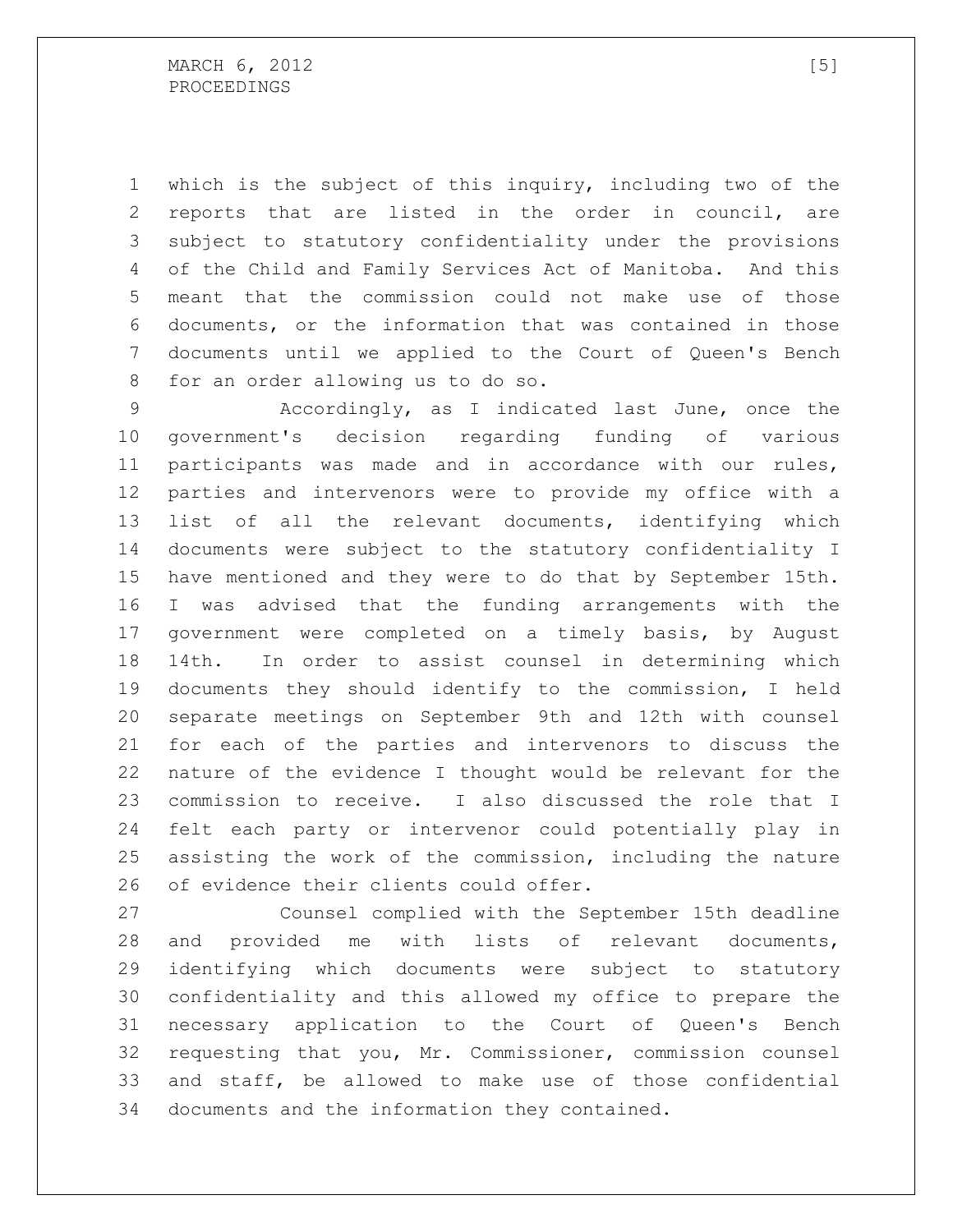The respondents to our application included any of the parties with standing who had indicated they had such confidential information and other entities, who we, as the commission, had determined were in possession of such documents, including the office of the Chief Medical Examiner, the officer of the Children's Advocate of Manitoba and the office of the Registrar of the Court of Queen's Bench.

 We filed our application in the Court of Queen's Bench on September 28th, along with supporting affidavit material and an extensive brief on the law. We were given a hearing in front of the Honourable Chief Justice Joyal on October 21st, at which time Justice Joyal did grant an order which permitted you, commission counsel and staff to make use of the records and the information contained, for the purposes of the commission of inquiry and in accordance with the order in council. In particular, the order indicated that we were allowed to disclose and produce the records and communicate the information contained therein to the parties and intervenors with standing at the commission and to potential witnesses. And we were also allowed to enter the records and information contained therein, or portions of them, into evidence at the public hearings on such terms as you may decide, Mr. Commissioner and in accordance with our amended rules of procedure and practice.

 After that order was granted, I held a meeting on October 24th at the commission offices which was attended by counsel for all the parties and intervenors. I provided them with a timetable outlining the significant deadlines for the steps in the proceedings that would allow us to commence the public hearings on May 23, 2012. And admittedly, Mr. Commissioner, it was an ambitious and tight timetable, but one which was necessary to maintain in order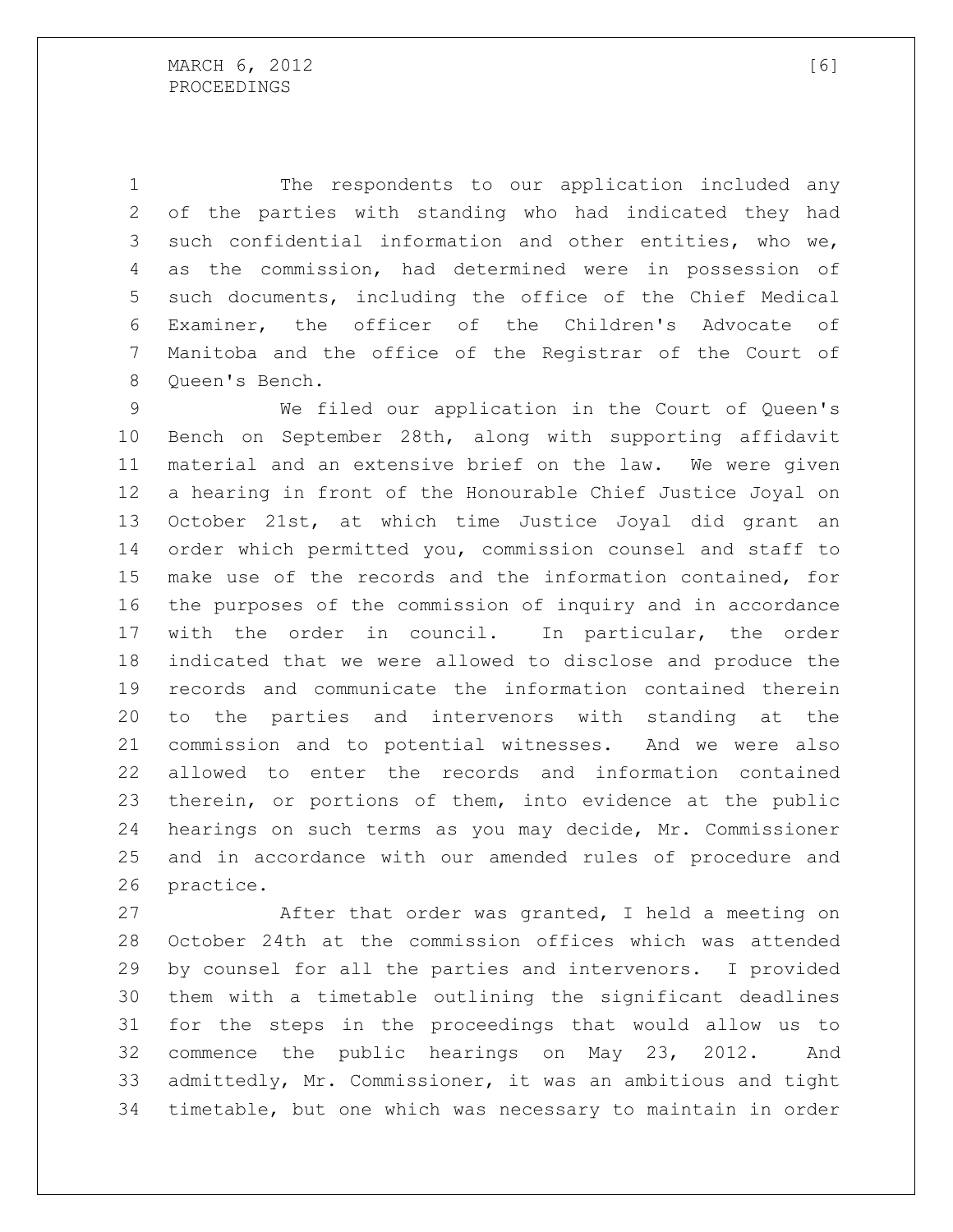to proceed, as I said earlier, in the most orderly, fair and expeditious manner.

 The timetable provided that by November 4th, the parties and intervenors would provide my office with copies of all of the relevant documents that they had identified to us, including those documents which were the subject of Justice Joyal's order and in fact, on or about November 4th, our office received over 30,000 pages of documents from the various parties, intervenors and other entities from whom we had sought disclosure. The Commission's lawyers reviewed those 30,000 pages plus, to determine which documents we, in fact, believed were relevant within the context of the terms of reference which established this inquiry. And keeping to the timetable, we created a master disclosure list, which we distributed on November 16th to counsel for the parties and the intervenors. The list was 72 pages long. It set out 1,738 documents, including materials which had been provided to us by the parties and intervenors and materials that we had identified on our own as being relevant.

 In my covering letter to counsel, in which I enclosed the master disclosure list, I reminded counsel that this list was for the purposes of distribution to counsel for the parties and intervenors only. It was not a matter of public record and that unless and until I had indicated an intention to rely on those documents at the public hearings, those documents would remain confidential, as part of our investigation.

 I also advised counsel that they had an opportunity to make written submissions regarding any proposed redactions for categories or classes of information or individuals for the purposes of simply distributing the documents to the other counsel and I identified examples of such categories as sources of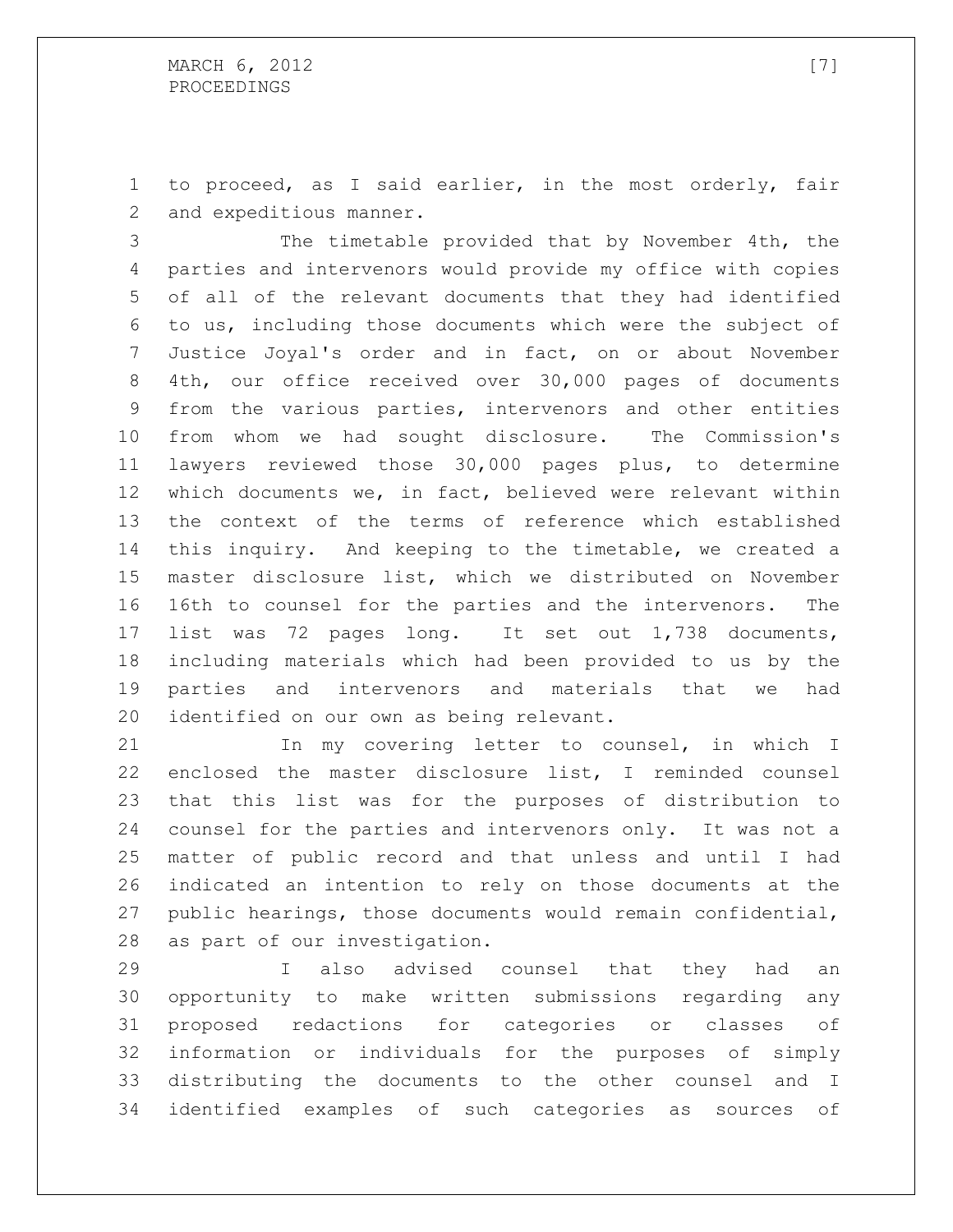referral or informants, as they're called under Section 18 of the Child and Family Services Act, foster parents or minors. Submissions regarding redaction were to be sent to your attention, Mr. Commissioner, by November 25. Counsel were also asked to advise my office of the names of any potential witnesses by November 30th.

 In keeping with the timetable, Mr. Commissioner, you provided your ruling on redaction on December 2nd, 2011. And in your ruling, you'll recall that you determined that all of the documents which we had listed in our master disclosure list and any additions thereto, recognizing that disclosure is an ongoing process, as documents come to our attention, all those documents should be disclosed and produced through their counsel to the parties and intervenors. And in the case of potential witnesses, by or through commission counsel, but only with respect to those documents that have relevance to those particular witnesses.

 You acknowledged, in making your decision, that all those to whom disclosure and production were to be made must sign a confidentiality undertaking, by which an individual expressly provides that the recipient of the documents will make use of them only for the Commission's purposes and will keep the contents confidential, unless and until they've been made public at the hearings.

 And with that in mind, Mr. Commissioner, you did, indeed, provide that certain redactions should take place. There was yet unanimity in the submissions from counsel with respect to redacting the identity of persons who had provided information to child welfare authorities regarding child protection and safety issues, the Section 18 sources of referral or informants. So those, the identity of those individuals was ordered to be redacted.

You also determined that the identity of children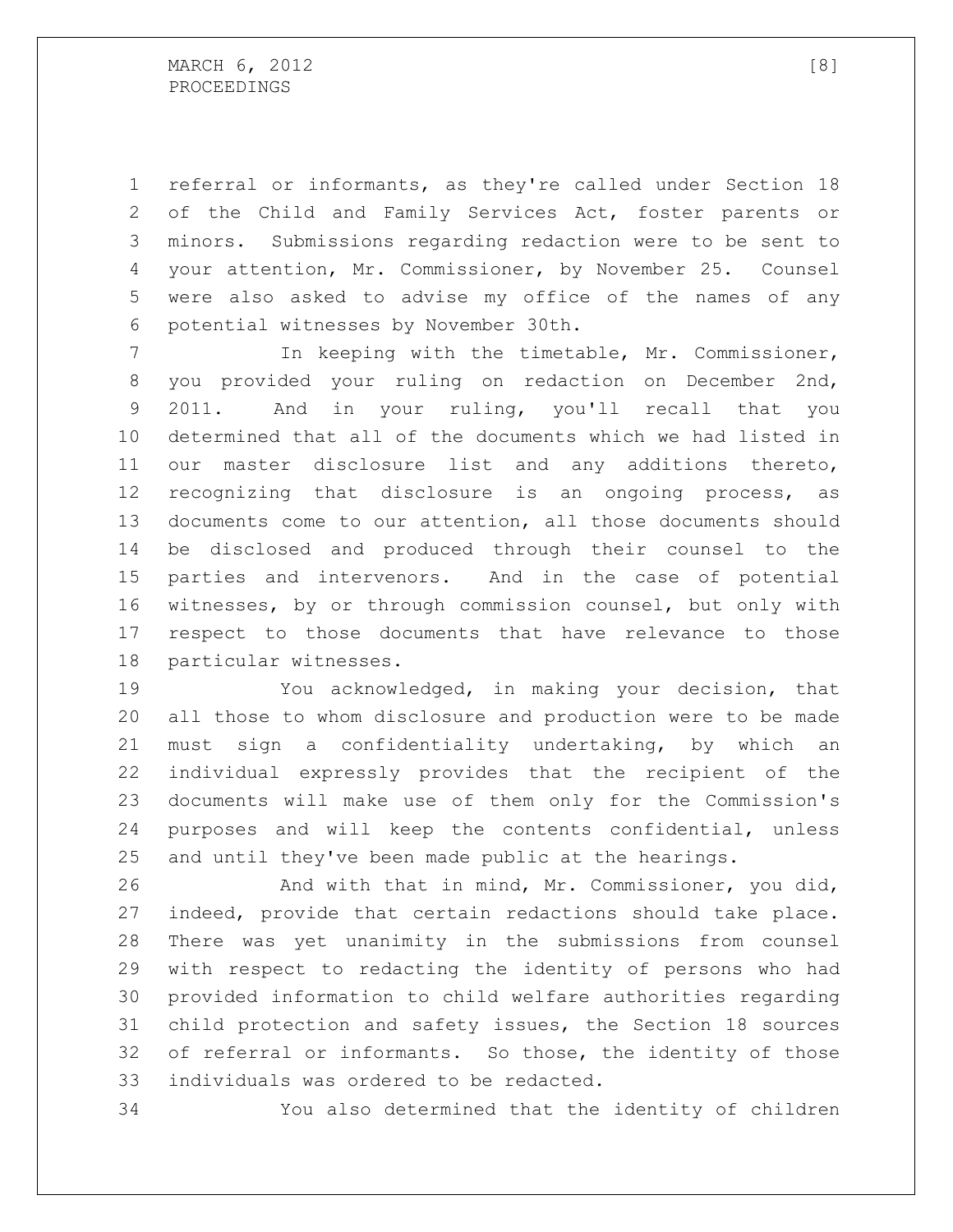who were 18 or younger at the time that a record was created, should be redacted, unless to do so could not be avoided, such as, for example, of course, in the case of the identity of Phoenix Sinclair herself, or in the case of those who had already testified at the criminal proceedings and whose identity was already a matter of public record.

 And finally, you ruled that the identity of foster parents and any individuals whose names were without relevance to the mandate of this commission should also be redacted.

 As the result of your ruling, Mr. Commissioner, the commission lawyers were required to go through the 1738 documents, which were set out in our master disclosure list, containing almost 40,000 individual pages, to look for any of the information which needed to be redacted and then they physically had to redact, that is, black out, the references before the material could be scanned and distributed to counsel. And as you can imagine, that was an extremely time consuming process, but one which could only be done by lawyers who had an understanding of the subject matter of the documents. Again, Mr. Commissioner, my associate counsel worked long hours to ensure that disclosure could be distributed as quickly as possible.

 Counsel for the parties and intervenors were provided with CDs containing disclosure in an electronic format, by our office, on December 22nd. And that disclosure contained most of the evidence which was of particular importance to the witness interviews. Evidence such as copies of the reports listed in the order in counsel, copies of the relevant Child and Family Services files, information from the RCMP, information from the office of the Chief Medical Examiner and transcripts from the child protection proceedings.

I had held a meeting at our office on December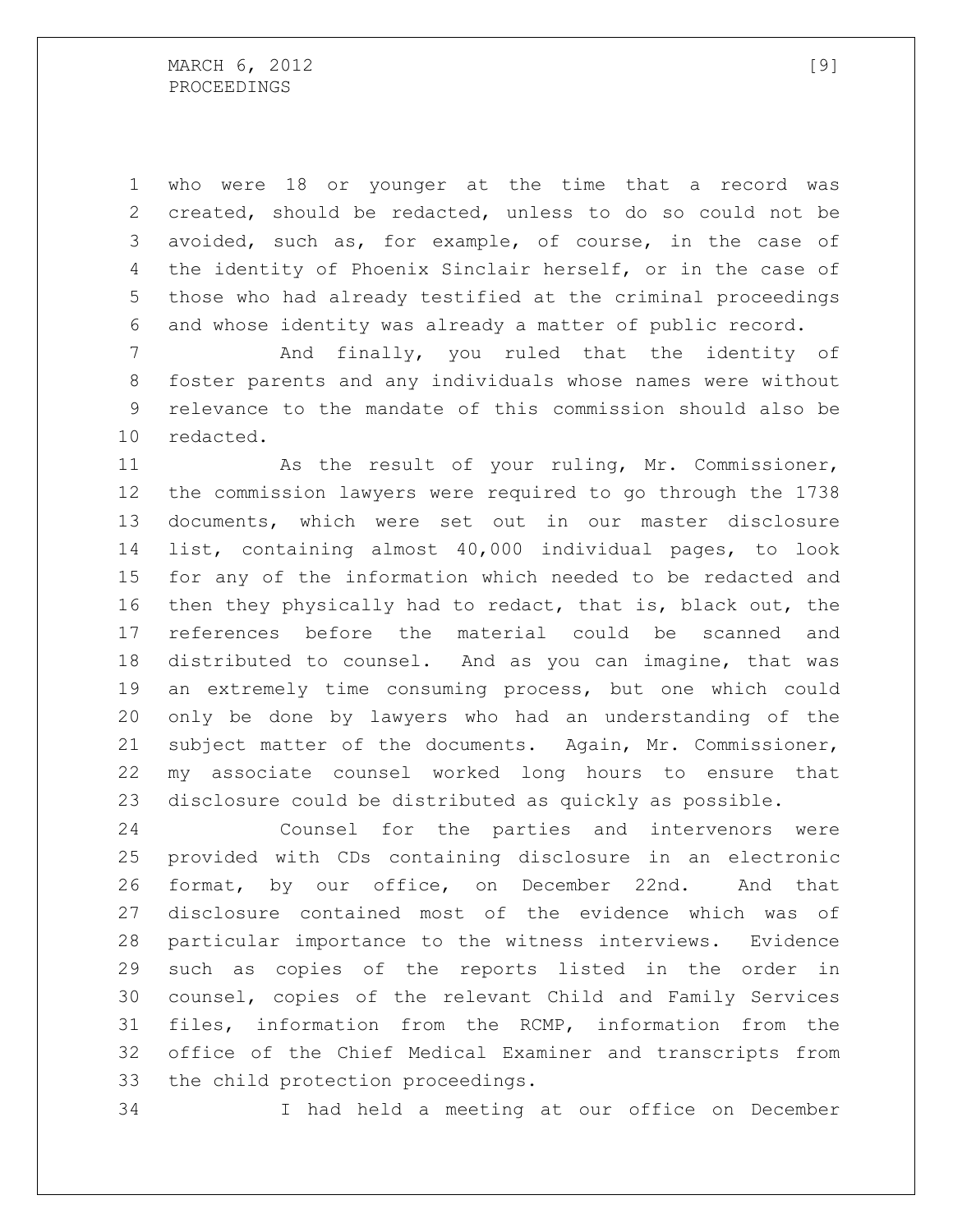19th, again, attended by counsel for all parties and intervenors, to confirm with them the contents of the CDs they were about to receive and the fact that this would enable them to prepare for the upcoming interviews of their respective clients, which, according to the timetable we had provided in the fall, were scheduled to take place December through March.

 Of course, as you contemplated in your ruling, disclosure is an ongoing process and so further CDs containing additional disclosure were provided to counsel on January 24th and 31. So far, a total of 1802 documents have been provided to counsel, but as we told counsel at our meeting in December, the most relevant documents, for the purposes of individual witness interviews, were contained in the first CD we handed out in December.

 So that's what we've been doing with respect to documentary disclosure, Mr. Commissioner.

 With respect to witness interviews, since early December, the Commission's legal team has been spending many hours preparing for and conducting interviews of witnesses. This has included identifying and in many instances, locating potential witnesses, analyzing the evidence that has been gathered so far, determining which documents are relevant for respective witnesses and what questions should be put to those individuals. The preparation for each witness interview is quite extensive.

 To date, we have interviewed over 70 witnesses. Those interviews have taken place over the course of approximately 55 days. The majority of those interviews have taken place in Winnipeg. However, two of our counsel spent three days last week in Fisher River, conducting interviews. And as you know, Mr. Commissioner, that would be the second time that the commission had attended Fisher River. You'll recall that we were up there in June to meet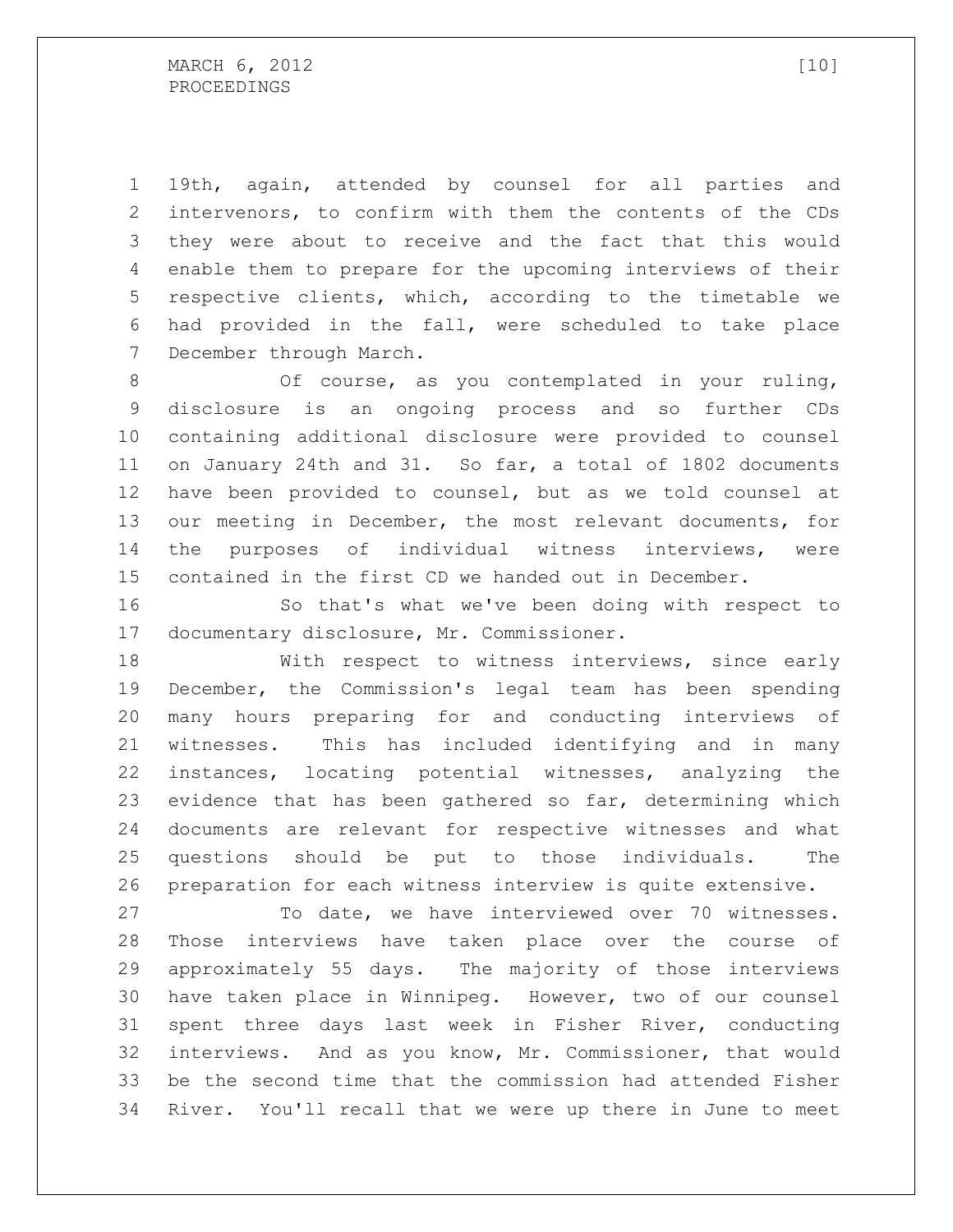with the chief and band council and members of the community.

 The witnesses that we have interviewed so far include the writers of the reports listed in the order in council, friends and family of Phoenix Sinclair and her family, health care providers and other professionals who provided services to Phoenix Sinclair and her family, law enforcement officers and social workers employed with Intertribal Child and Family Services.

 Throughout the last eight months, commission lawyers have been carrying out research on various legal and factual issues which are relevant to all phases of the inquiry. And I think it's important, in light of the applications that we're going to be hearing, Mr. Commissioner, just to remind the, the public and, and all here what the three phases have been identified as being. I identified them when we met in June at the outset of the standing hearings. Phase 1 is to review the factual matters that are dealt with in paragraph 1 of the order in council and that is for you to inquire into the circumstances surrounding the death of Phoenix Sinclair and in particular, to inquire into the child welfare services provided or not provided to Phoenix Sinclair and her family under the Child and Family Services Act, any other circumstances, apart from the delivery of child welfare services, directly related to the death of Phoenix Sinclair, and why the death of Phoenix Sinclair remained undiscovered for several months. So that's what is to be heard in phase 1 of the inquiry.

 Phase 2 will be to hear from the writers of the reports listed in paragraph 3 of the order in council and any other report writers, writers of similar reports and to hear any other witnesses who have evidence with respect to matters of concern within the child welfare system, within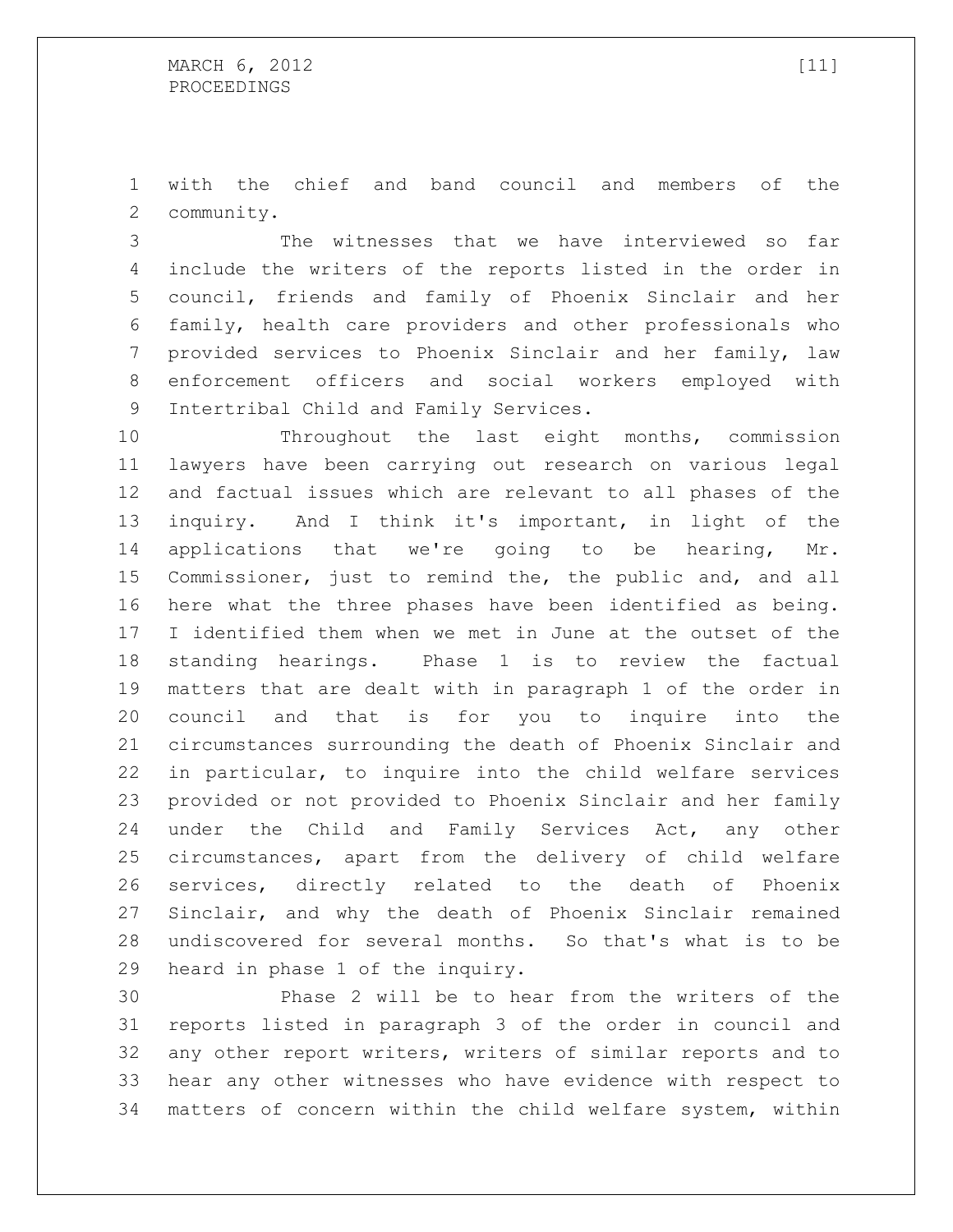the context of the facts as we've identified them, the factual issues.

 Phase 3 will be to hear about the changes that have been made to the child welfare system since Phoenix's death was discovered, including the implementation of the over 295 recommendations that were made in the reports listed in the order in council.

8 And as the parties and intervenors know, based on the work that we have carried out so far, including reviewing matters listed in many of those reports that are in the order in council, I have determined that in order to put you in the best position to make recommendations, having regard to the facts, to better protect Manitoba children, our inquiry should also look at the following systemic issues: (1) What are the circumstances, challenges and conditions which bring a vulnerable family and in particular, having regard to the facts of this case, an aboriginal family in Winnipeg, to come into contact with the child welfare system? And (2) What services, programs, departments, whether government or community-based, exist or ought to exist, outside the child welfare system to support such families and children?

 This evidence will be heard in phase 3 of the inquiry and so part of our work to date has focused on gathering the evidence with regard to this aspect of the review, including identifying potential expert witnesses in that regard.

 I've also been involved with a variety of procedural issues, including court proceedings. The most recent, of course, being the application which was filed by the MGEU in the Court of Appeal requesting that you be required to state a case to the Court of Appeal challenging the jurisdiction and validity of this inquiry. That motion was heard by Mr. Justice Freedman on February 9th and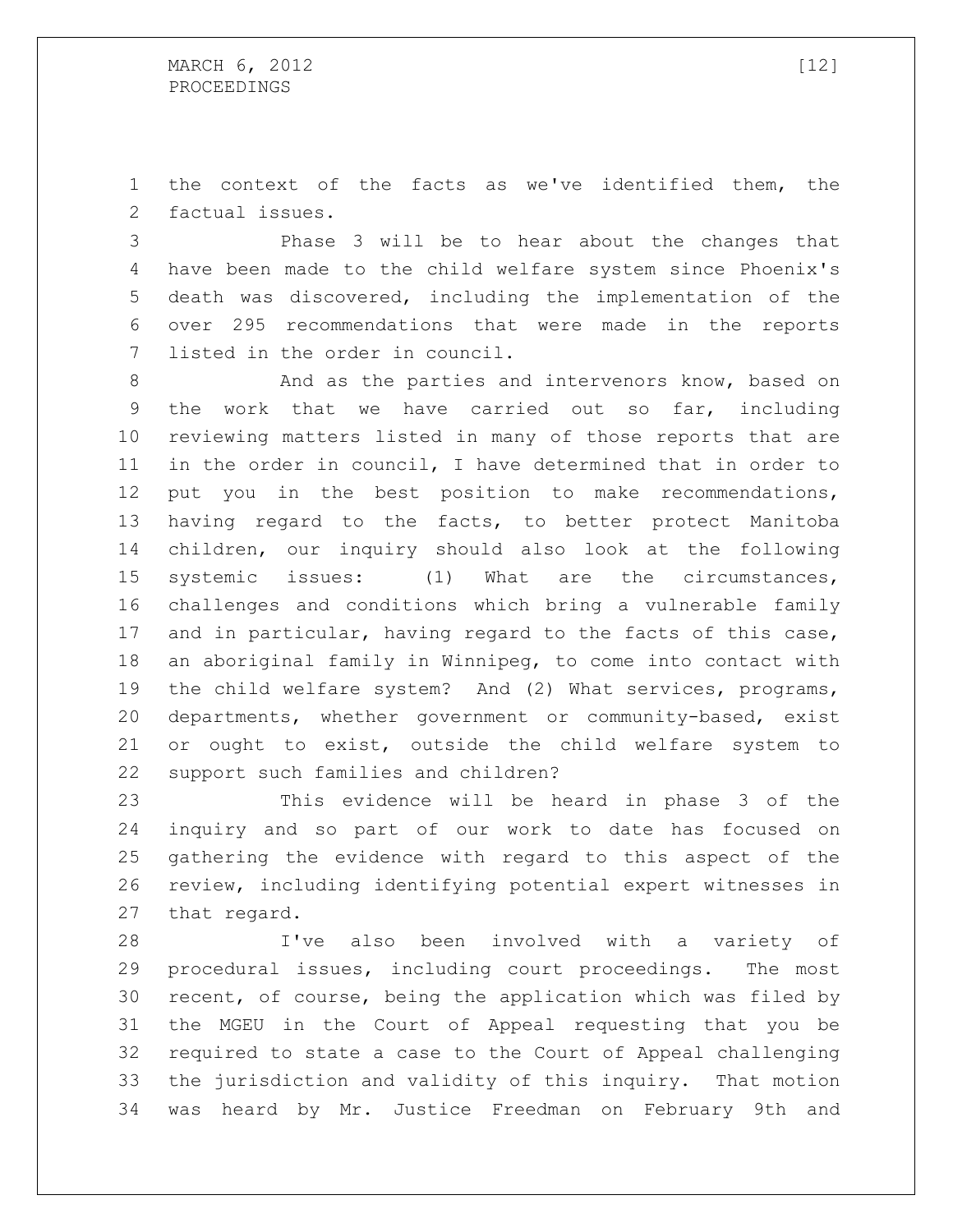Justice Freedman issued a decision on February 16th, dismissing the union's motion and the union has advised that it is not appealing that ruling.

 Going forward, Mr. Commissioner, we have identified approximately 79 more individuals who will likely be interviewed, including, of course, many of the individuals who were directly involved in the delivery of child welfare services to Phoenix and her family.

 In requiring individuals to meet with us to be interviewed, our office makes every effort to assist a witness' participation. We have tried to make our office as comfortable a space as possible and I am grateful for the participation of the witnesses who have met with us so far and for the anticipated participation of those who will meet with us in the weeks to come.

 Now, the amended timetable which was circulated most recently, on February 1st, to counsel sets out a timeline for hearing any motions for publication bans or redaction with respect to the public hearing. And this timeline has remained essentially unchanged since the first timetable we issued in October. Counsel for the media group will be speaking to the timelines at item 4 of our agenda today.

 The most significant change then, on this new timetable, which is on our website as well, is the new date for commencing the public hearings of the evidence. That date has been moved from May 23 to July 4 and that will be the commencement of phase 1 of the hearings and will run until August 3. We will take a one month break from the hearings and then return on September 4th and sit right through to December 19th, hearing the, what I expect will be the rest of phase 1 and then phases 2 and 3. We'll take a break after December 19th and resume on January 14th for two weeks, for you to hear closing submissions, Mr.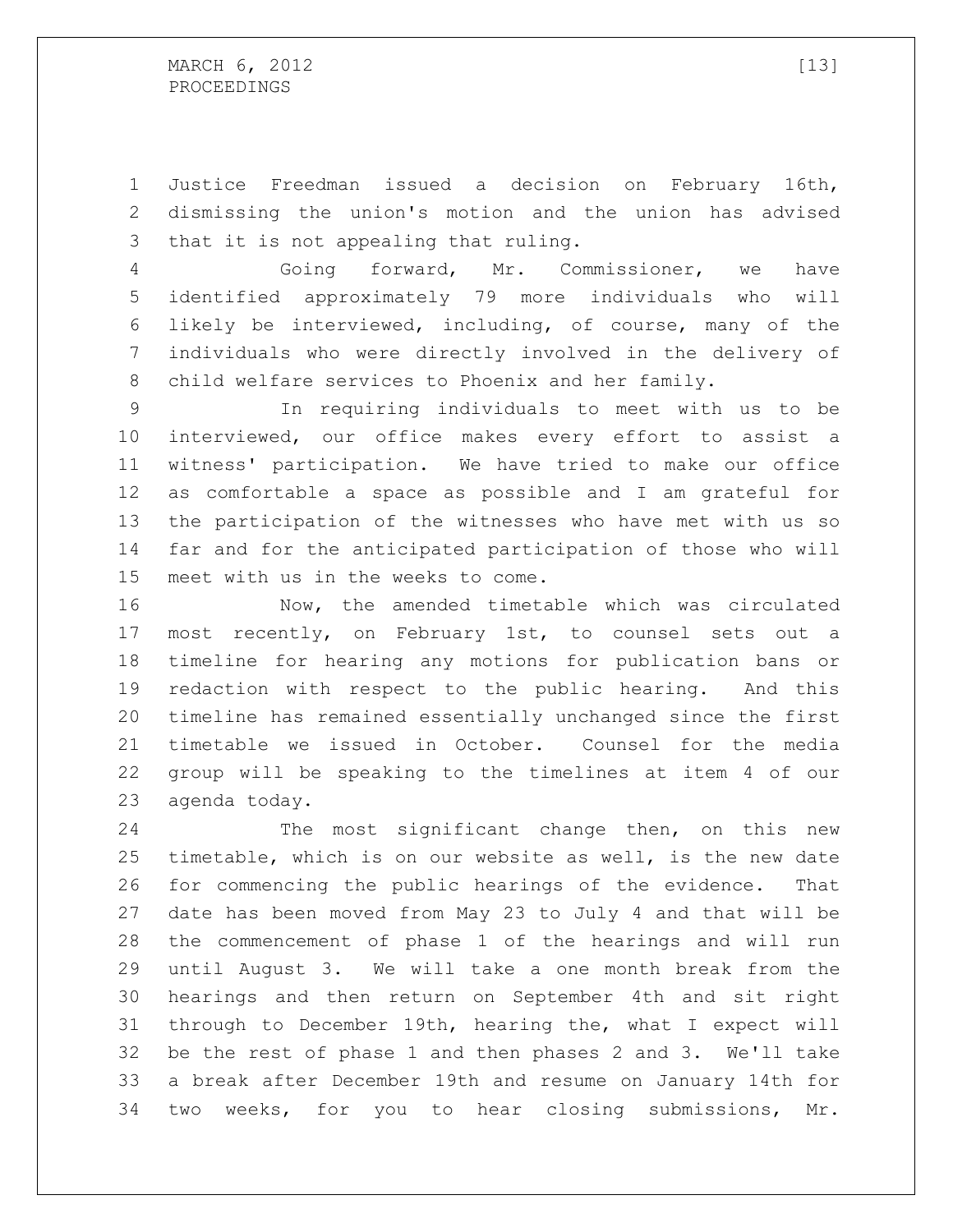Commissioner.

 Unless you have questions, I think we can proceed to the next agenda item.

4 THE COMMISSIONER: No, I think that's a very comprehensive review and it certainly makes it clear to the public who have an obvious interest in this matter that many things have been going on to move this forward over those months in commission, the office of commission counsel, but I know that in the offices of the other counsel that are here as well, who have given their cooperation to commission counsel, so that we can all move forward to the objective, to get this hearing formally underway and all of those numbers of witnesses that you have mentioned this morning in turn by turn, come on the witness stand here. And I think everyone's anxious to get to that point.

 And you've indicated that July the 4th is now the target date. The move from May having been necessitated by developments that have occurred over recent weeks, understandable and, but I'm, I'm firm in the view that we must get started and, and it'll take an awful lot to move me off that July 4th start date.

 Now, with having said that and you've indicated the agenda, I will say this, that as counsel are aware, there's an agenda item, number 6, any other matters and if anyone wants to respond or has a query for commission counsel about the outline she's given this morning or any other related matters, they would have the opportunity to do that before we adjourn this session.

 So with that, let us move to item number 2, which is the application by the authorities and ANCR to extend grant standing per letter of, from their counsel, dated February 28th, 2012.

MS. WALSH: Thank you, Mr. Commissioner. We're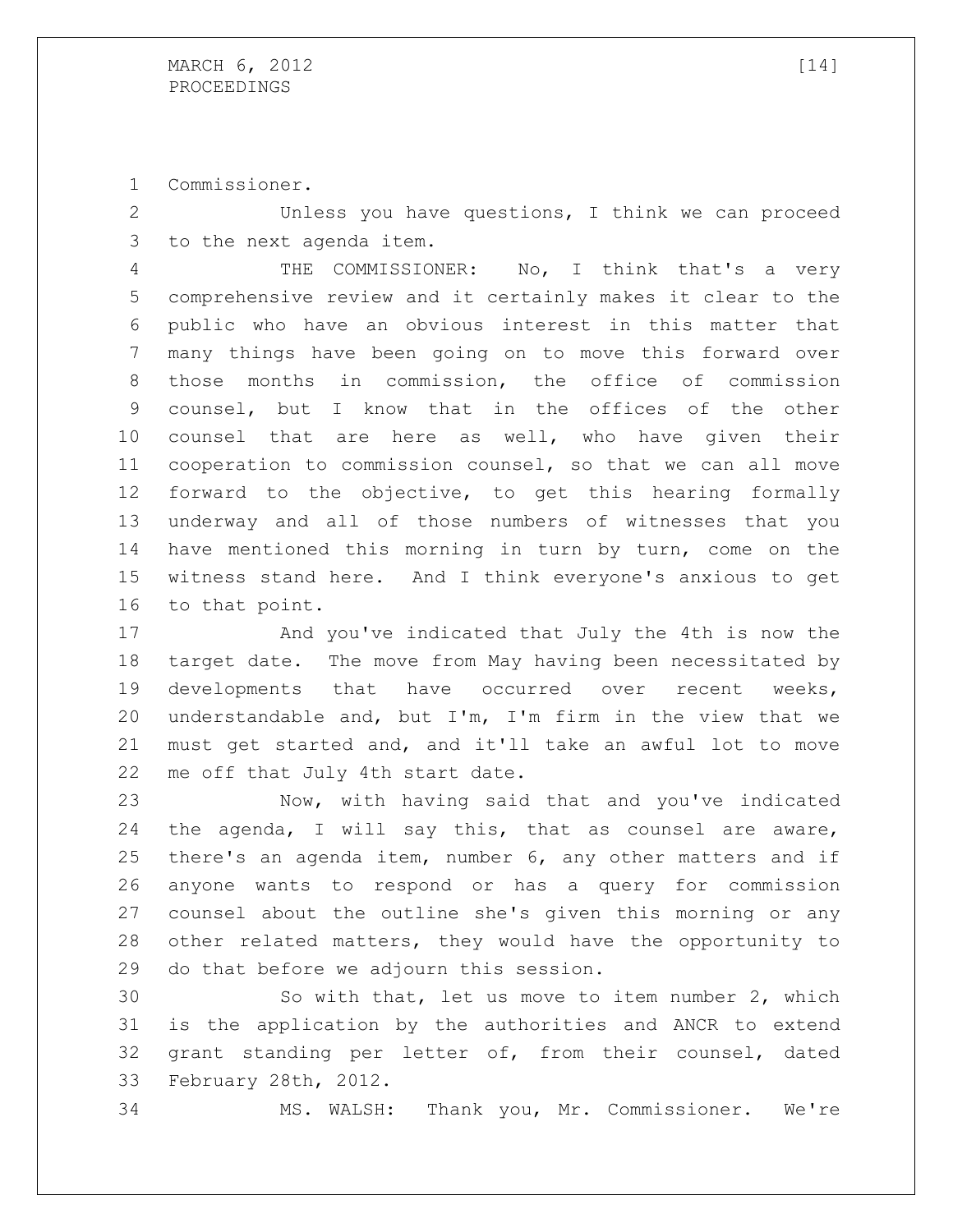MARCH  $6, 2012$  [15] SUBMISSION BY MR. SAXBERG

 going to file as Exhibit 4, continuing with the list of exhibits that commenced at our last public session, the letter, which constitutes the application by the authorities and ANCR, dated February 28th, 2012. THE COMMISSIONER: Yes. **EXHIBIT 4: LETTER REGARDING APPLICATION AUTHORITIES AND ANCR, DATED FEBRUARY 28, 2012** MS. WALSH: I've filed that with the clerk. You should have a copy in front of you. 13 THE COMMISSIONER: I have a copy. MS. WALSH: And we'll hear from Mr. Saxberg. THE COMMISSIONER: Yes. MR. SAXBERG: Good morning, Mr. Commissioner. 17 THE COMMISSIONER: Morning, Mr. Saxberg. MR. SAXBERG: It's Kris Saxberg for the authorities and ANCR. As I indicated earlier, we also have with us Harold Cochrane and Luke Bernas from Darcy & Deacon. They will be acting, along with myself, throughout the public proceedings. So we have two matters before you. The first, which was set out in Exhibit 4, is an application by the authorities and ANCR to remove the restriction on standing that you, Mr. Commissioner, made when you granted standing as a party to the authorities and to ANCR on June 29th, 2011. That limit was with respect to the following aspects 29 of the inquiry; the factual circumstances surrounding the death of Phoenix Sinclair, the child welfare services provided or not provided to Phoenix Sinclair and her family and any other circumstances related to Phoenix Sinclair's death and how her death remained undiscovered for nine months.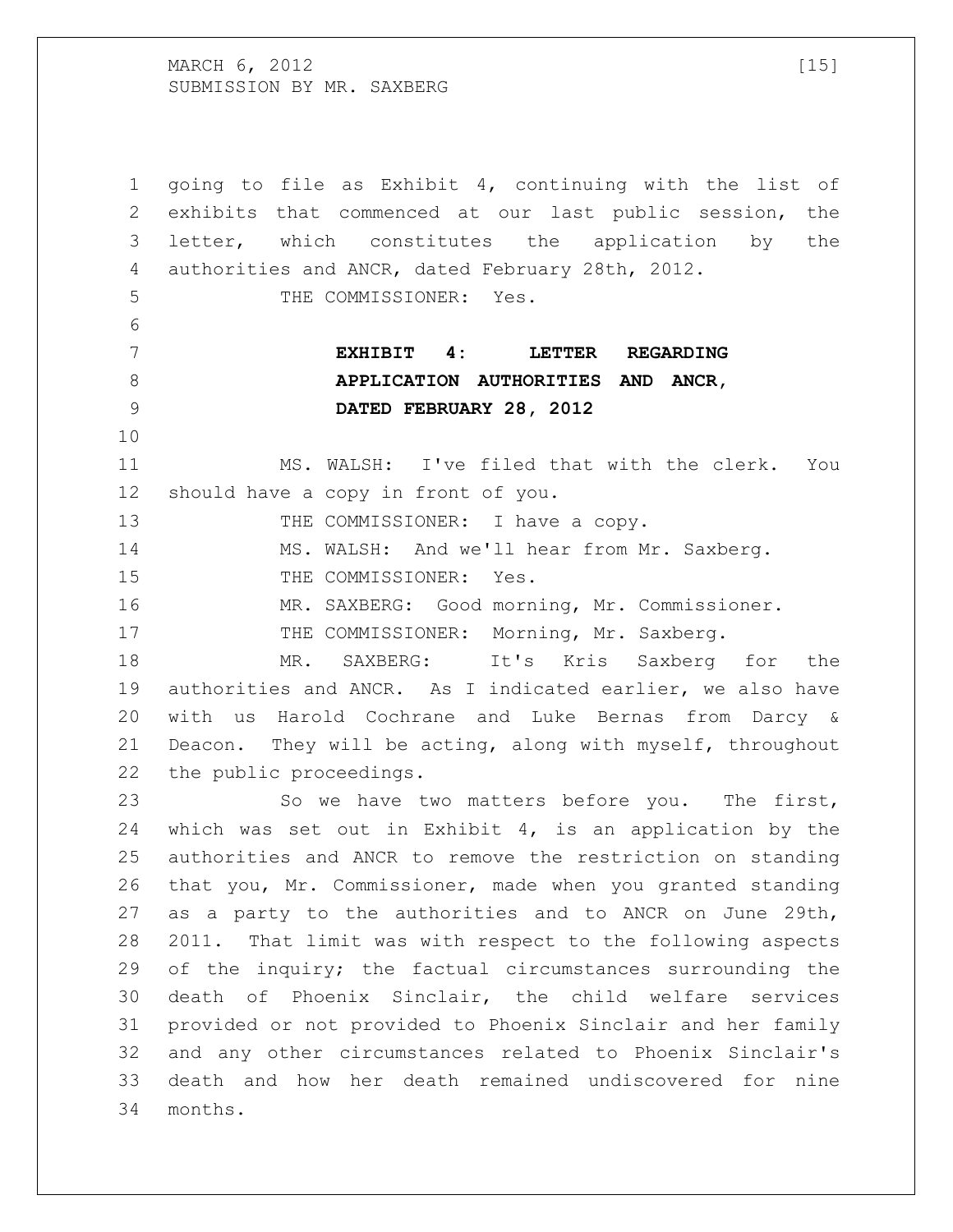MARCH , 2012 [16] SUBMISSION BY MR. SAXBERG

 Mr. Commissioner, it's our submission that your decision was premised on the assumption that neither the authorities nor ANCR had responsibility or involvement, or most importantly, would be acting for witnesses in any aspect of phase 1. And at page 13 of your oral decision, and that's in volume 2 of the transcripts, you also 7 indicated when you -- you qualified your restriction, saying: "I say that ..." **I.e.** the restriction. 14 T... with the expectation that her life and death and the involvement of Phoenix and her family with the delivery of family welfare services will be, will be fully explored by the commission counsel 20 and by those who had responsibility for her care and welfare. If circumstances should arise indicating that there is a need for the relaxing of that limitation, that can be dealt with [by the] by application to me at 27 the appropriate time." End of quote. And that's what brings us here today, our view that it's the appropriate time for such an application to be made. So what's changed since June of 2011? There are two points to make here.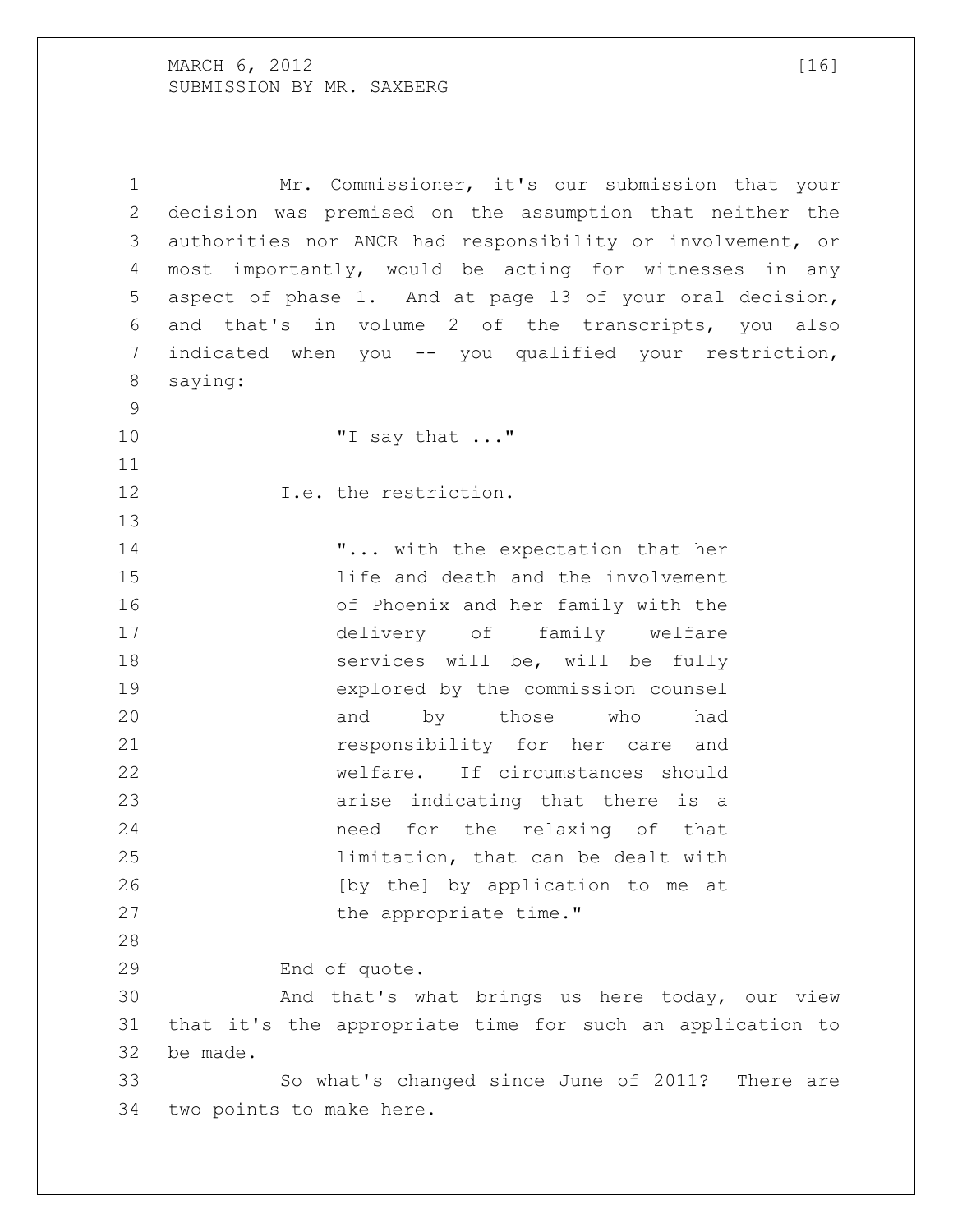MARCH  $6$ , 2012 [17] SUBMISSION BY MR. SAXBERG

 First, eight important phase 1 witnesses have been identified so far by the authorities and ANCR and the law firm of Darcy & Deacon will be acting for those eight individuals, whose interests are aligned with the authorities' and ANCR.

 Number 2 -- so that's the first point, is the witnesses.

 The second point really relates to the observation that the factual findings as to the services provided or not provided to Phoenix Sinclair are what will inform the appropriateness of the recommendations that were made and the implementation of those recommendations in the past and they, and the, those factual findings will also inform the recommendations that this inquiry makes. So therefore, really, the facts and the recommendations are two sides of the same coin. And as we say in our submission, they are inextricably intertwined and are not separable.

 So let me expand on the first point, with respect to the witnesses. As I said, there are eight witnesses that have been identified and they are known to commission counsel. She is aware of the importance of the evidence of those witnesses, so I'm, I'm not going to get into, even in a general way, to describe the evidence that's expected of these witnesses, other than to say that two of them were directly involved with the delivery of services to Phoenix Sinclair and decisions that were made with respect to whether that care would continue or not. They were involved in the intake aspect of the delivery of child welfare services.

 Other important witnesses relate to the allegation that certain information was provided to other child welfare agencies and that that information, the allegation that that information should have been acted on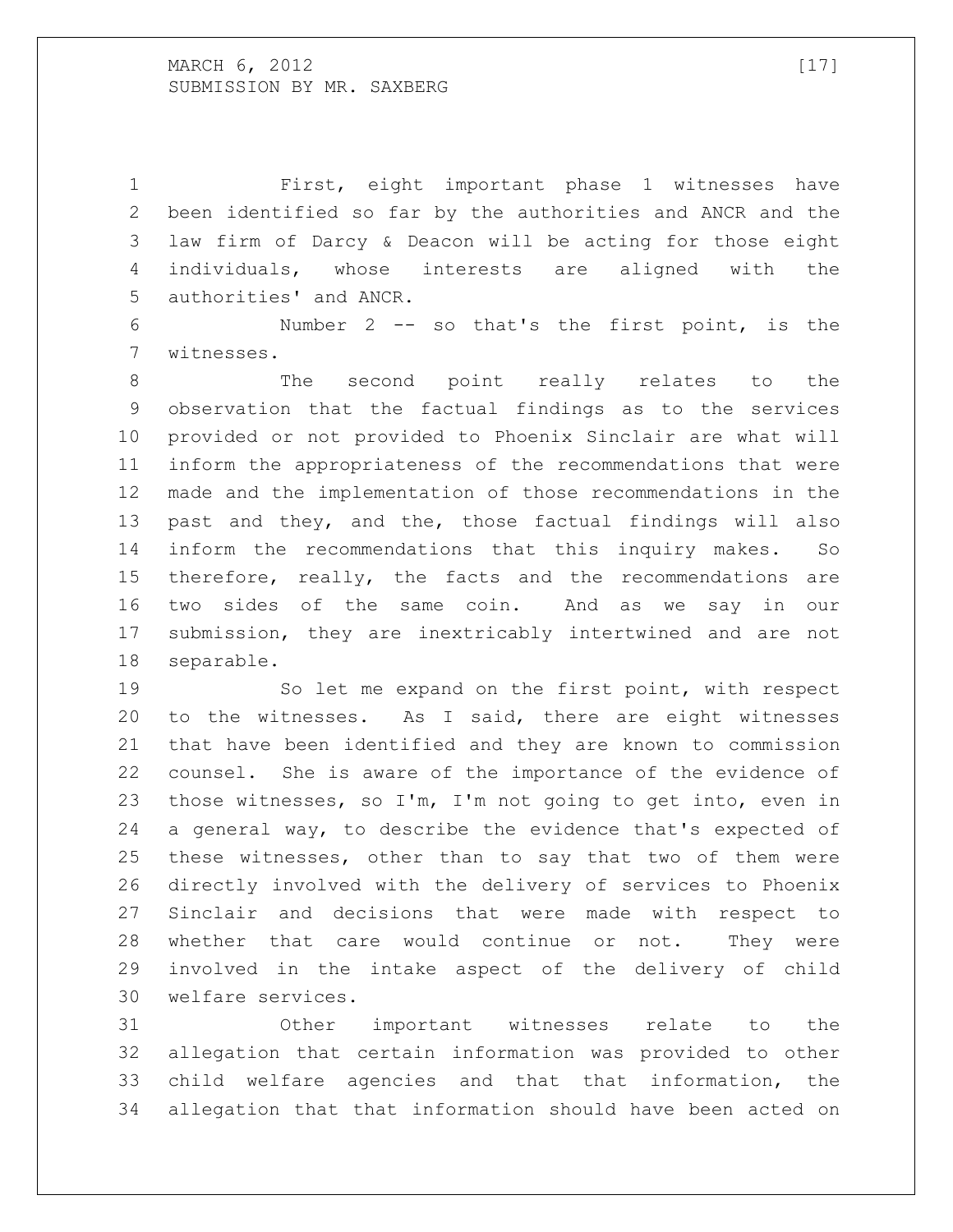MARCH , 2012 [18] SUBMISSION BY MR. SAXBERG

 in some fashion. So there are witnesses that are going to be testifying with respect to those matters. They were employees of an agency that, at the time, was under the authority and regulation of the Southern Authority. Can also indicate that Mr. Jay Rodgers, who's the CEO, or who was the CEO of Winnipeg CFS at the time of, that services were being provided to Phoenix Sinclair and her family, is a witness, one of those eight witnesses and he's also an instructing client, because at, at present, he is the CEO of the General Authority.

 Now, these individuals fall under the auspices of the authorities and ANCR due to the fact that they were either employees of ANCR's predecessor in function, that is, they were workers at the intake, in the intake part of Winnipeg CFS, which is now ANCR. Or --

16 THE COMMISSIONER: And, and, and had contact with this family?

18 MR. SAXBERG: Yes, absolutely, important contact. And that was during the time peak, period of phase 1, obviously. Or, these employees were employees of agencies for which the authorities had the ultimate responsibility, or an authority. And that, I had earlier just referenced the witnesses for one of the agencies under the regulation 24 of the Southern Authority. Or, they are now currently employees of the authorities or ANCR.

26 And I think it's important, in this case, to, to appreciate that there have been significant changes to the system. But from a simplified perspective, if you're looking at the function of intake services, child welfare services provided in Winnipeg, those services are still provided out of the same building, by many of the same people. The name of the organization has changed, but the function and many of the employees haven't. Those employees are testifying, will be testifying about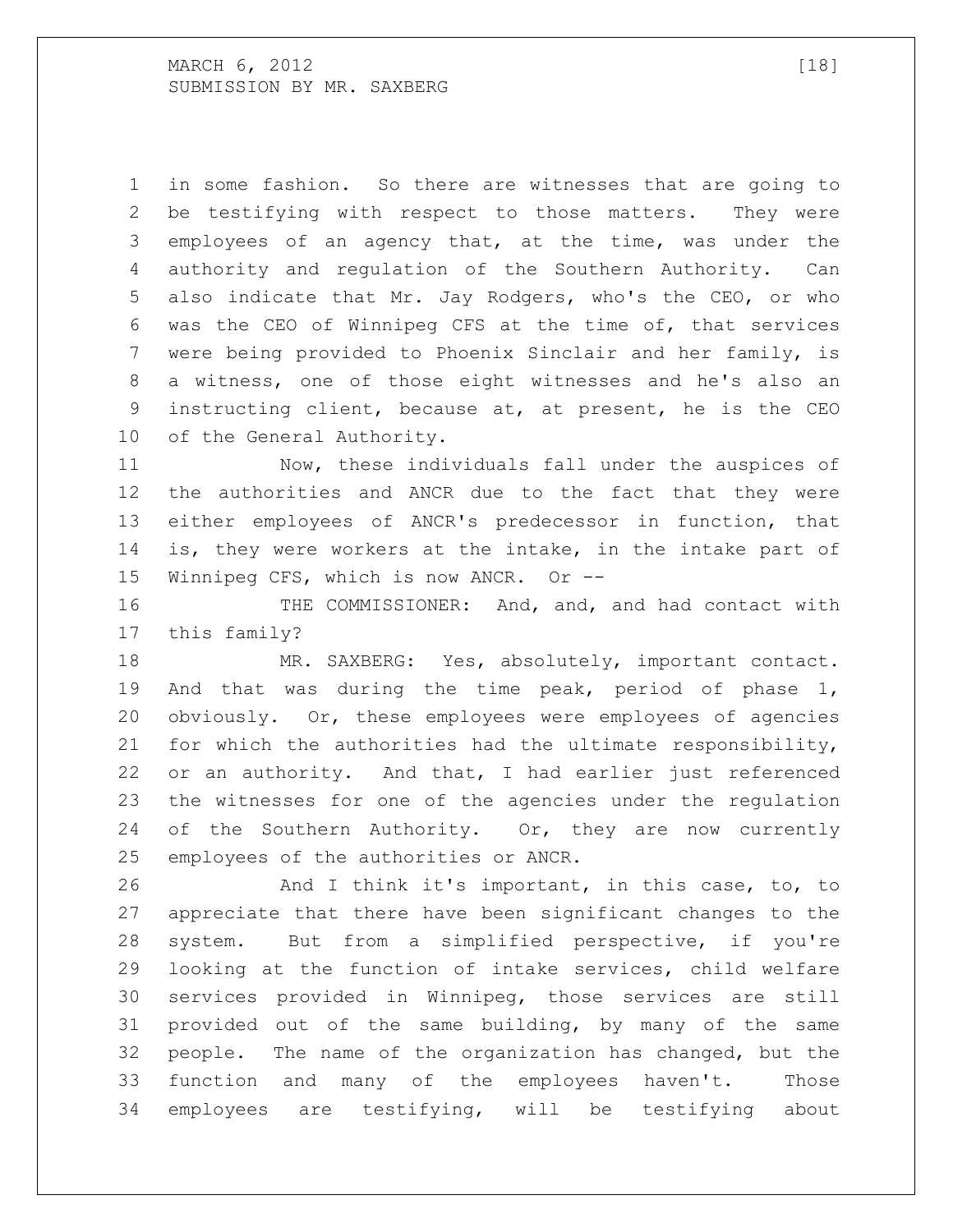important matters at this inquiry, then they're going to go back to work for ANCR, which is one of the parties that we represent.

 So in that sense, the fact that, for instance, with ANCR, that ANCR is the entity that's providing these services today and many of the employees that are there were providing the services during the time in question here, I can say, without being overly bold, that ANCR and the authorities are probably the best placed of any party in this inquiry to appreciate the evidence of phase 1, what happened and what didn't happen. And I think that it's, it's been made apparent, through the interview process, 13 and, and just through the, the thought process, I suppose, 14 of all counsel, as they're preparing for this hearing, that questions relating to phase 3 are going to have to be asked of the witnesses in phase 1. For instance, the witnesses will likely be asked, what was the standard that was in place at the time you were providing the services to Phoenix Sinclair? And have they changed? The second part, of course, interrelating phase 3 with phase 1. Or what was the policy in place --

22 THE COMMISSIONER: Yeah, although, in phase 1, we won't be getting into detail in, of the matters that are particularly relevant to phase 3, I would not think.

 MR. SAXBERG: Well, I -- and I, I guess what I'm saying is I think that that will have to happen, at least to some degree. The witness -- if you have 37 witnesses that were the workers that provided services --

29 THE COMMISSIONER: Um-hum.

 MR. SAXBERG: -- and made decisions, they're going to have to be asked, while they're on the stand, what the standards were --

THE COMMISSIONER: Um-hum.

MR. SAXBERG: -- and if they're changed, or what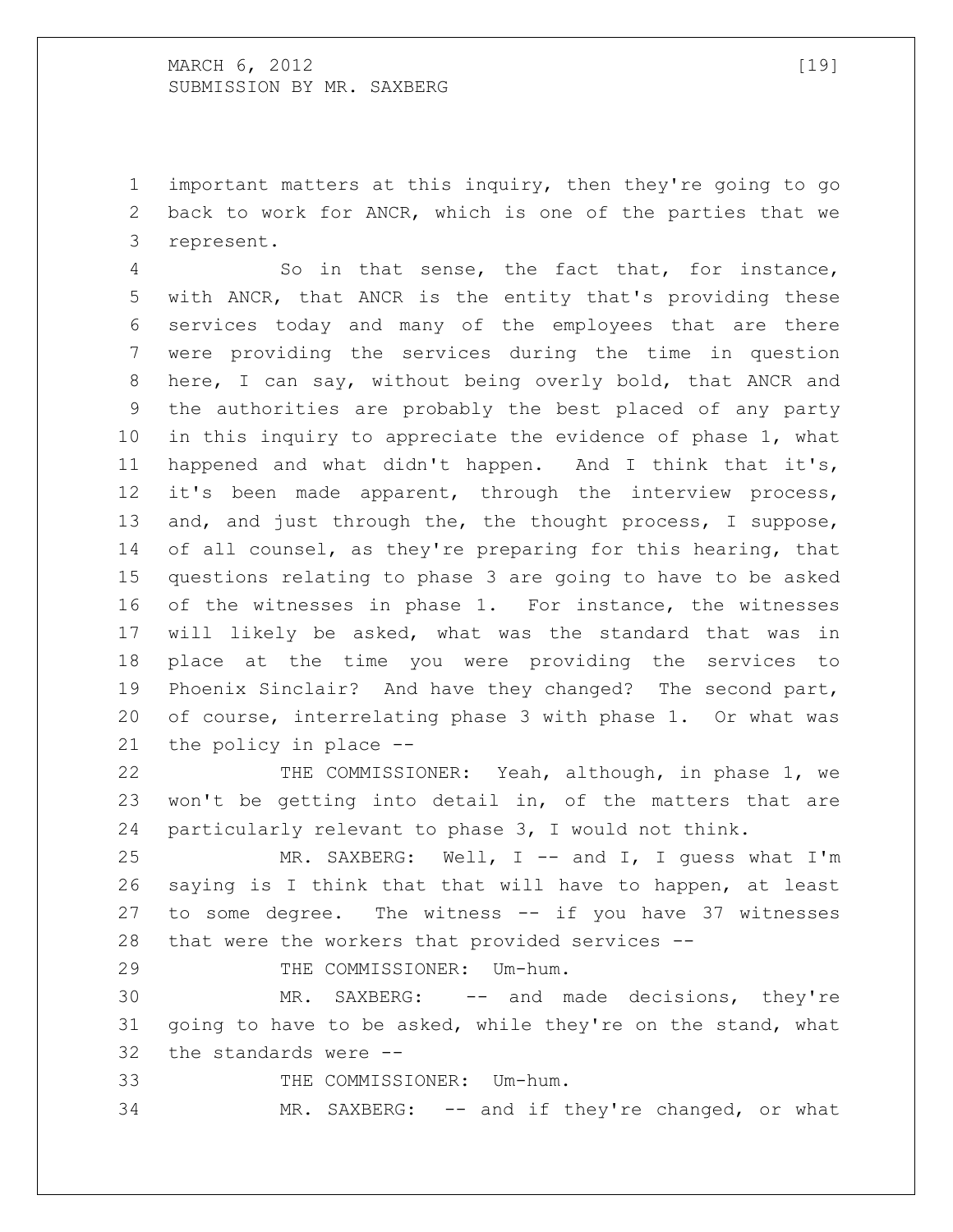MARCH , 2012 [20] SUBMISSION BY MR. SAXBERG

 the policies were and if they've changed. Or what the culture of the organization was and has it changed? Or what the workload was and has it changed? There's no party better placed, with respect to the knowledge of that information, than the authorities who mandate all of the agencies that delivery child welfare in Manitoba and of ANCR, that is solely responsible for intake in Winnipeg.

 And, and a simpler way of putting is to say, who can ask the best questions of these witnesses in order to 10 adduce the evidence that this commissioner is -- that you, sir, are going to need to make the best recommendations for children in this province? Who can ask the best questions, other than the party that's performing the function today? The party that is performing that intake function has the best information about what to ask these witnesses, what's relevant, what isn't?

 It also, that also applies to the authorities. The authorities have taken a, a large chunk of what used to be the authority of the director of child welfare in this province. And it has been hived off to the authorities, who now perform that, that function, in some cases, in tandem with the director, but in other cases, exclusively. And I would make this observation, that for all of the reasons that the director, or the department, Mr. McKinnon's client, has been granted full standing, apply equally to the authorities. And I, I see absolutely no basis upon which there could be any distinction, in terms of their role in and responsibility for child welfare in Manitoba.

 So all we're asking here is to remove the limitation on asking questions in phase 1. That's all we're asking for. It's not going to affect funding, it's not going to affect the arrangements that are already in place. It's not going to affect, or prejudice any other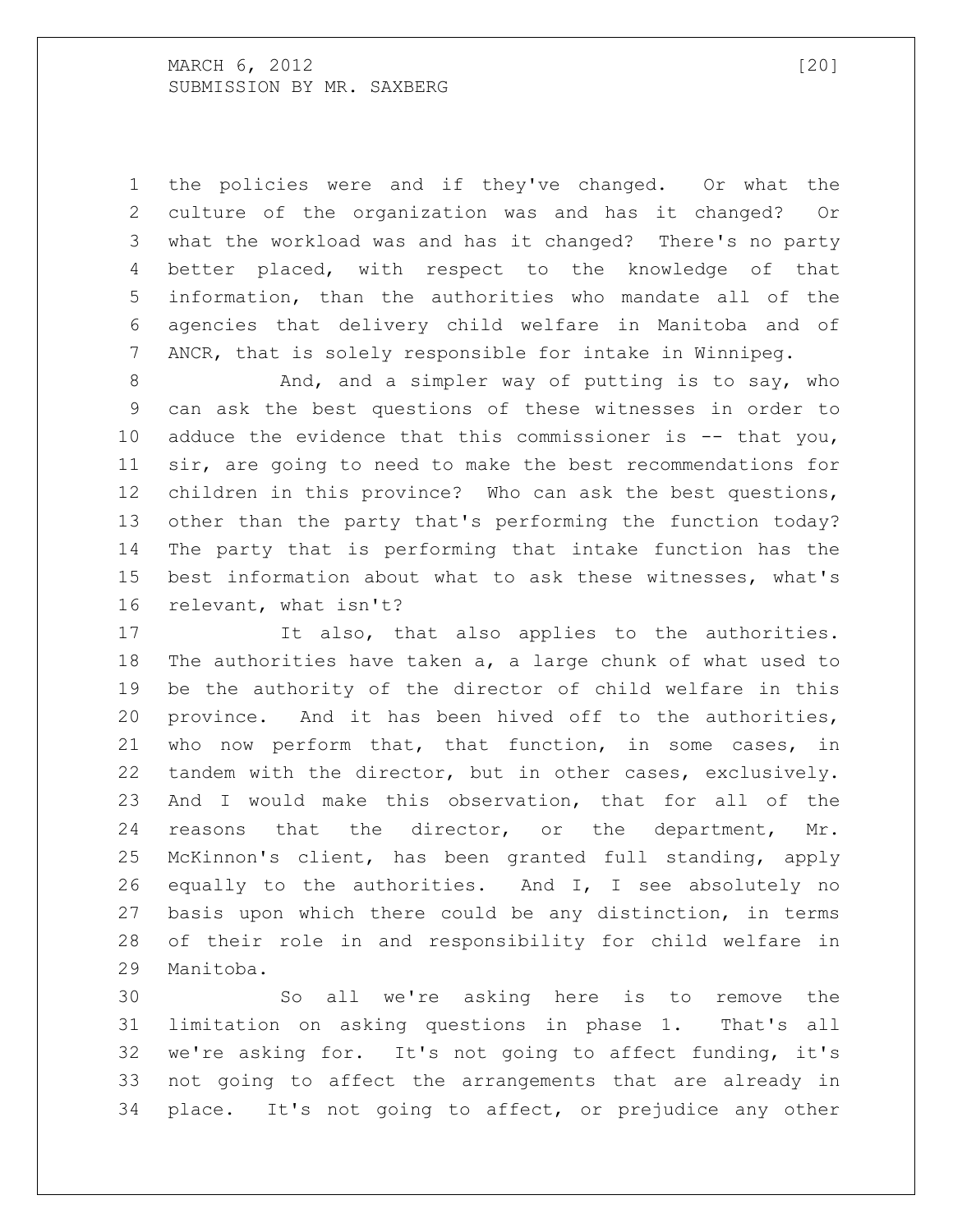MARCH 6, 2012 [21] SUBMISSION BY MR. SAXBERG

 party in this proceeding. And, and my understanding is you will hear no objection from any of the parties or intervenors to this application for increased standing.

 It will not prolong the proceeding or add to it in any way whatsoever. I'd submit that it will speed it up, in that there will not have to be a request for leave to ask questions repeatedly.

8 THE COMMISSIONER: Well, we're certainly going to discourage repetitious cross-examination and, and what, what you're telling me is that, that to grant this will allow questions to be asked that will, will avoid lengthening and, and, and, and spreading out the time 13 factor involved; is that what I hear you saying?

 MR. SAXBERG: Yes, absolutely. And I can also tell you that, as counsel, we're working closely with MGEU and with the department and will ensure that there is no 17 repetition, in terms of the, the questioning of witnesses. What I'm saying --

19 THE COMMISSIONER: Well, that, that, that's my point and, and I'm pleased to hear you say that.

 MR. SAXBERG: Yeah. So as you know, Mr. Commissioner, the test is the test of whether there is a direct and substantial interest and I would put out there that the authorities, and ANCR, insofar as the intake function in Winnipeg, are really the primary respondents to this inquiry. It's those organizations that are going to be rolling up their sleeves, when this inquiry's done, and implementing what comes out of this inquiry. They're the party most affected, in terms of the work of this inquiry. And so, with that, there shouldn't be any restrictions on their involvement in any phase of this inquiry and we would ask that you reconsider your earlier decision.

 THE COMMISSIONER: Thank you, Mr. Saxberg. commission counsel?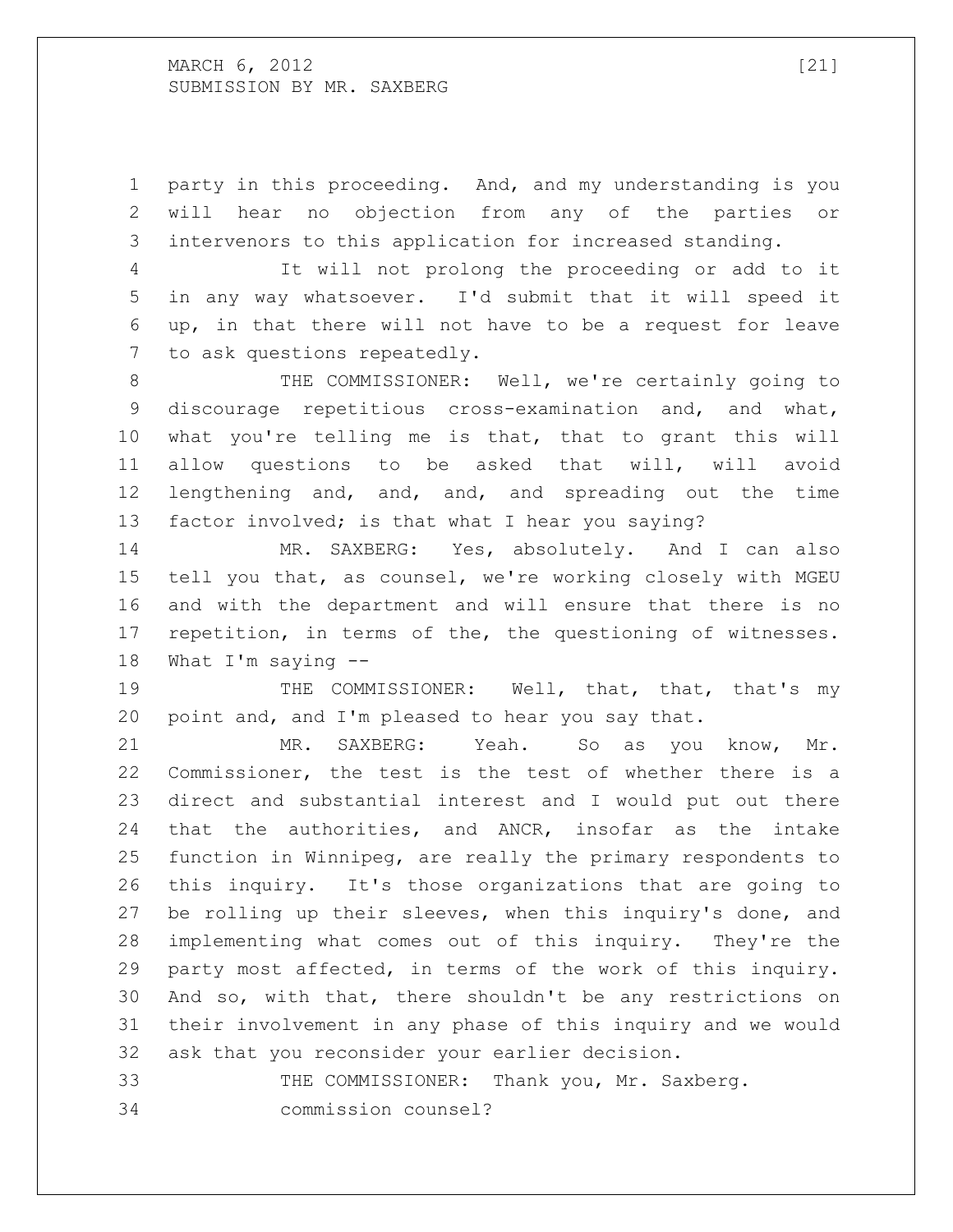MARCH 6, 2012 [22] RULING BY THE COMMISSIONER

 MS. WALSH: Mr. Commissioner, I haven't been advised that any counsel want to speak to the submission, but can we just confirm that?

 THE COMMISSIONER: So that would appear to be so. MS. WALSH: I have no objections, Mr. Commissioner, to the submission. It seems logical to me, so long, as you indicated, duplication in cross-examination is avoided and you will be alert to that throughout the proceedings, I'm sure.

10 THE COMMISSIONER: Yes, and I can understand what counsel has said about, in phase 1, some questions being asked that, that border on phases 2 and 3, but that's, it must be borne in mind that those are separate phases that are going to follow phase 1 and there may be some commingling in questions, as you've put, but we're not here intending to mesh them all into one phase. There will be distinct phases as counsel, commission counsel has outlined on the previous occasion.

 Having said that, I've heard you. You've made a good point with respect to the, the clients that you represent, the workers in, at the authorities and, and at ANCR and I'm prepared to grant your request.

MR. SAXBERG: Thank you, Mr. Commissioner.

 MS. WALSH: Mr. Commissioner, the third specific agenda item is again an application by the authorities and ANCR regarding a proposal to commence phase 1 of the inquiry with the case specific report writers and I will file, as Exhibit 5, the application dated March 1st, 2012.

THE COMMISSIONER: Yes.

 MS. WALSH: I think you have a copy of that there.

THE COMMISSIONER: I have.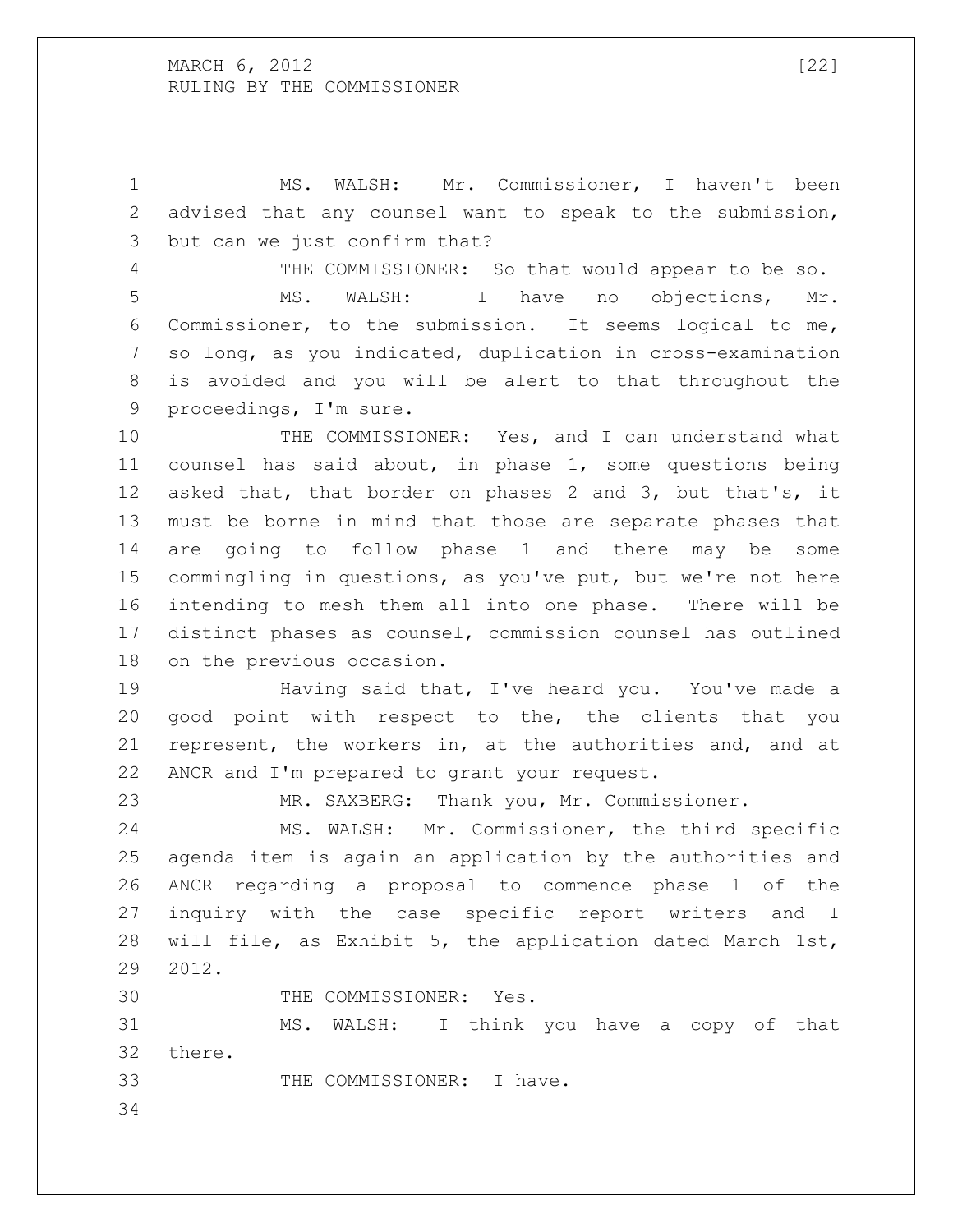**EXHIBIT 5: PROPOSAL REGARDING ORDER OF WITNESSES** MS. WALSH: We'll hear from Mr. Saxberg and then I'm advised that there are other counsel who want to speak to this matter and as always, I will provide any comments at the end. 8 THE COMMISSIONER: Right. All right, Mr. Saxberg? MR. SAXBERG: Thank you, Mr. Commissioner. There's a belief that the primary function of this inquiry is to discover, uncover, or unearth, facts for the first time. The inference is that the government is not aware of the services which were or were not provided to Phoenix Sinclair and her family. That's not the case. The last child welfare services provided to Phoenix Sinclair and her family were seven years ago. She was murdered by her mother and her mother's boyfriend just a few months after those services were provided. The murder was not discovered until March of 2006. Almost immediately thereafter, numerous investigations and inquiries were made into the services provided or not provided to Phoenix and her family.

 Those investigations, along with a very important internal report, culminated in the six reports listed in the order in council. These reports were prepared by the top officers responsible for government accountability in this province. They were prepared by the watchdogs, the Chief Medical Examiner's office, the Children's Advocate, the Ombudsman, the provincial auditor, four external reports in total, external to the child welfare system. The agencies' files were reviewed, social workers were interviewed, at a time period much closer to the time in which the services were provided. Close to a thousand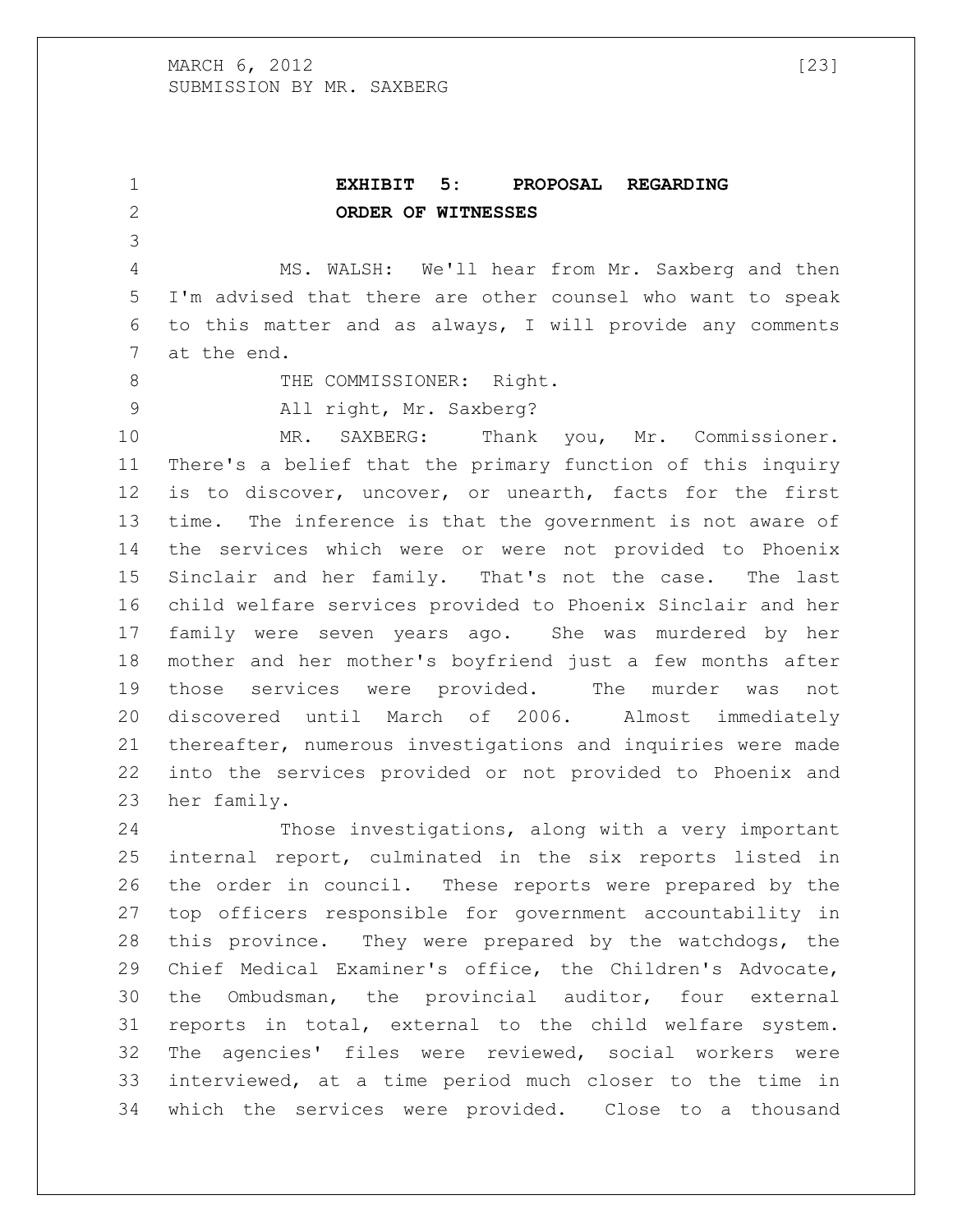pages of information's been produced and disseminated to government. And findings resulted, 295 recommendations out of those reports. All these reports were completed and in the hands of government before the end of 2006. The government accepted the findings of the reports and established a body to implement those recommendations.

7 001 Our clients, the authorities and ANCR, have been implementing these recommendations for six years, resulting in major changes to the way that child welfare services are delivered in Manitoba. Therefore, the belief that the facts aren't known about the services provided to Phoenix Sinclair or not provided, the fact, the belief that, that those facts are not known is simply incorrect. The facts are in the reports. Up until now, the government couldn't share the content of those reports. And Mr. Commissioner, you heard the reasons why earlier when, when commission counsel explained, with respect to the law regarding the confidentiality of the CFS records. However, with the establishment of this inquiry, Court of Queen's Bench order, it is now possible for the public to find out, to find out for the first time what government has known for years about the Phoenix Sinclair case and what government's been doing for the last six years in response to that information. And that is why we believe that the starting point for this inquiry must be those reports.

 Now, it's understandable that it may not have been apparent when phases 1, 2 and 3 were formulated, of the importance of starting with the case specific report writers, it's understandable because this commission, as we heard, didn't receive those reports until recently, until months after the phases were formulated. With those reports in hand, I know the commission has benefited from all that information and used it, in terms of interviewing witnesses and interviewing the report writers themselves.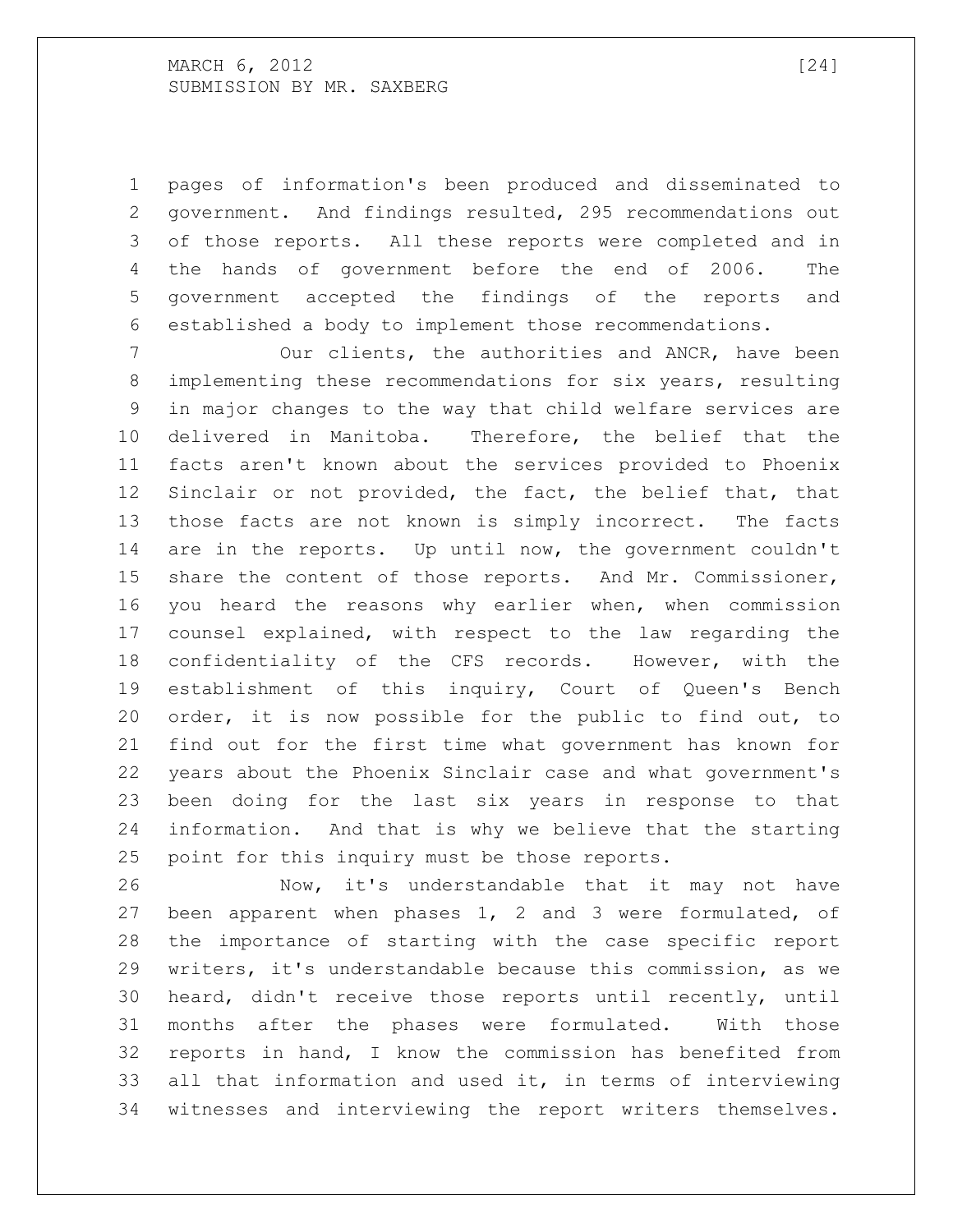MARCH , 2012 [25] SUBMISSION BY MR. SAXBERG

 So the proposal -- and it's a proposal open for discussion. I know it's been characterized here as an application -- we had submitted this proposal to the parties with standing and as a matter of courtesy, to the intervenors and asked them what they thought about the proposal, as a, as a matter of discussion. And we raise it here, as a matter of discussion, with the commission. And the parties, as you know from Exhibit 5, there are three parties with full standing that consent and the other parties do not object, which may not be much of a distinction. The point is, the parties are on board with this and here's the reason, here's the proposal. It is that, that phase 1 commence with the report writers, in particular, the case specific reports and then proceed with the fact witnesses which are necessary to, to embellish upon the information and findings in those reports.

17 This proposal is not intended, nor will it in any way interfere or affect your power to call any witness on any subject relative to your mandate.

 THE COMMISSIONER: But wouldn't, wouldn't my appreciation and understanding of those reports be much more meaningful if I'd heard the evidence that, that addresses (a), (b) and (c) under paragraph number 1 of the order in council, which is the intended phase 1, at this point? Aren't I going to be in a much better position to comprehend the, the, the findings, the recommendations, after I've heard the evidence that addresses the, the, the three items in point number 1 in the order in council? I want to hear that.

MR. SAXBERG: Yeah.

 THE COMMISSIONER: Where am I going to get that information from to set the stage for me and to set the stage for the public, who want to know what went on here? MR. SAXBERG: Well, I, I, I would respectfully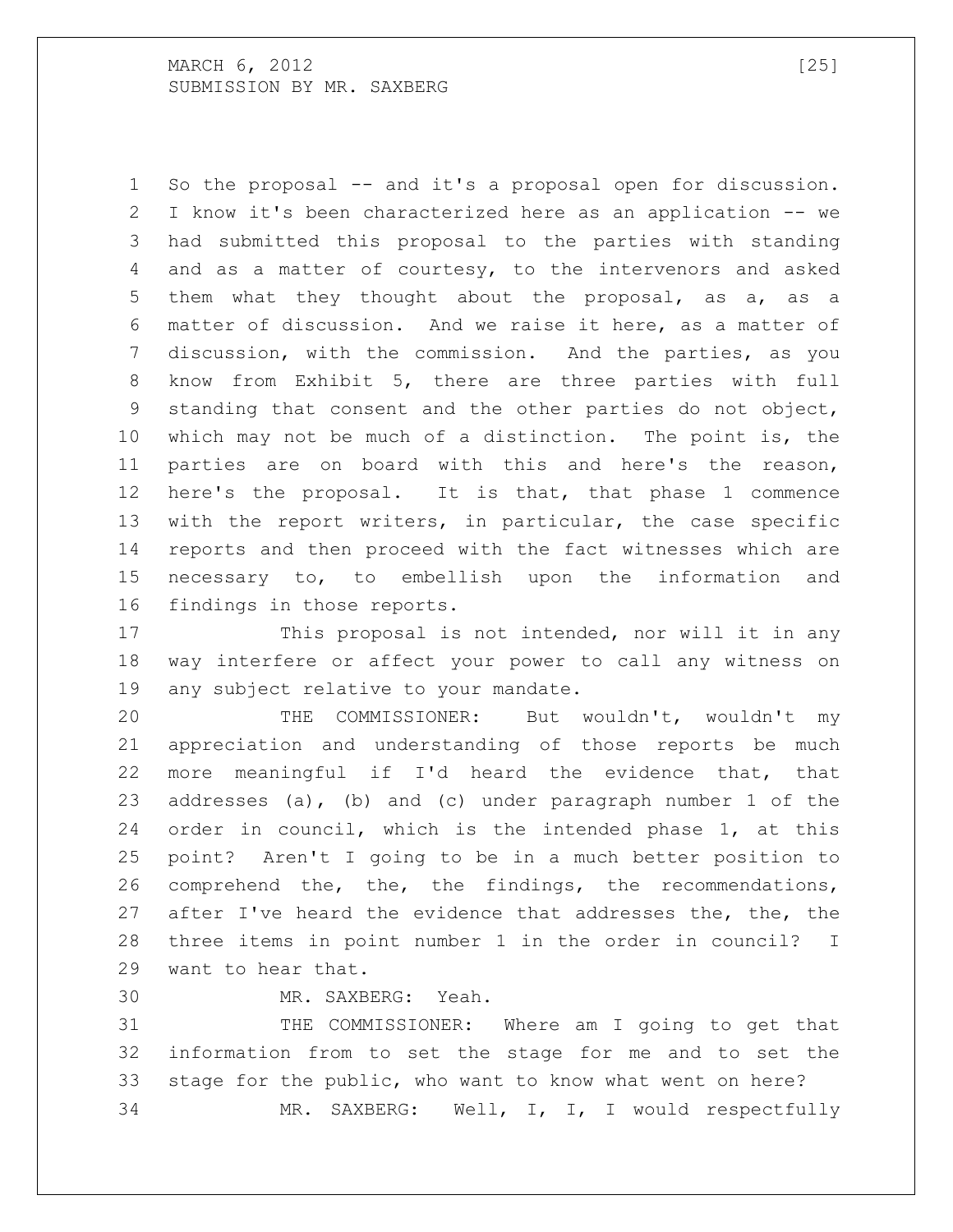MARCH , 2012 [26] SUBMISSION BY MR. SAXBERG

 argue that, that it would work best the other way. The, the, these reports are easily understandable. They, they speak for themselves, they review, in very clear language, the services that were provided and were not provided and they review the factual matrix upon which their recommendations were based. It -- they alert the commission and the public to what's, what is important, in terms of what happened over the five years that services were provided or not provided. They provide the public and you, sir, with the opportunity to then focus on the important issues, the matters that, that leap out, the matters of consensus among the report writers, in terms of what went wrong here and what needs to be done to avoid it in the future.

15 THE COMMISSIONER: But I have to write a report that, that, that expresses my views of what went wrong here 17 and surely, I have to hear the people who were, were delivering the front line services --

MR. SAXBERG: Yes.

 THE COMMISSIONER: -- to set the stage for my appreciation of the content of those reports.

 MR. SAXBERG: Right. And I'm not suggesting that, that one witness, that there be one less witness as a result of this proposal, not suggesting that at all. I'm just saying, why don't we start with having the whole story made available to the public, instead of it coming out piecemeal, without any context. Provide the whole story through the reports and the report writers, then get into the individuals, drill deeper into what happened and have a better appreciation of the events and their significance.

 Procedurally, it makes a great deal of sense, from a procedural fairness perspective. Because if you place these report writers after all of the hundred witnesses have testified and there's different information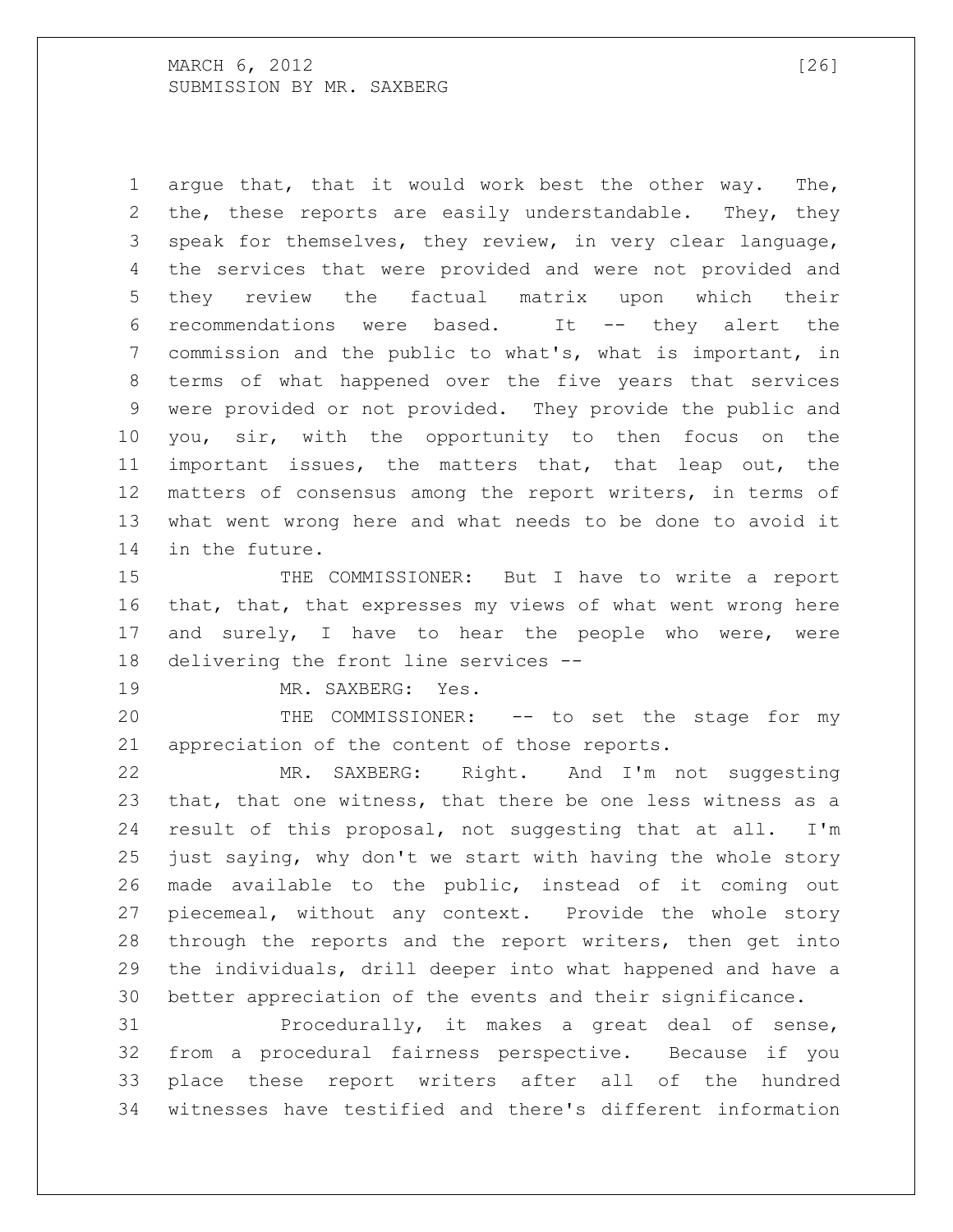MARCH 6, 2012 [27] SUBMISSION BY MR. SAXBERG

 that comes out of that process than the information that those report writers relied on, in making their recommendations, then they are at a, at a real, they're, those report writers are at a real disadvantage, unless they sat in this room and heard the evidence of all those witnesses and then could have time to formulate how they may have changed their report, or altered their recommendations. But they're not going to be in this room for that entire period. And so they are at an extreme disadvantage when they come to testify after all, the counsel that are cross-examining them are aware of a whole different, or aware of different facts and can put those to them. 14 THE COMMISSIONER: Have you canvassed them? MR. SAXBERG: Yes, I, I have, I started the

 process. I have canvassed, only spoke to one of the expert report writers and the counsel advised that they're not taking a position on the matter.

19 THE COMMISSIONER: They're not what?

 MR. SAXBERG: Not taking a position on the matter and that put --

22 THE COMMISSIONER: No, but you're, you're talking about them being the ones who are at a disadvantage?

MR. SAXBERG: Yes.

 THE COMMISSIONER: But you haven't heard that from them?

 MR. SAXBERG: As I said, I've, I've only contacted the one counsel for the Chief Medical Examiner's office report writer. It's, it's my submission that they are, that they're, that it's going to be unfair for them to be put on the stand as experts when, in reality, and I'm not saying they're not experts in, in their field, but in reality, they were tasked with a job six, over six years ago. The completed that function. They prepared reports.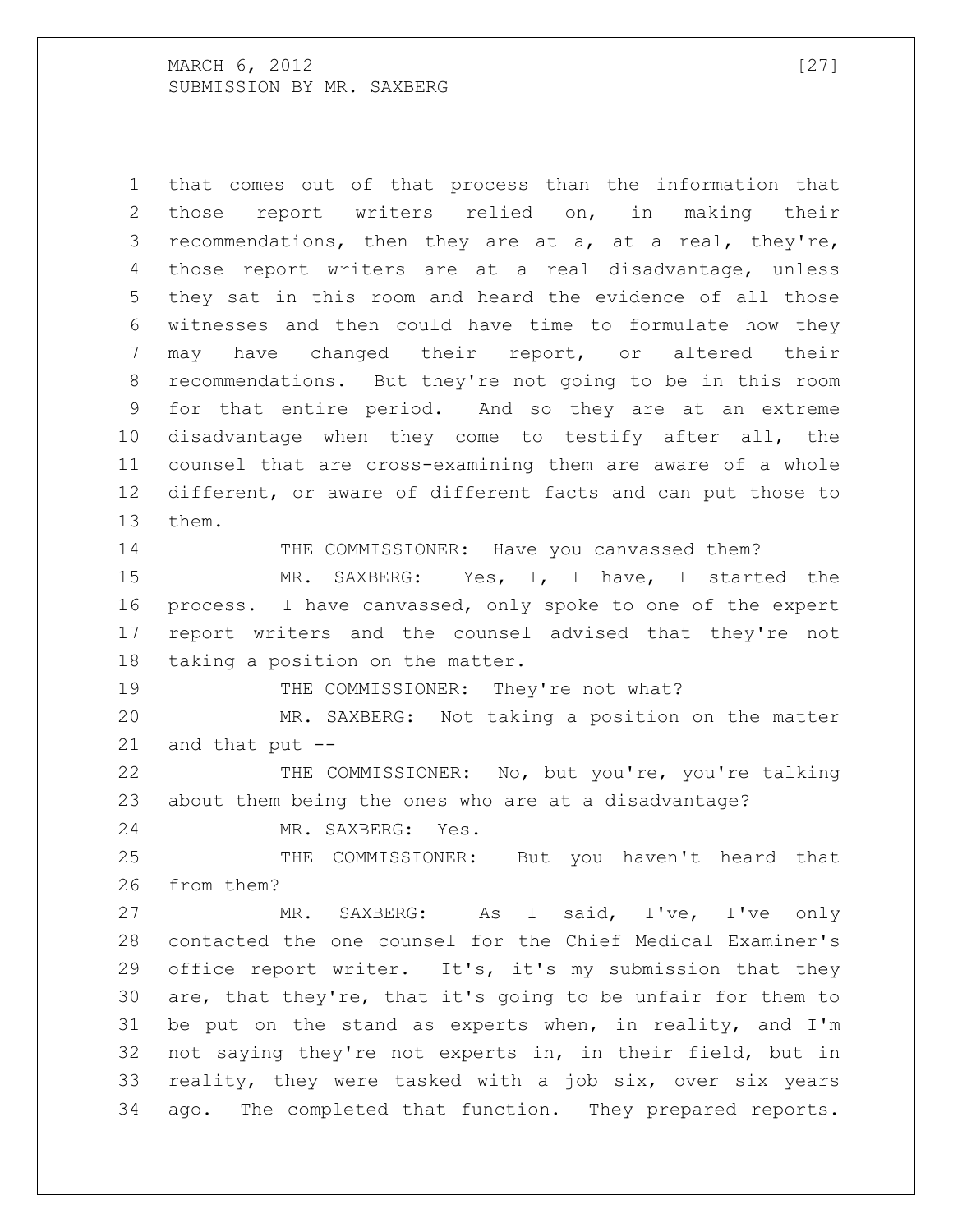### MARCH , 2012 [28] SUBMISSION BY MR. SAXBERG

 Those reports were submitted to the government. The government accepted them. The government's relied on those reports.

THE COMMISSIONER: And you --

MR. SAXBERG: To bring --

 THE COMMISSIONER: -- you want me to hear the people that they relied on in writing those reports after I've heard from them? That is, after I've heard from the report writers?

10 MR. SAXBERG: That's right, after the, the, the, the reports and the contents of the reports are presented in this inquiry, afterwards, there can follow all of the witnesses relating to all of the significant events --

 THE COMMISSIONER: But, but their reports will be much more meaningful to me, if I've heard those witnesses outline the circumstances of the, of the three situations referred to in (a), (b) and (c) of point 1. Their reports will be much more meaningful to me when I've heard from those witnesses firsthand what went on here.

 MR. SAXBERG: If I may, Mr. Commissioner, the, the three items that, that have been listed, the reports 22 only deal with one. The reports do not -- the reports deal with (a), the child welfare services provided or not provided to Phoenix Sinclair. That's what they deal with. These other two items are new. These are the two items that haven't been looked into, haven't been investigated and those are other circumstances, apart from child welfare, that directly related to the death, number one, hasn't been looked at, there are no reports on that. There is going to be a lot of witnesses, I would presume, on that subject. They, in no way, relate to the report writers. They in no way need to precede the report writers.

 And number two, why the death remained undiscovered for several months, no report on that. That's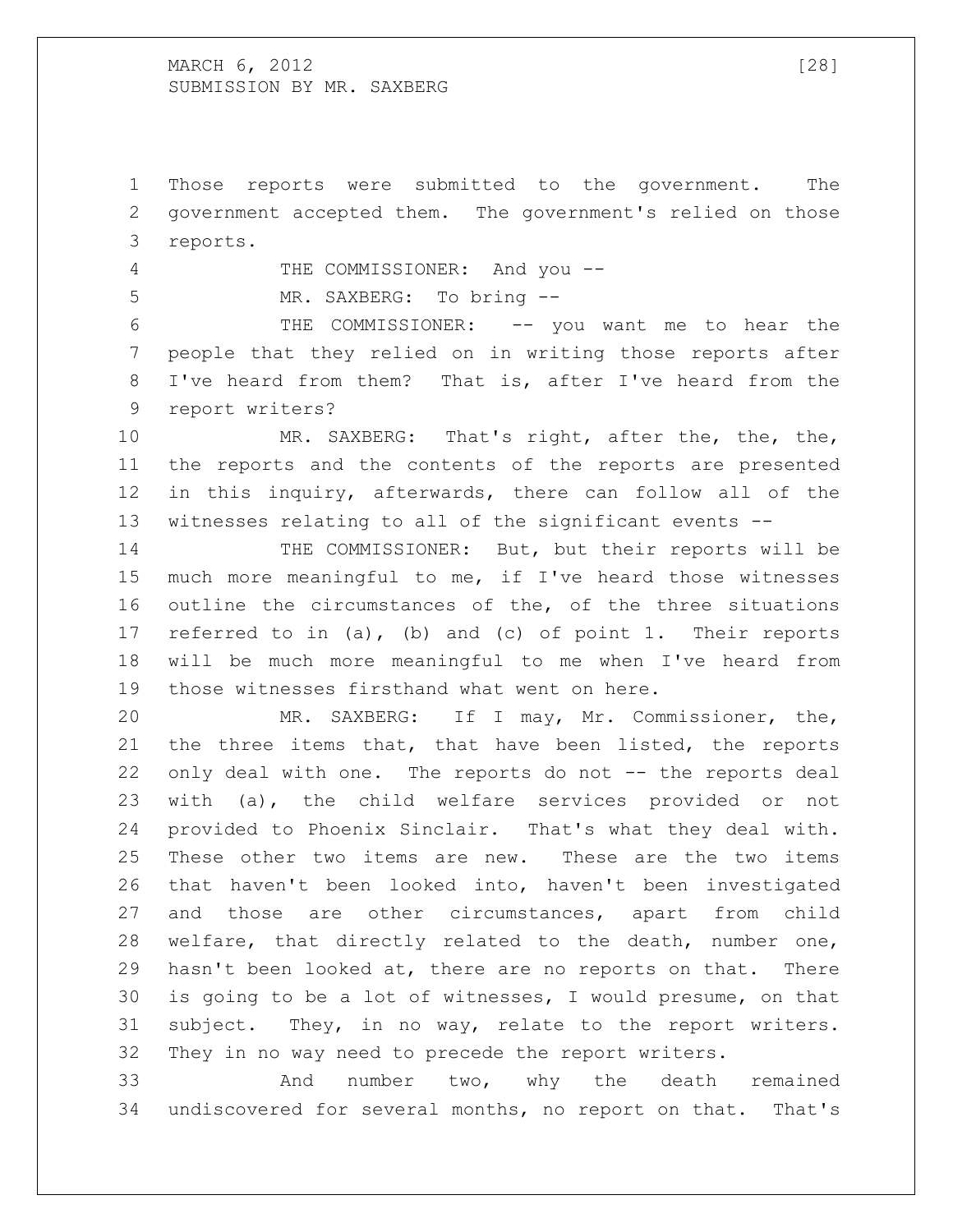MARCH 6, 2012 [29] SUBMISSION BY MR. SAXBERG

 a new matter for this inquiry. And there are going to be numerous witnesses with respect to that matter.

 So it's only with respect to the child welfare services provided or not provided. And we're making the observation, while I'm on this order in council, that it's, the order in council is clear, in terms of its direction, that the Commissioner must consider these findings and we say that that's strong language, in light of other order in councils establishing inquiries that reference reports, but don't make it mandatory to consider them. And in this case, of course, it makes sense, since there was so much work and effort put into reviewing this matter, by, as I had said, the watchdogs of this province.

**And then the order in council goes on to say, to**  avoid duplication, the reports have to be considered. And we make the trite observation that if the report writers follow all of the fact witnesses, there's no opportunity to avoid any duplication whatsoever. The -- and the, the order in council, of course, itself, also speaks to the issue of the Commissioner being able to accept findings in those reports as conclusive without calling any evidence. Well, there are going to be findings in those reports that are not in any way contested, that don't require viva voce evidence, that can be then accepted as a foundation, in terms of moving forward with the individual witnesses. So we make those comments in Exhibit 5 as to avoiding duplication. We, we say that it's in the public interest that these reports come out sooner, rather than later, that, that public not wait for three months of individual witness testimony before they see these reports that have been produced on the very subject matter. And we make the procedural observation that the timetable, the way that it's established, facilitates hearing the report writers first, then having a break to consider what findings will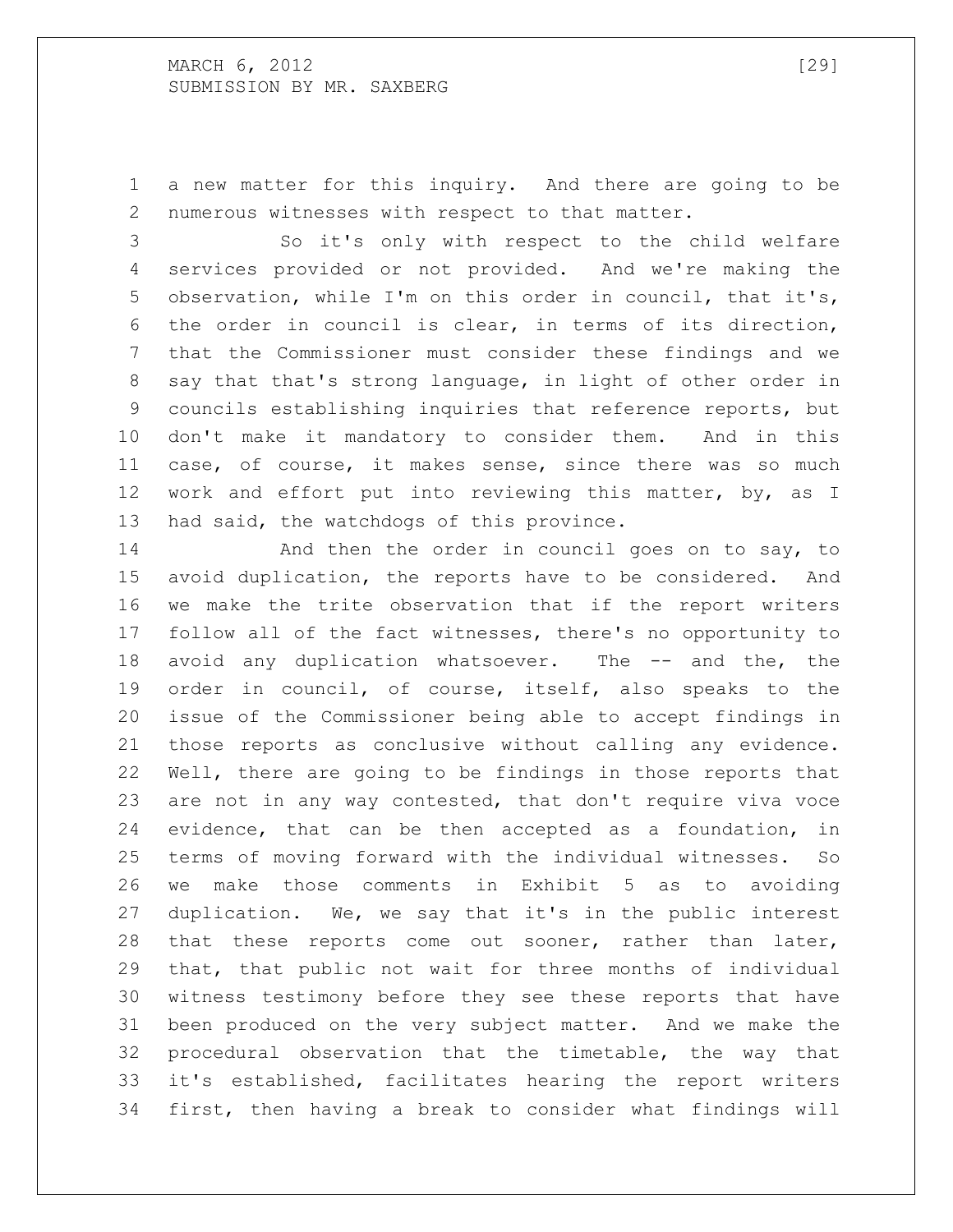## MARCH 6, 2012 [30] SUBMISSION BY MR. SAXBERG

 be deemed conclusive, or what information does, or what witnesses are necessary and more important than others, in light of, in light of those reports and the findings within them.

 THE COMMISSIONER: But, but insofar as the facts are concerned, as to what went on, you're telling me that at that stage I'll have to rely on what the potential witnesses for here previously told the report writers?

 MR. SAXBERG: Well, it's only fair for those witnesses, as well, that they're aware of what the report writers said about what they did, in the context of providing or not providing services. That information's out there. It's been out there for six years and the government's relied on it and acted on it. And so it, it's a, a matter of procedural fairness as well that that information's out there and then it's built upon. Then you, as we, we had said, drill deeper into the issues as to why a certain worker made a certain decision at a certain time.

 THE COMMISSIONER: But I want to know what that decision was before I give consideration to the, the report writer's assessment and recommendation relating to it. I want to hear what, what, what, what, what went on.

MR. SAXBERG: And --

 THE COMMISSIONER: And I think the public wants 26 to hear that  $-$ 

27 MR. SAXBERG: Absolutely, and --

 THE COMMISSIONER: -- and phase 1 would produce that and then we would look at those recommendations and, and avoid duplication by seeing where, where, where repetition is not required.

 MR. SAXBERG: Well, if the report writers are only being tendered with respect to their recommendations, then -- and you're not --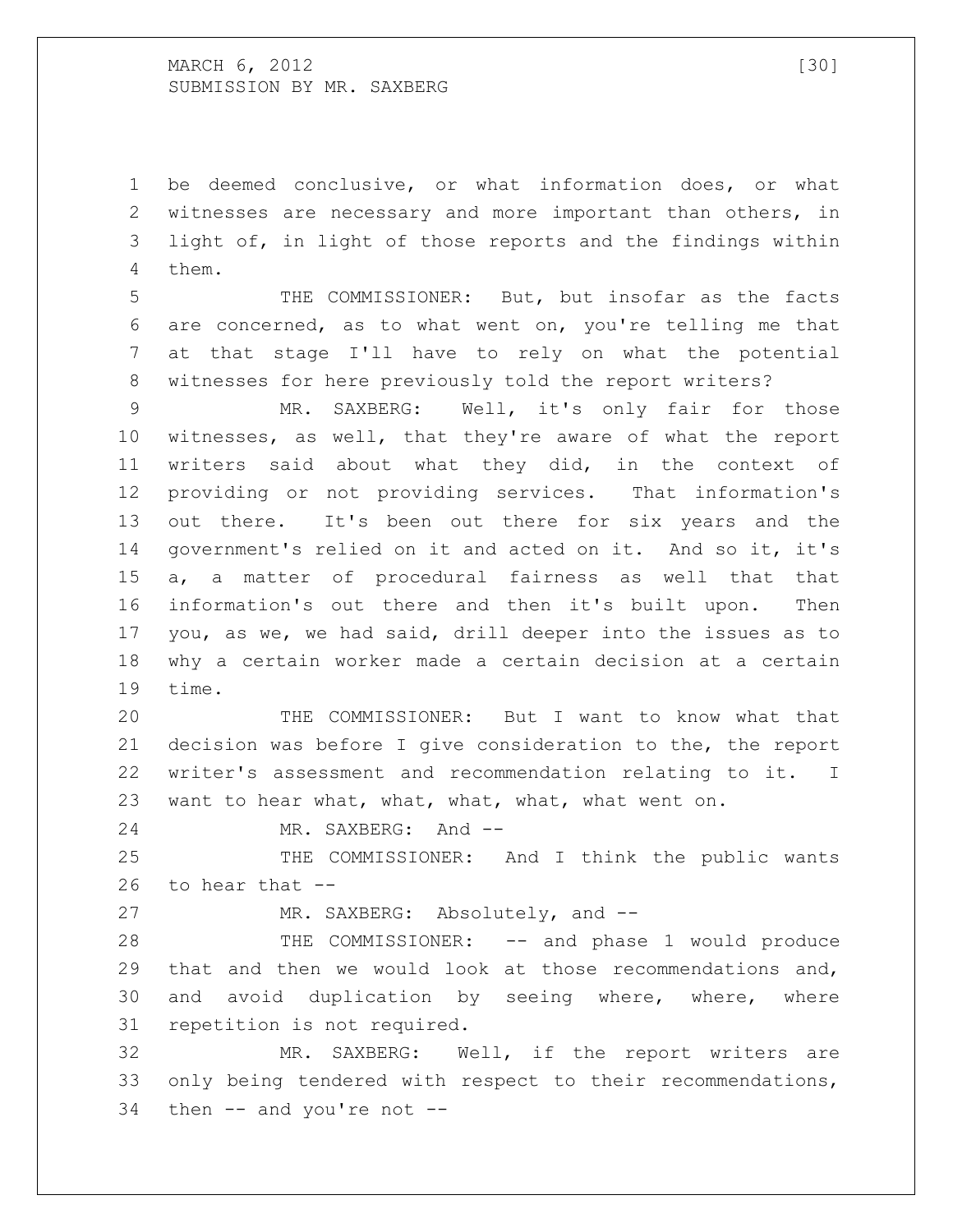## MARCH 6, 2012 [31] SUBMISSION BY MR. SAXBERG

1 THE COMMISSIONER: Oh, I'm not saying that. 2 MR. SAXBERG: -- considering their facts -- THE COMMISSIONER: I, I'm not saying that. But I'm saying that their recommendations are an important part of their reports, but their full reports are before the commission, or will be before the commission.

 MR. SAXBERG: I think that it -- I just want to make sure that we're very clear that we're not in any way attempting to limit or reduce the number of witnesses or the evidence that this commission hears. All we're saying is there are all these reports on the subject matter. We should start with them. We start with them and then we proceed to expand on their contents and we hear from all the witnesses that informed them and, and that becomes a fair process for those witnesses and for the report writers and, and in my humble submission, a logical approach.

 Thereafter, there are these other, the two other areas, which are not the subject of the report writers and all those fact witnesses would necessarily follow the report writers, because the, because the report writers didn't make any recommendations based on those, on (b) and (c) being the non-welfare, child welfare related factors.

 THE COMMISSIONER: Well, I can tell you, I think I will be substantially disadvantaged by not hearing them first. You say they're going to be heard, but I think I'll be at a great disadvantage in appreciating the contents of those reports, when they're spoken to by the writers, if I hadn't heard the participants in providing the care to this child and this family.

 MR. SAXBERG: And I, I have your point, sir, and I, I would just make the observation that the report writers won't have had the luxury of hearing those fact witnesses that, that you're saying is helpful to you. Those report writers won't have, have had that, so how can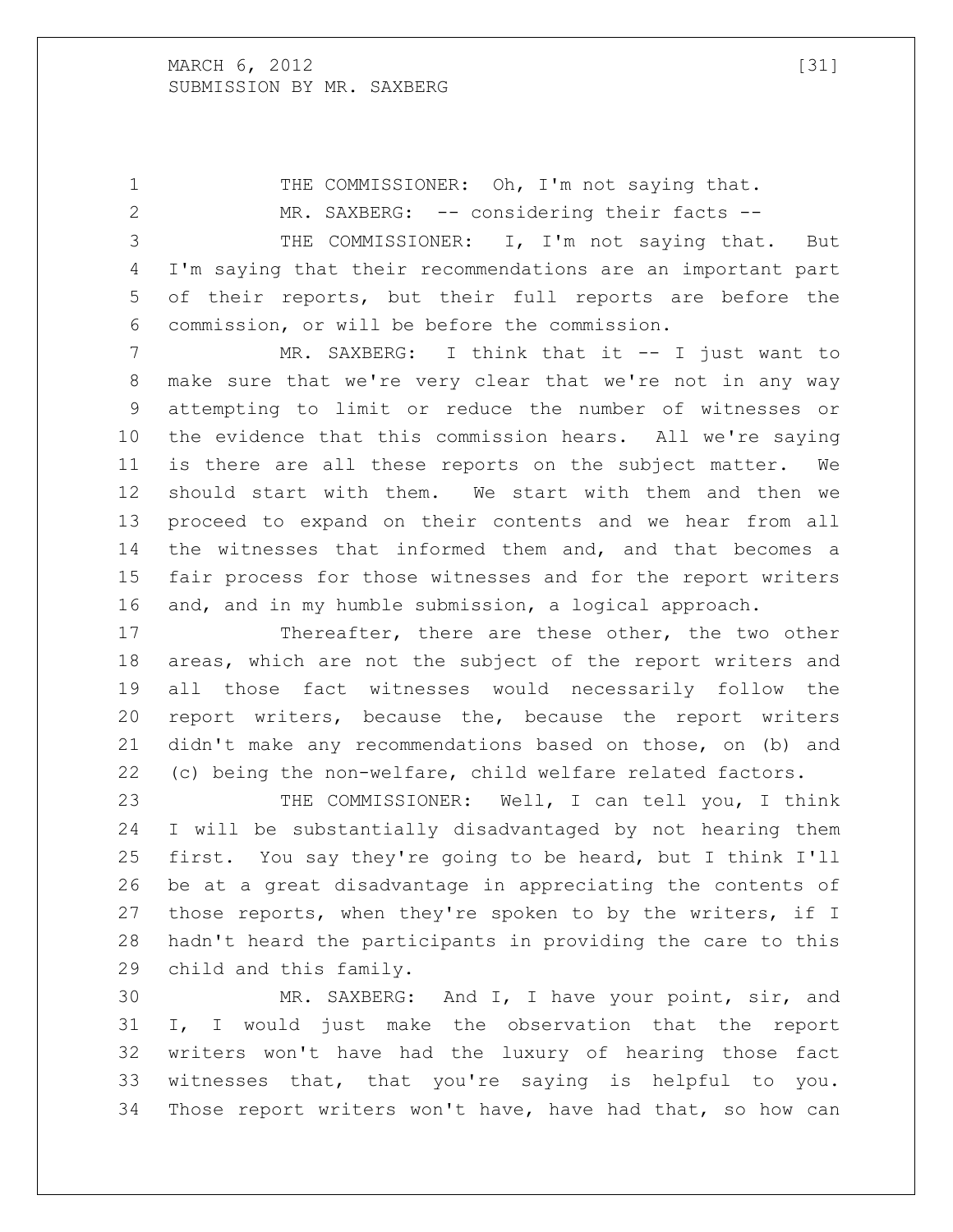MARCH , 2012 [32] SUBMISSION BY MR. SAXBERG

 they testify about how their reports would be different? Unless they all are required to attend every day of sittings of this inquiry. THE COMMISSIONER: Well, but you're, you're telling me they've interviewed the same people; is that what I hear you saying? 7 MR. SAXBERG: Well, not, not -- well, they've -- some. There's, there's overlap, obviously, there's -- I'm not saying every single individual that's on the list of 10 the commission here was interviewed by a report writer. I, I doubt that's the case. But some of them were, there's no doubt. Some of the report writers just did a file review. For instance, the internal report is a very important report. It's the first one -- 15 THE COMMISSIONER: Which one? 16 MR. SAXBERG: The internal report. 17 THE COMMISSIONER: Yes. MR. SAXBERG: It's not listed as one of the six. 19 THE COMMISSIONER: Um-hum. MR. SAXBERG: It's a very important report. It's a file review. That's where the report writer reviews all of the documents in, in the files of CFS relating to the services provided or not provided. And then provides information on what's there and, and, and commentary on the services provided or not provided. So there were no interviews in that case. But that report's extremely helpful to everybody to understanding the evidence of the 28 witnesses that follow. I, I know from my, just from my own preparation for this inquiry, I started with the reports, I read the reports, then I understood what the significance of the witnesses were. And I understand that commission counsel interviewed in that same way, interviewing the report writers first. Because that information informs us about the witnesses that are going to be testifying. It's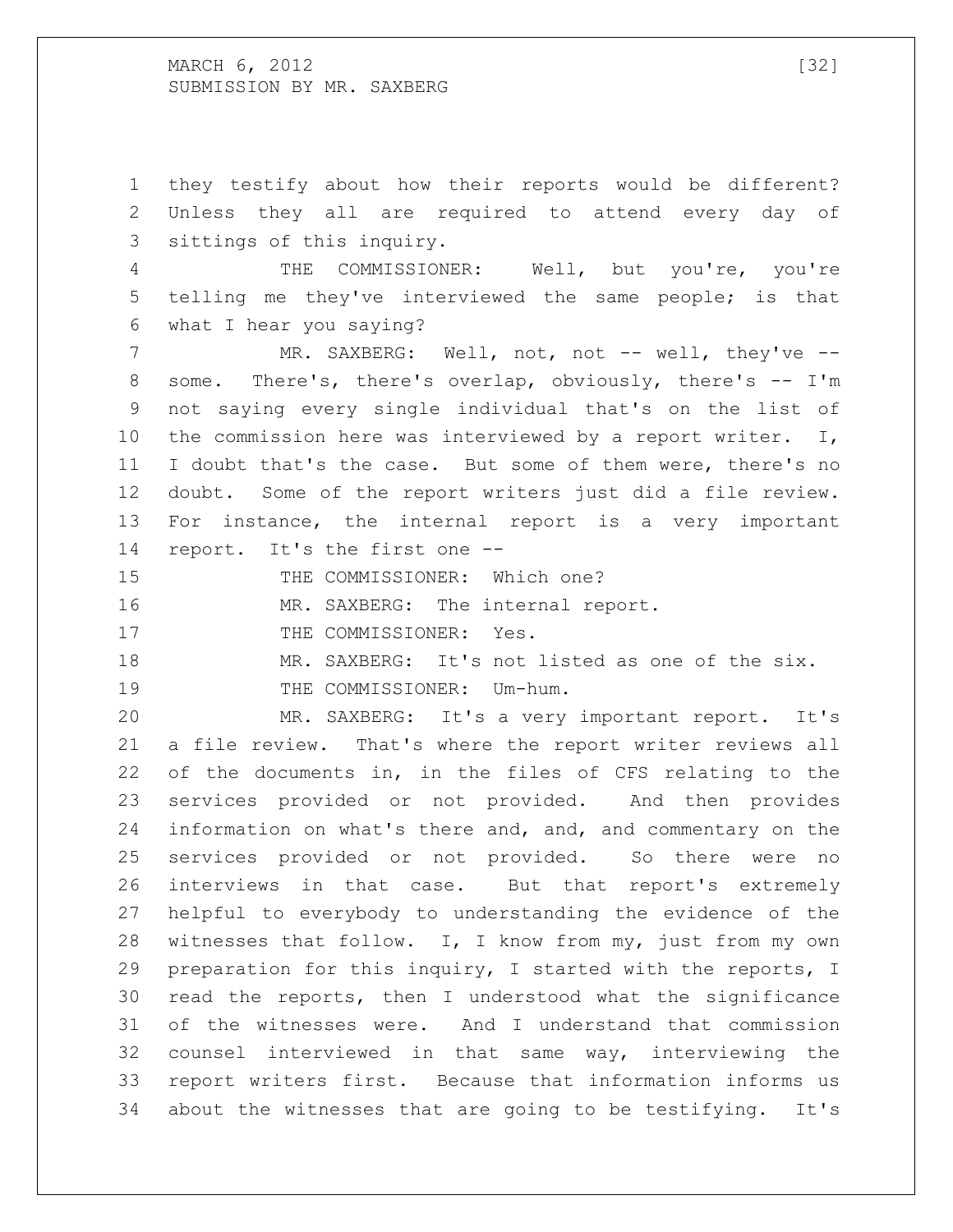MARCH 6, 2012 [33] SUBMISSION BY MR. SAXBERG

 a roadmap. It's a, it's a heads up. And, and I don't believe it works the other way around, where the fact witnesses are the heads up to what the report writers are saying.

I think we've had a, we've had a --

THE COMMISSIONER: Fair exchange.

 MR. SAXBERG: -- yeah, so I'll think I'll, I'll stop at that point, subject to any questions.

 THE COMMISSIONER: Thank you, well, I'll certainly hear others on the point.

 Commission counsel, do you know who wants to participate?

 MS. WALSH: I do, Mr. Commissioner. I thought perhaps we'll go in the order of seniority. And in that regard, I might just add that I did provide this notice, this application, Exhibit 5, to the report writers or their counsel, since it did have the potential to affect the, their evidence. I was advised by all of them that they would, of course, defer to your ability to control your own process and, and decide the order of witnesses. Only at two of the report writers, or of the reports listed in the order in council are specific to Phoenix Sinclair. So for example, the reports listed at subparagraph 3(c), (d) and (e), are not with, were not made with respect to the circumstances of, of Phoenix's life and death.

 I was advised as well, however, by counsel for Mr. Koster, Mr. England, who is in Toronto, that he did not think it was a logical way to proceed. And I have been advised of a similar position by counsel for Ms. Schibler, that is, Mr. Brodsky, who is here today and who will speak to the matter. And after that, I believe there is one other counsel, counsel for the AMC and SCO, who wants to speak to the matter.

THE COMMISSIONER: Well, I think probably, we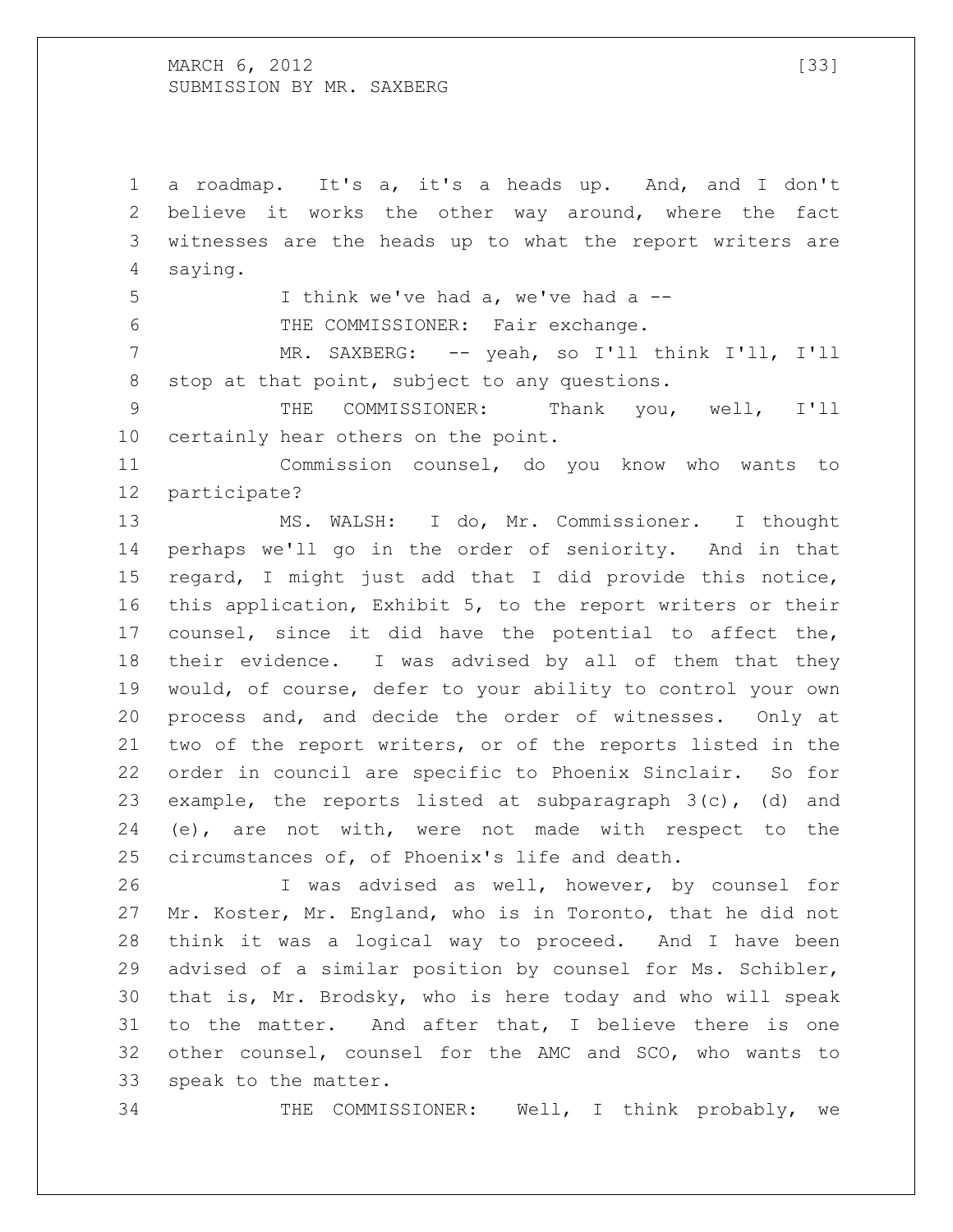MARCH , 2012 [34] SUBMISSION BY MR. SMORANG

 should hear first from any counsel who support the, Mr. Saxberg's application. He called it something else, but I forget what it was, but I think it is -- 4 MS. WALSH: I have --

 THE COMMISSIONER: -- it has to be an application.

 MS. WALSH: -- I, I haven't been advised that anyone wants to speak to that issue, Mr. Commissioner.

9 THE COMMISSIONER: Mr. Smorang?

 MR. SMORANG: Mr. Commissioner, I don't wish to repeat anything Mr. Saxberg's said. We do support his proposal. Just a couple of comments.

 Certainly, no one is suggesting that you would be, in any way, shape or form, prohibited, prevented, or constrained, in terms of asking for witnesses to be brought forward at any stage in this proceeding. That's absolutely clear. Nor, quite frankly, would we have any basis to, to make that submission. So you'll make the decision, obviously.

 It, it's probably trite to say that this is not -- what we are entering into is not a trial, in the formal sense, such as would appear in civil or criminal court. In other words, there is no burden or standard proof, there is no formality to the evidence must be before you before you make a finding. You can, through the order in council, consider evidence firsthand, second hand, third hand. And, and that's fine, that's what this, this matter and this inquiry is, is set up to, to run like.

 But what Mr. Saxberg says that I think I ought to bear consideration by you is that there are many, many facts, that we now know about, because we have now been given these reports, that are not unknown and that, quite frankly, are not in dispute. And there may be many facts that you do not need to drill deeper into that are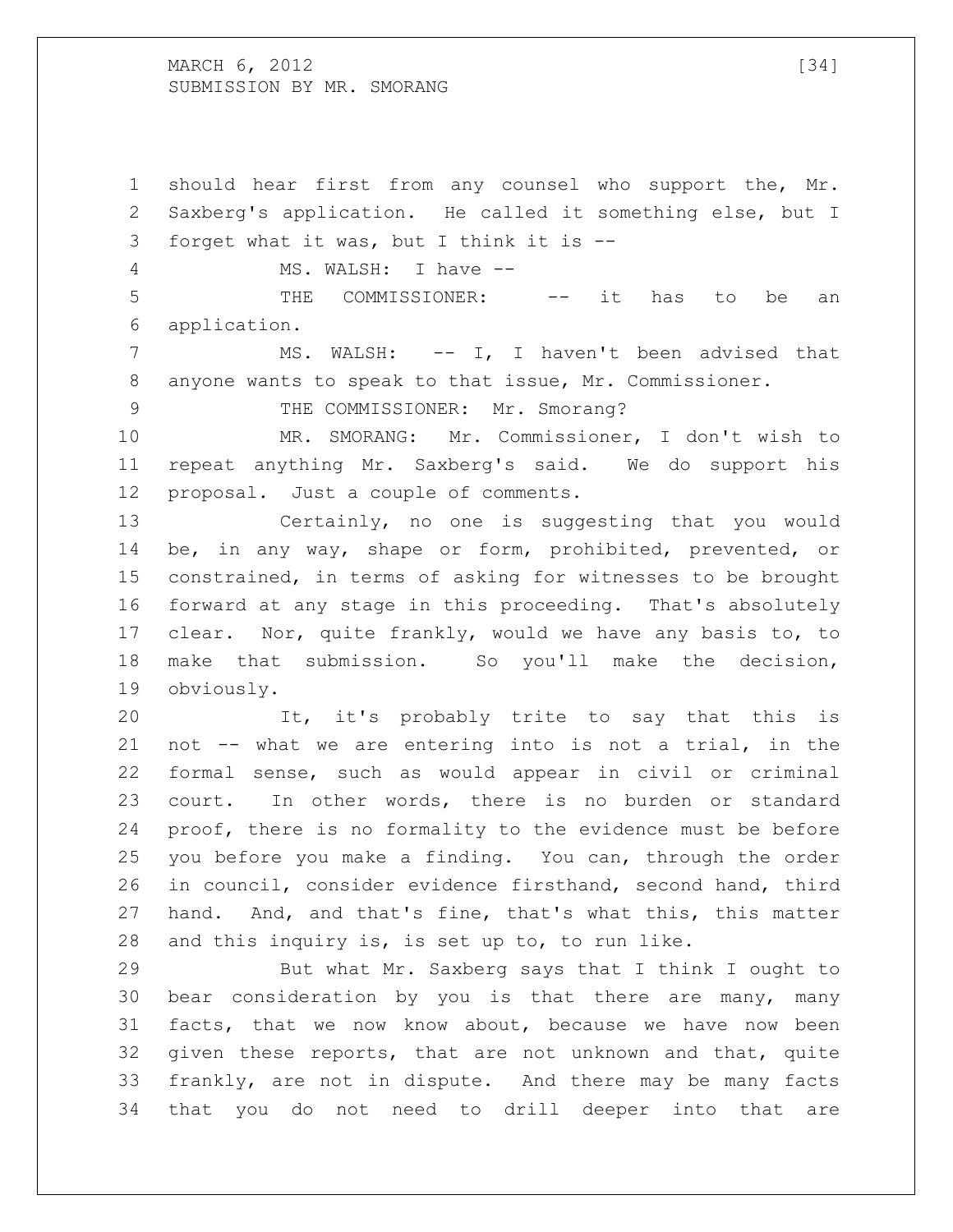contained in the reports that we have now had the opportunity to read and consider and, and gain knowledge and insight from. And so to avoid duplication, there may not be that need to, to drill deeper and there may not be that need to call witnesses from A through Z. And so I would suggest that it may well be that by proceeding in the manner Mr. Saxberg suggests, we will be able to dispense with some witnesses. We've heard some numbers this morning. We've heard that commission counsel has interviewed 70 and that they have 79 more to interview. My math tells me that's one short of a hundred and fifty witnesses that we currently plan to hear from in 20 days. I've never done that. I've never done half of that. Probably never done a quarter of that. And so, I don't -- you know, we're all in early days. We're all trying to work together as best we can to get this thing going. We're all pushing in that direction. But I don't see us being able to put together a hundred and fifty witnesses in July at all.

 THE COMMISSIONER: No, I, I think I'd have to agree with you.

 MR. SMORANG: And so the other logic to Mr. Saxberg's proposal, it seems to me, is it allows us, in July, to dig into those report writers' work, to, to have them come forward, to talk about what they did, who they talked to, what they saw, what facts are not in dispute. Then we have a month --

 THE COMMISSIONER: But those, those report writers aren't the people that, that worked with this family.

 MR. SMORANG: They are not. And, and we will hear from every person who worked with this family that needs to be called, but there may well be, in that month of August, an opportunity for commission counsel, in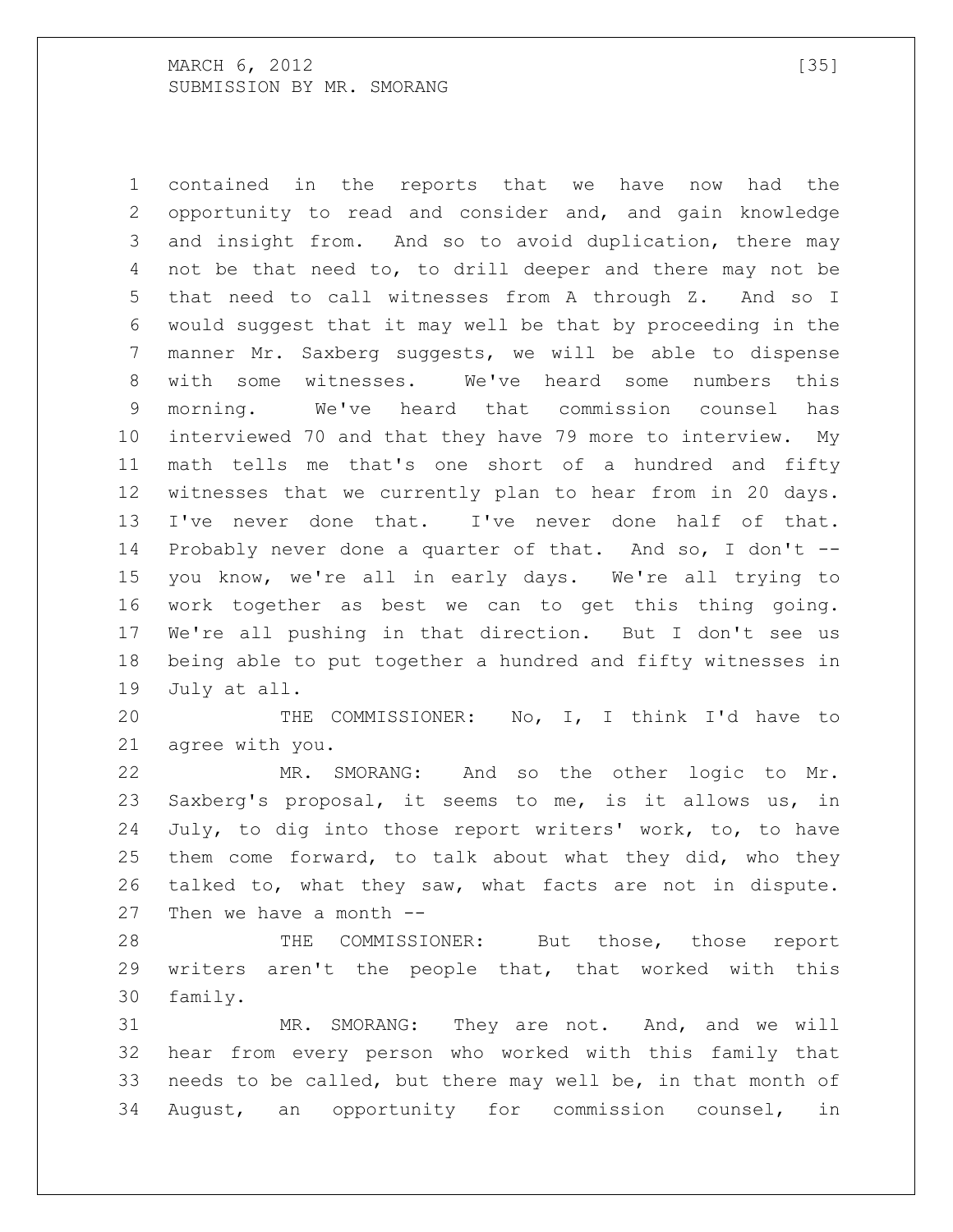MARCH , 2012 [36] SUBMISSION BY MR. SMORANG SUBMISSION BY MR. KAHN

 cooperation with counsel for the parties, to say, you know, there are lots of facts we now have before the Commissioner, that he has a good grip on, that do not need to be repeated. We don't need this witness. We don't need that witness. Maybe a hundred and forty-nine comes down to a hundred. I don't know. We won't know until we try it. But it just seems to me that to treat this as a trial, that is, you start with the first witness and you chronologically work through the last witness, because the standard of proof requires you to do that, we do not have that requirement and I would suggest to you that efficiency and getting this thing done would, would point towards what Mr. Saxberg suggests in this matter, get, get the report writers done in July. Consider the witness list in August and then let's start in September with the witnesses we really do need to hear from, so that we can drill deeper where deeper drilling is, is obviously necessary.

 So those are just my brief comments. It seem, makes sense to us and, and we support it.

THE COMMISSIONER: Thank you, Mr. Smordin (sic).

 MR. KHAN: Hi, Mr. Commissioner, it's Khan for Intertribal.

23 THE COMMISSIONER: Yes.

 MR. KHAN: With respect to the proposal, one of the reasons, if you may recall, that Intertribal sought standing was that of course, because the, the tragedy occurred in our jurisdiction, the agency and the community in general, has been subject to a fair amount of criticism and, and I believe we'll find out during the inquiry, false allegations that, that we were, both the agency and the community, were somehow responsible for this, for this tragedy.

 The, the -- my client doesn't oppose to the proposal. The reason we don't oppose is the reports really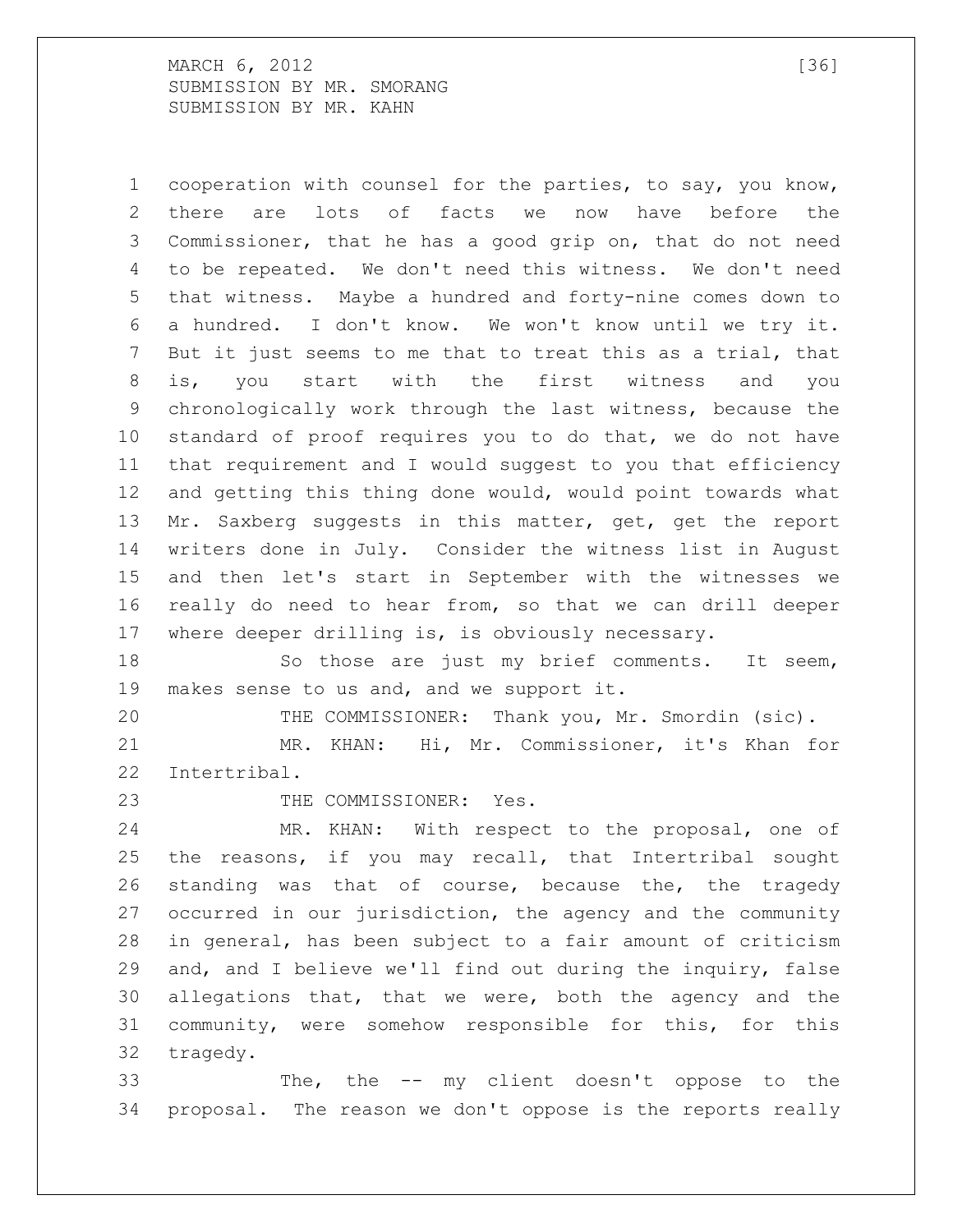MARCH , 2012 [37] SUBMISSION BY MR. KAHN SUBMISSION BY MR. BRODSKY

 absolve Intertribal of some sort of any, if I can quote, wrongdoing. And so, from our perspective, this would help to, help to clear the air of, of what's occurred and then from that, you know, of course, as Mr. Saxberg discussed, we can look further into the details. So our consent is, is based mainly from that perspective. THE COMMISSIONER: Thank you, Mr. Khan. 8 MR. KHAN: Thank you. THE COMMISSIONER: All right. Eventually, I want to hear from commission counsel, but is there anyone else that wants to speak in support of the, of the proposal? And if not, are there those who would like to speak in opposition to it? MS. WALSH: Mr. Commissioner, as I indicated, I was advised by Mr. Brodsky and then by Mr. Funke, that they wanted to address that issue. 17 THE COMMISSIONER: All right. Who'd like to go first; Mr. Brodsky? MR. BRODSKY: I can be very brief, Mr. Commissioner. I was not asked, except through commission counsel, what the position was of Billie Schibler, who was the child advocate at the time the reports were, at time, at the time of the untimely demise of Phoenix Sinclair and the, and was responsible for the majority of the reports that you will be considering, by virtue of the order in council. I can tell you that I'm not going to repeat the questions that you put, the propositions that you put to counsel, because I agree with them. In my respectful submission, to ask my client, who was the child advocate at the time, what did you rely on, would be a repetition -- not a repetition, a production of hearsay and a collection of stories and interviews that she conducted and it would be, in my respectful submission, unnecessary, in view of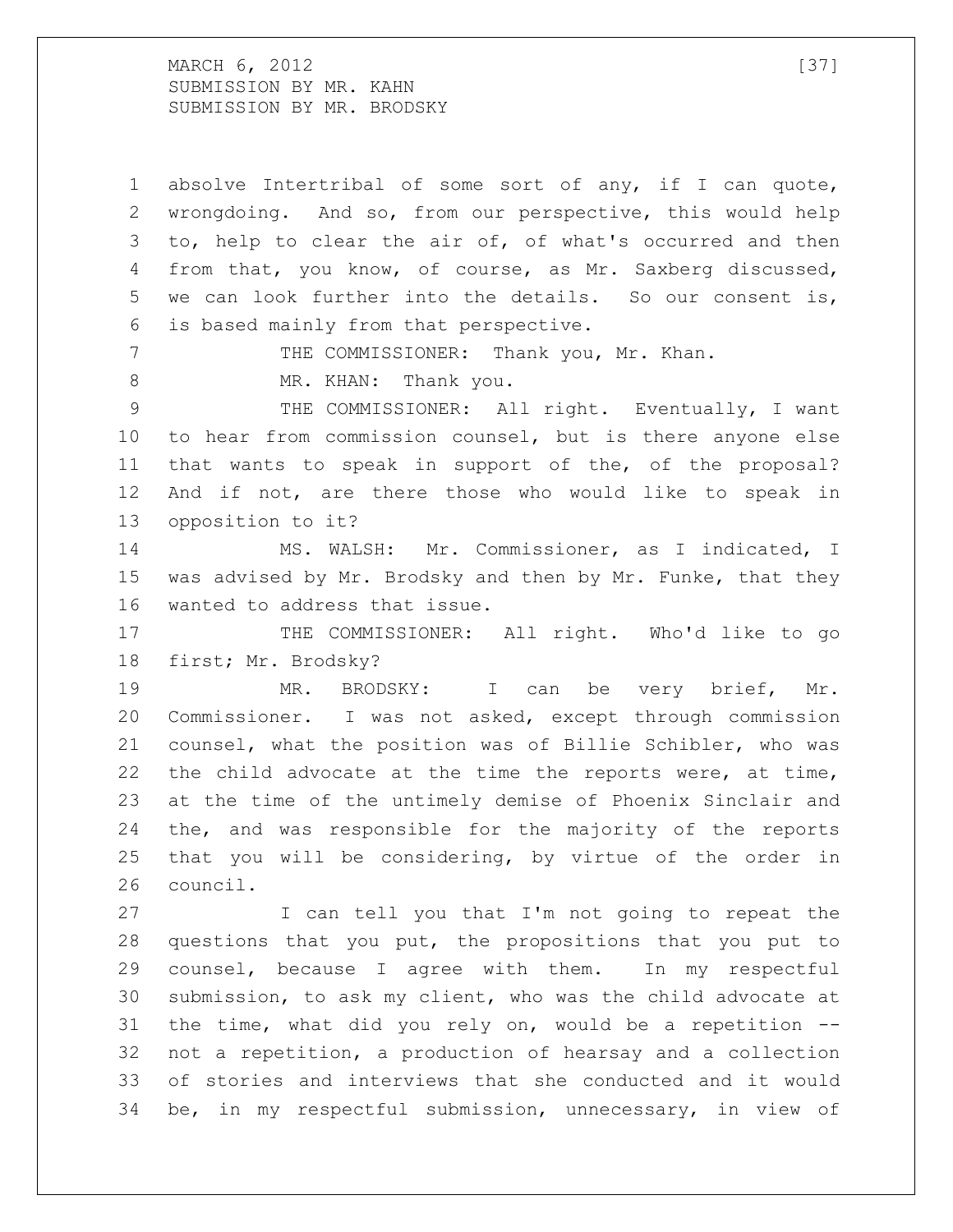the fact that the inquiry itself is going to be dealing with those same interviews and recommendations. In my respectful submission, to consider the findings in the report and the recommendations, without discussing the implementation, or timetable for the implementation, and to require a re-attendance, is to require a re-attendance. It's not that my client objects to re-attending once, twice, or thrice, and I'm not going to usurp the function, nor does my client, of commission counsel, who does know the position of the various parties and the witnesses. In my respectful submission, with regard to a previous speaker, this witness, my client, Billie Schibler, the former Child Advocate, is not trying to direct the commission, is not trying to say when she should or shouldn't be heard. She's just trying to say it's more logical to assess the weight, and that's the term I see from Exhibit 5, the weight to be given to a report, when you have the facts and the background on which these reports were, were made. It makes sense, in that fashion, because it doesn't -- it, it allows you to know what happened, who saw what, who said what, what the guidelines were and then to say, and then the report took into account those things, or didn't take into account these things. The weight can only be assessed once you know those matters.

 I have to say that I'm not -- I shouldn't say -- I, I was about to say and I apologize for it, I'm not interested in duplication. What I'm interested in is getting the commission, having the commission decide the case in an appropriate way. If it takes longer or it takes shorter, it's the findings of the commission that we're most interested in and I think you're, Mr. Commissioner, you have my point.

THE COMMISSIONER: I have, Mr. Brodsky, thank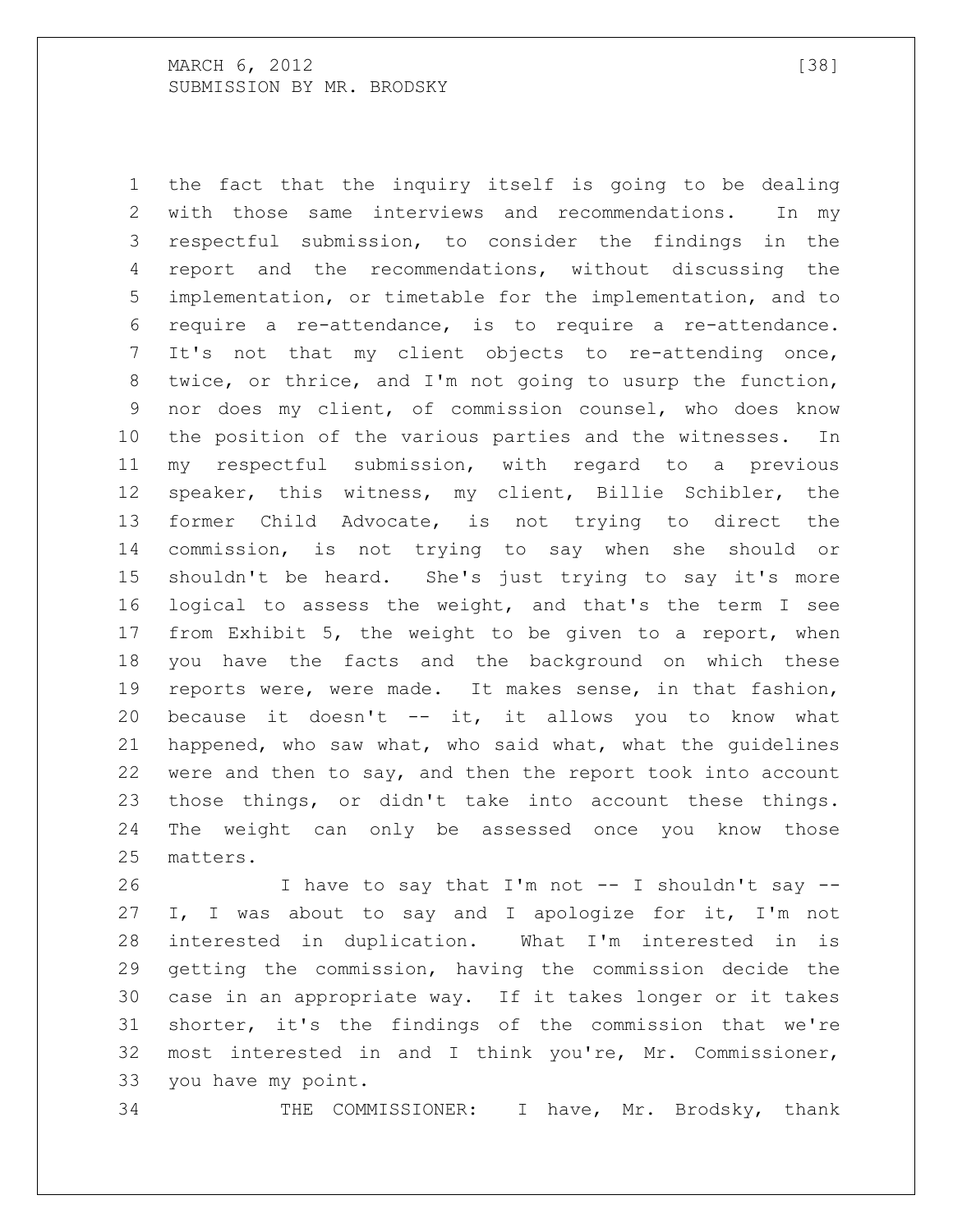MARCH 6, 2012 [39] SUBMISSION BY MR. FUNKE

 you. MR. FUNKE: Good morning, Mr. Commissioner. THE COMMISSIONER: Yes? MR. FUNKE: As indicated earlier, I'm here on behalf of both the AMC and the SCO at this inquiry, each of whom you have previously granted standing as intervenors. 7 MMC and the SCO, together, represent the combined leadership of all 65 First Nation -- THE COMMISSIONER: Just put that mic up, will you, a bit? 11 MR. FUNKE: Certainly. 12 THE COMMISSIONER: Thank you. MR. FUNKE: As I was saying, the AMC and the SCO, together, represent the combined leadership of all 65 First Nations in Manitoba, who, in turn, represent the tens of thousands of First Nation families living in these communities and throughout the province. Based on the latest annual report released by the provincial child protection branch, there are currently 9,500 children in care in Manitoba, 75 percent of which are aboriginal. As a result, it's trite to say that any recommendations that you make, following the conclusion of this inquiry, will have a disproportionate impact on these communities and families. I've therefore been tasked by my clients with demanding a transparent and fulsome examination of the circumstances surrounding this tragic incident. The three authorities and ANCR have made an application, or in the words of Mr. Saxberg, introduced a discussion in their letter of March the 1st, which has been filed as an exhibit before you, requesting that the commission commence phase 1 by calling the report writers, so as to avoid duplication in the conduct of this inquiry. They have stated three main reasons for the request, which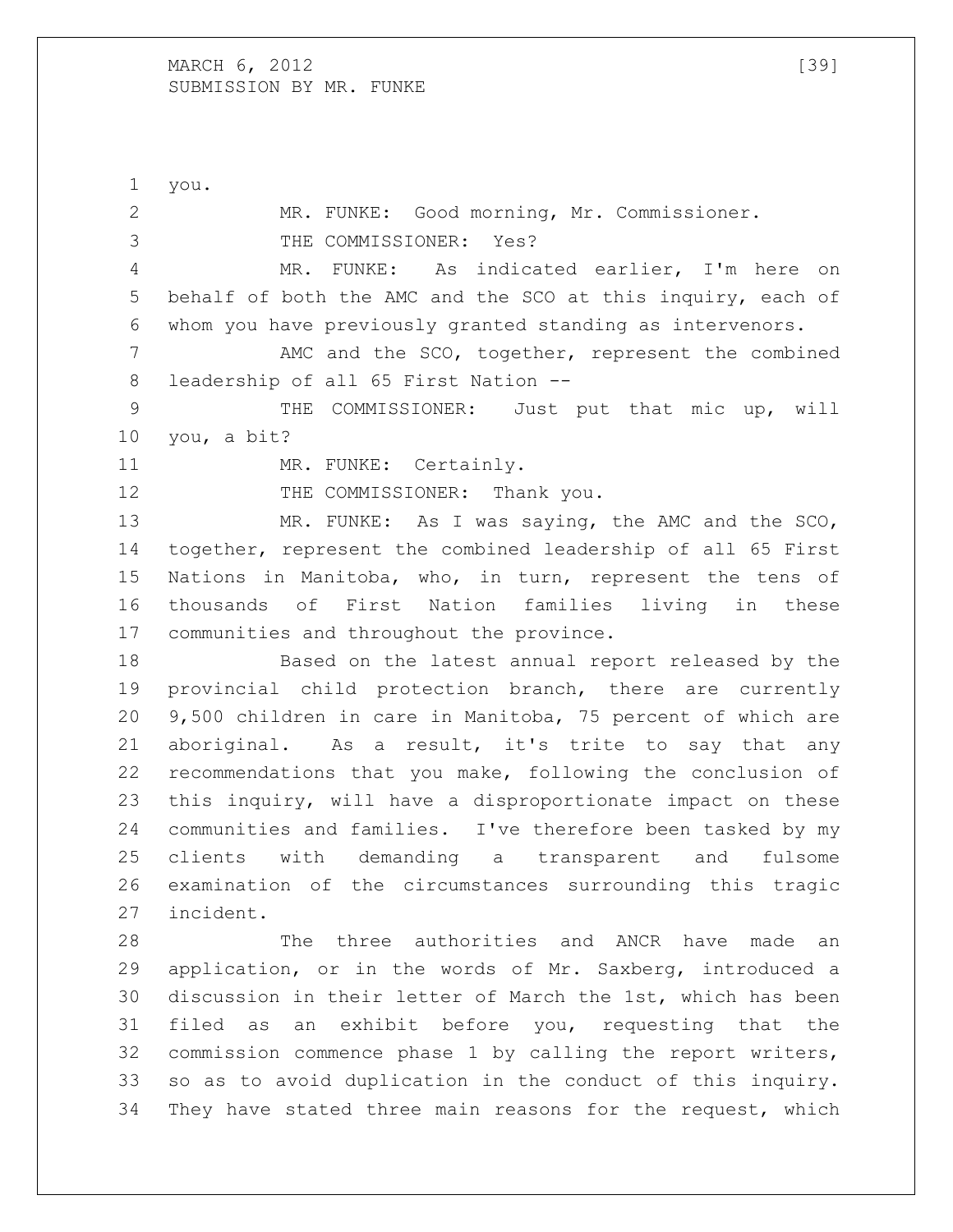MARCH 6, 2012 [40] SUBMISSION BY MR. FUNKE

 I'll deal with in order. First, they suggest that proceeding in this fashion will afford you, Mr. Commissioner, the greatest opportunity to avoid duplication between the reviews and the conduct of this inquiry. They argue that in order to avoid this duplication, the first step must be to consider the existing body of work before expanding or drilling deeper into the matter at hand. And that unless the inquiry begins with the report writers, it will be impossible for you, Mr. Commissioner, to avoid duplication during the public hearing portion of the inquiry, or phase 1.

12 The problem with this argument is that it misinterprets the direction given to you, Mr. Commissioner, under the order in council creating this inquiry. In order to avoid duplication of the conduct of your inquiry, you have been directed to consider the findings made in those six reviews and the matter in which their recommendations have been implemented. You have not been directed to consider the examination into the facts of the matter conducted by the authors of those six reports. Nor have you been instructed to substitute their assessments of those facts for your own. Nor is there anything in the language contained in the order in council which would suggest that your inquiry into the factual circumstances of this matter, as set out in the terms of reference, should be confined to only those facts not previously examined by the authors of those reports. And yet, that seems to be what is being suggested by Mr. Saxberg, on behalf of his clients.

 The direction contained in the order in council to avoid duplication is, in my respectful submission, not only quite clear, but also limited, insofar as it relates to the findings and recommendations of those reviews. Moreover, although you must consider those findings, you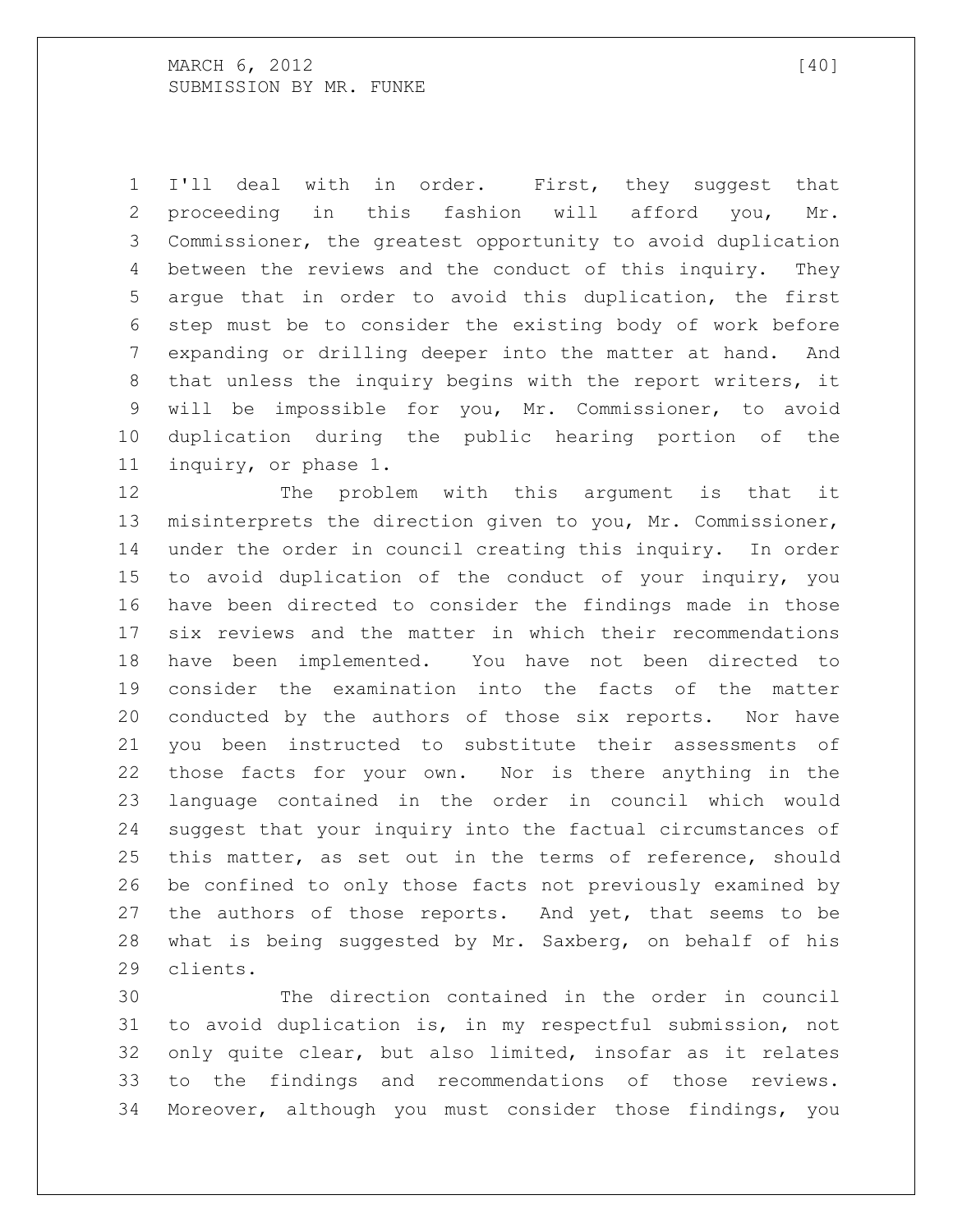MARCH 6, 2012 [41] SUBMISSION BY MR. FUNKE

 are not bound to accept them, as the order in council specifically provides you with the discretion to give them any weight you deem appropriate, which can include, but does not require, accepting them as conclusive.

 One might ask how you are to evaluate those findings if you are precluded from an independent evaluation of the facts in evidence that the authors of those reviews relied upon.

 Their second argument is that proceeding in the manner that they have suggested is in the public interest. They argue that the public has a right to be informed of 12 these proceedings at the first opportunity, those proceedings being examination and findings in the reports, and that this will make it easier for the public to understand the issues being explored when the fact witnesses then testify.

 Our clients take the contrary position. We submit that it will make the findings of the review writers and their recommendations easier to evaluate or appreciate if the public is first afforded an opportunity to hear and understand the complete facts of the matter, so that they have a context, as do you, within which to place those findings. Moreover, the public has an interest in hearing that evidence first hand, which they may be denied, should the inquiry proceed in the manner suggested.

 Third, they suggest, as a matter of procedural fairness, the evidence of the report writers should precede an examination of the facts that were not addressed by the authors of those reports or reviews.

 Again, we take the contrary position. It's our submission that the parties and commission counsel will be afforded a more effective opportunity to question the report writers once the full examination of the facts has been concluded, as any differences in the evidence the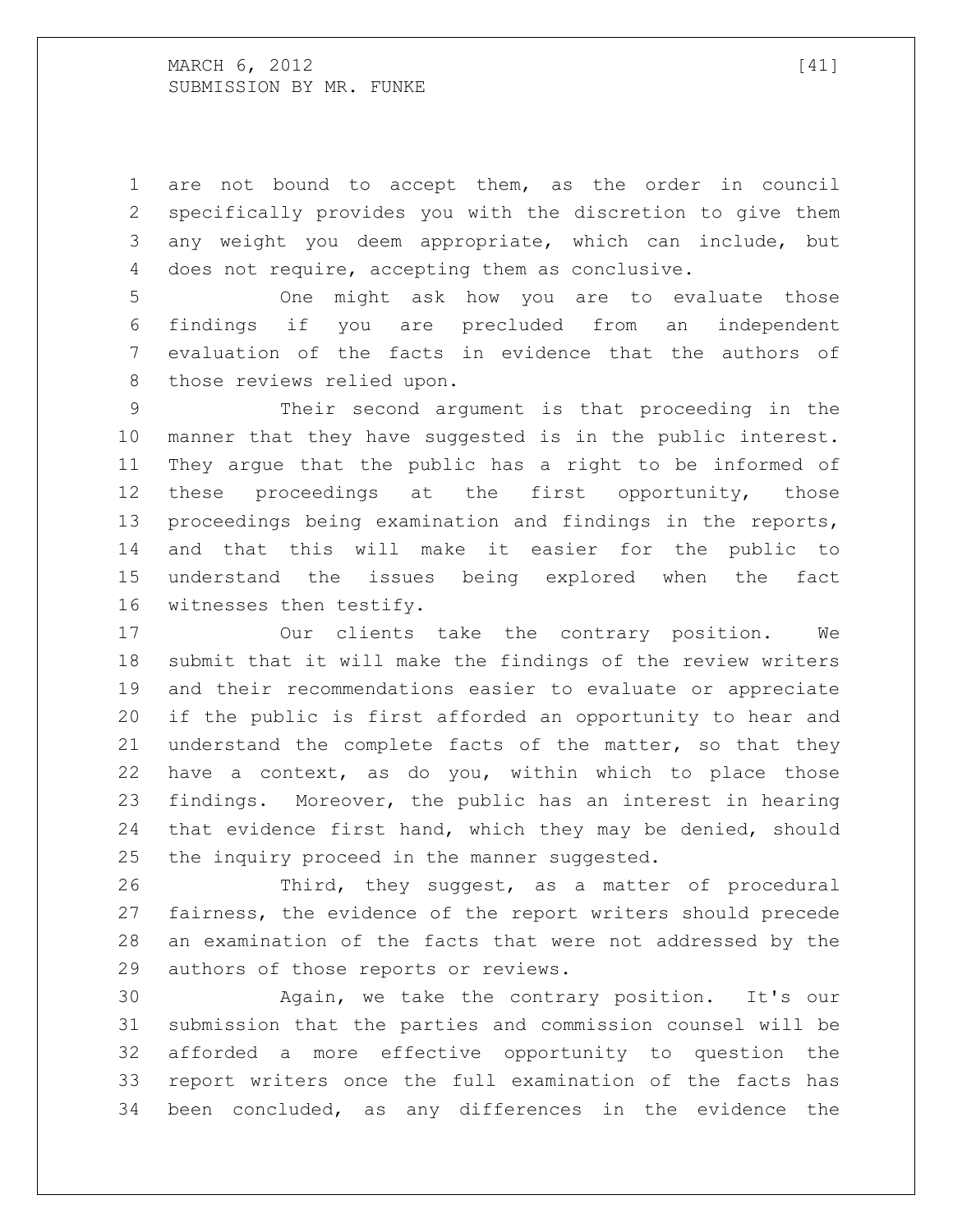authors relied upon, or further facts not available to them at the time that their reviews were completed can then be put to the authors of those reports and they are afforded an opportunity to consider those facts and whether those changes would affect their opinions, findings or recommendations.

 If you, Mr. Commissioner, are to properly assess what weight to assign these findings and recommendations, it must not be limited to the understanding of the facts in evidence held by the authors at the time that they wrote their reports, but rather, in light of the full circumstances uncovered by this inquiry.

 Finally, and perhaps most importantly, the perception of prejudice must be avoided in this matter. And if the inquiry were to start with the findings of the previous reviews, the danger, in my submission, is that it may lead to the impression, in the public eye, that the findings of fact that underpin any recommendations made by you, Mr. Commissioner, were tainted or coloured by the opinions, findings, or recommendations contained in the reviews that you considered before undertaking what is intended to be an independent examination of the facts of this case.

 In closing, I submit, had the province intended to so limit your discretion in this regard, they would have specifically indicated as such in the order in council. They did not.

 Subject to any questions or comments you have, Mr. Commissioner, those are my submissions.

 THE COMMISSIONER: Thank you, very much, Mr. Funke.

 Now, commission counsel, I think maybe it's time to take a mid-morning break and then you're going to speak to this matter, I take it; are you?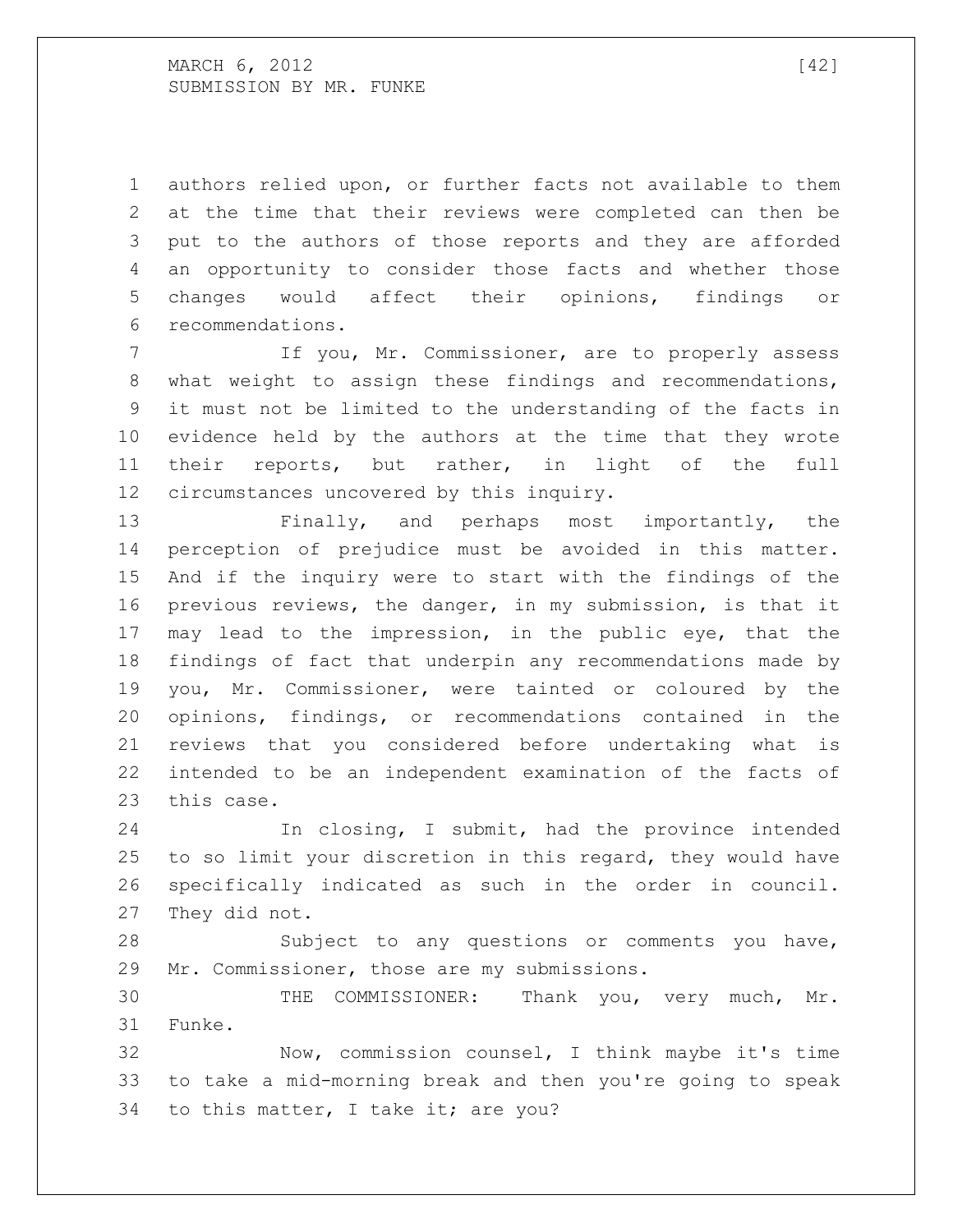MARCH 6, 2012 [43] SUBMISSION BY MS. WALSH

 MS. WALSH: Yes, Mr. Commissioner. THE COMMISSIONER: Well, I think perhaps this is a convenient time to take a 15 minute break and we'll hear from you and then there are other matters on the agenda as well. MS. WALSH: Yes, thank you. 7 THE CLERK: Order, all rise. (BRIEF RECESS) 11 THE COMMISSIONER: Ms. Walsh? MS. WALSH: Mr. Commissioner, as you know, as Commission counsel, one of the roles that I fulfill is to 14 act in the public interest in conducting this inquiry. And one of the functions of commission counsel, as we have identified in the past, is to gather all of the evidence which is necessary for you to fulfill your mandate, as given to you by the order in council. And so that is the context in which I make the following remarks concerning the proposal that has been put forward. With respect, Mr. Commissioner, in that context, 22 I do see some problems with the proposal that, in fact, to proceed in that way would not be consistent with the terms of reference set out in the order in council, nor would it allow for the most fair and orderly determination of the conduct of the hearings of the commission. In June of last year, when I defined the scope of this inquiry, I indicated that consideration must be given to the first three paragraphs of the order in council. And as I stated in June, paragraphs 2 and 3 of the order in council must be read in light of the wording of paragraph 1, which, of course, relates to the factual matters which you must review. In my submission, Mr. Commissioner, the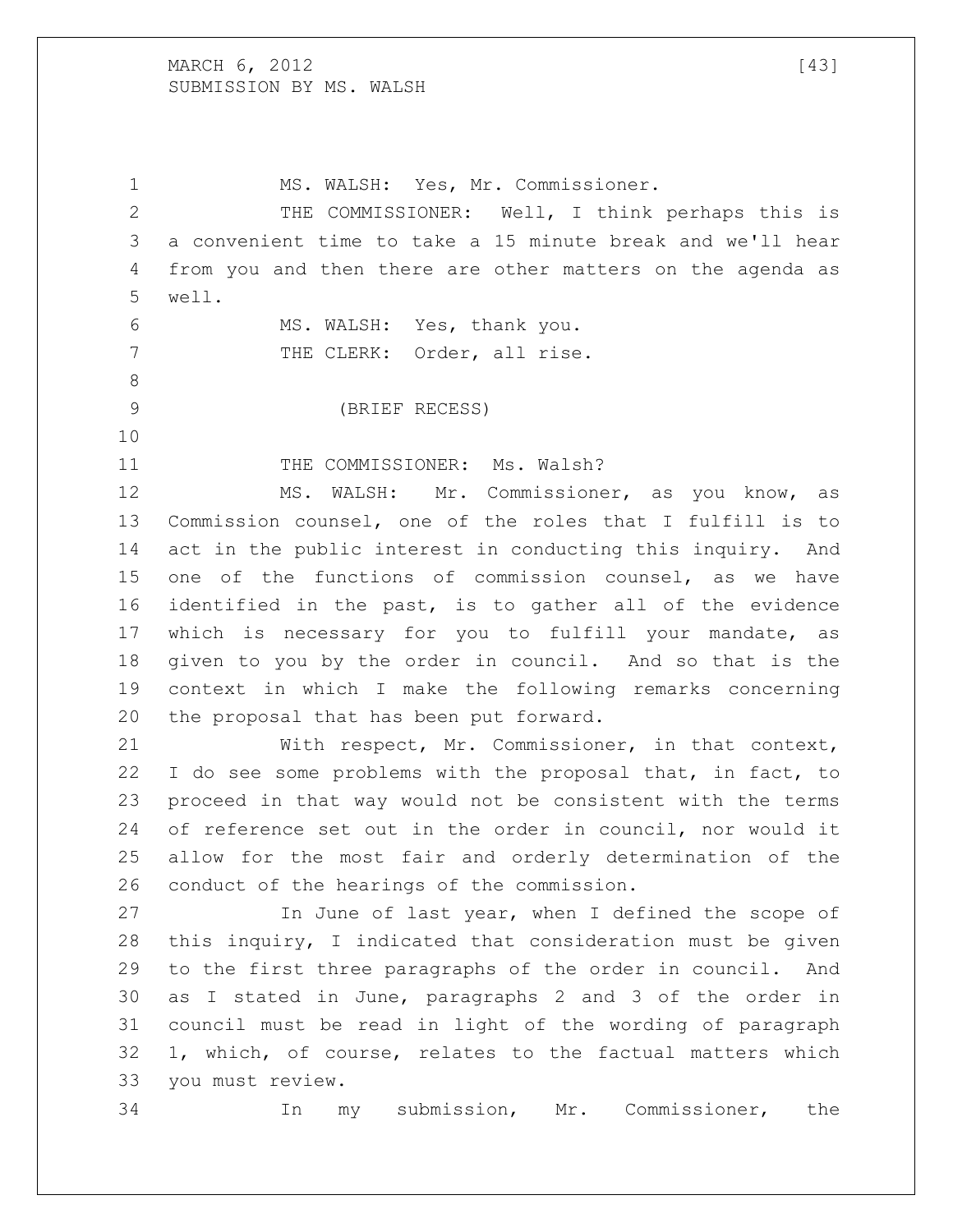MARCH 6, 2012 [44] SUBMISSION BY MS. WALSH

 duplication which you are to avoid in, is in making recommendations which duplicate the 295 plus recommendations which have already been made, as we've heard, through the reports listed in the order in council. I note as well, and counsel for the AMC has touched on this, that the order in council says you may give the reviews any weight, including accepting them as conclusive. But the corollary of that, of course, is that you are free not to give them any weight at all. However, Mr. Commissioner, unless and until you hear the factual evidence which paragraph 1 of the order in council requires you to look at, unless you hear that firsthand, it will be impossible for you to determine what weight to give the findings and recommendations in those reviews listed in paragraph 3 of the order in council.

 This inquiry, in its review of factual circumstances surrounding the death of Phoenix Sinclair, is a unique and distinct process, separate from the process followed by any of the writers of the reports which are listed in the order in council. And this was most clearly articulated recently by Mr. Justice Freedman in his reasons for decision which he issued on February 16th. Quoting from paragraph 72 of the reasons for decision, he states:

 "... this Inquiry under s. 83 of **black** the Act is intended to be of a different nature and scope than any review, investigation or inquest ..."

32 THE COMMISSIONER: What paragraph is that? MS. WALSH: Seventy-two, Mr. Commissioner. THE COMMISSIONER: Go ahead.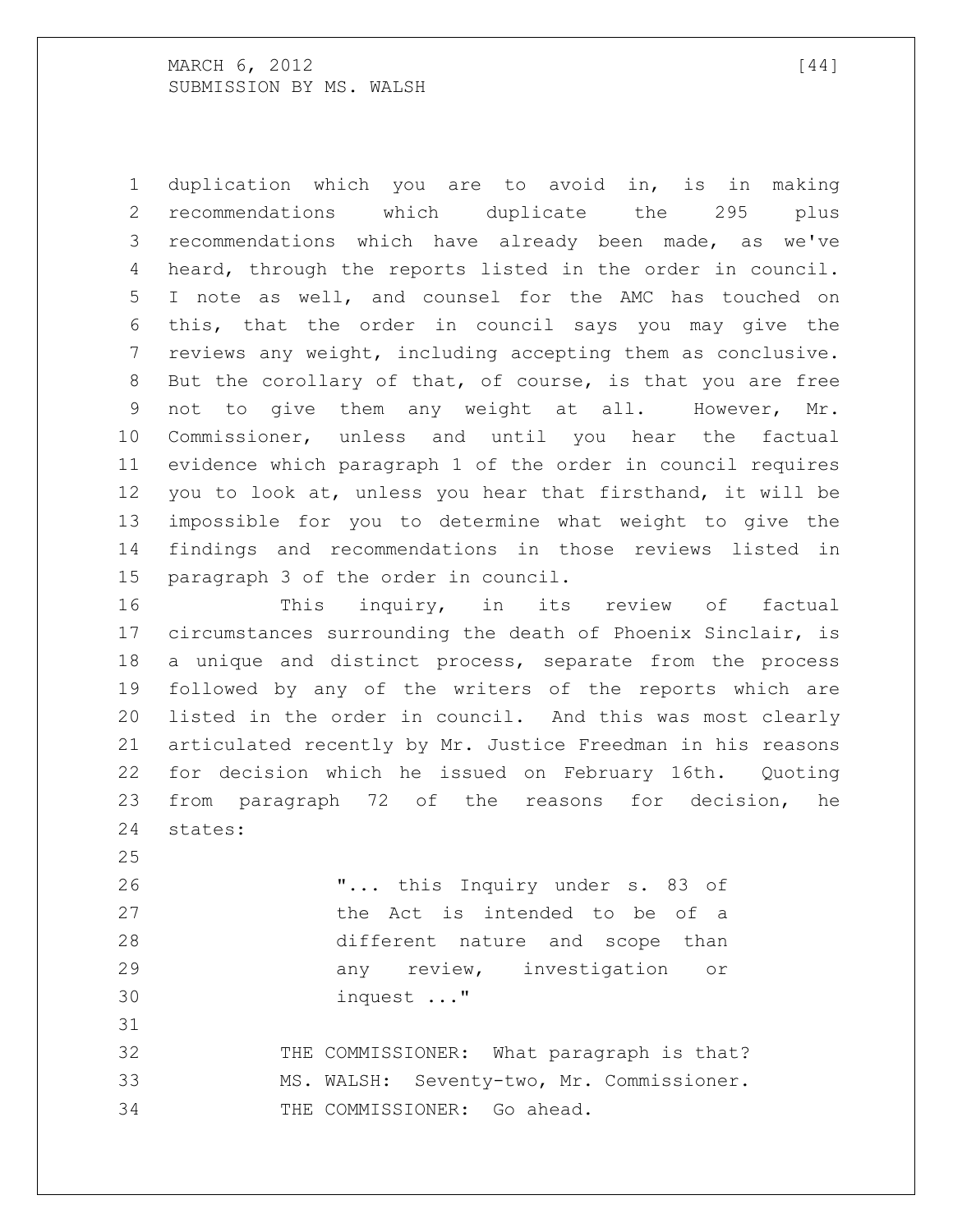## MARCH  $6, 2012$  [45] SUBMISSION BY MS. WALSH

1 MS. WALSH: "... (or any combination thereof) that has been or that might be conducted pursuant to any other statute." 8 That was at paragraph 72. THE COMMISSIONER: Yes, I have it. MS. WALSH: And then further, at paragraph 84 of his decision -- 12 THE COMMISSIONER: Yes? MS. WALSH: -- Justice Freedman, quoting the, quoted the following observations about public inquiries, which were made by the commissioner into infant deaths in Toronto, as cited in a text by Ratushny on the conduct of public inquiries as follows: 19 T... They are not just inquiries; 20 they are public inquiries ... I **realized** that there was another **purpose** to the inquiry just as important as one man's solution to the mystery and that was to inform the public. Merely presenting the evidence in public, evidence which had hitherto been given only in private, served that purpose. 29 The public has a special interest, a right to know and a right to form its opinion as it goes along." And so I submit, Mr. Commissioner, that not only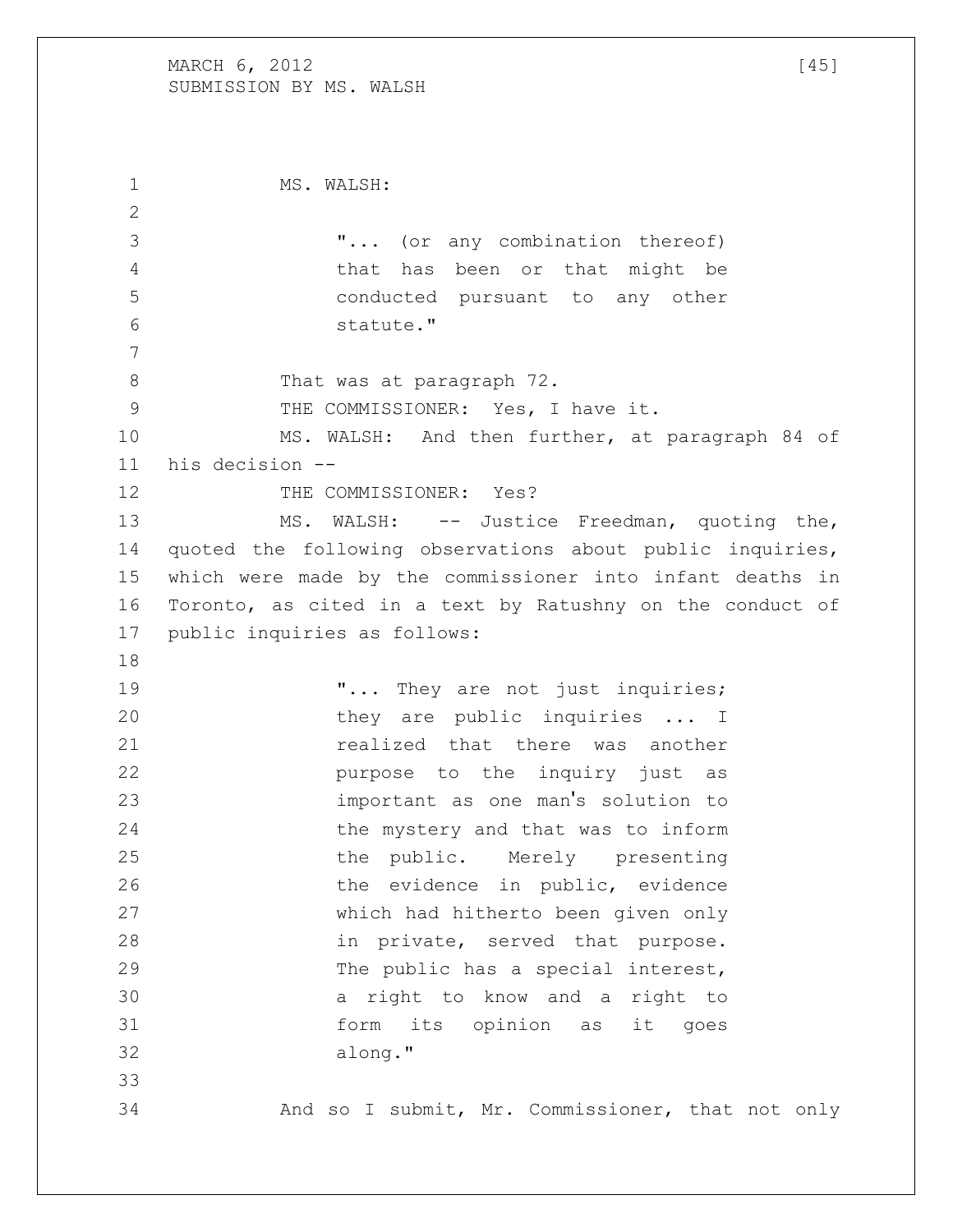is it important for you to hear the factual evidence first hand, but one of the most important functions of this inquiry is to allow the public to hear that evidence first hand.

 To the extent that the facts, which you are mandated by the order in council to inquire into have been reviewed by report writers, whether through speaking with witnesses, or for the most part, by simply reviewing documentary evidence, allowing that evidence to be heard in the public sphere does not only not amount to duplication, but represents one of the most significant aspects, I believe, of the mandate with which you are charged.

 Further, as counsel for the authorities himself stated in the application he filed, which was Exhibit 4, to extend his grant of standing, the matters raised in phases 1, 2 and 3 of this inquiry are inextricably intertwined and it is therefore crucial that the authorities and ANCR have standing with respect to phase 1, so that they may ensure that the factual underpinnings that relate directly to the recommendations are properly before the commission.

 This reference to the importance of factual underpinnings takes me to the next point as to why, with respect, I think there is a problem with proceeding with the proposal as we've heard it. To have the report writers testify as to their findings and recommendations and be subjected to cross-examination on those findings and recommendations before they have been given an opportunity to hear all of the evidence which we intend to adduce, would, I submit, be unfair both to the report writers and to the individuals whose actions they are reviewing, primarily the employees of the child welfare agencies which provided services to Phoenix Sinclair and her family. And it impairs your ability, Mr. Commissioner, to assess what weight to give the findings and recommendations of those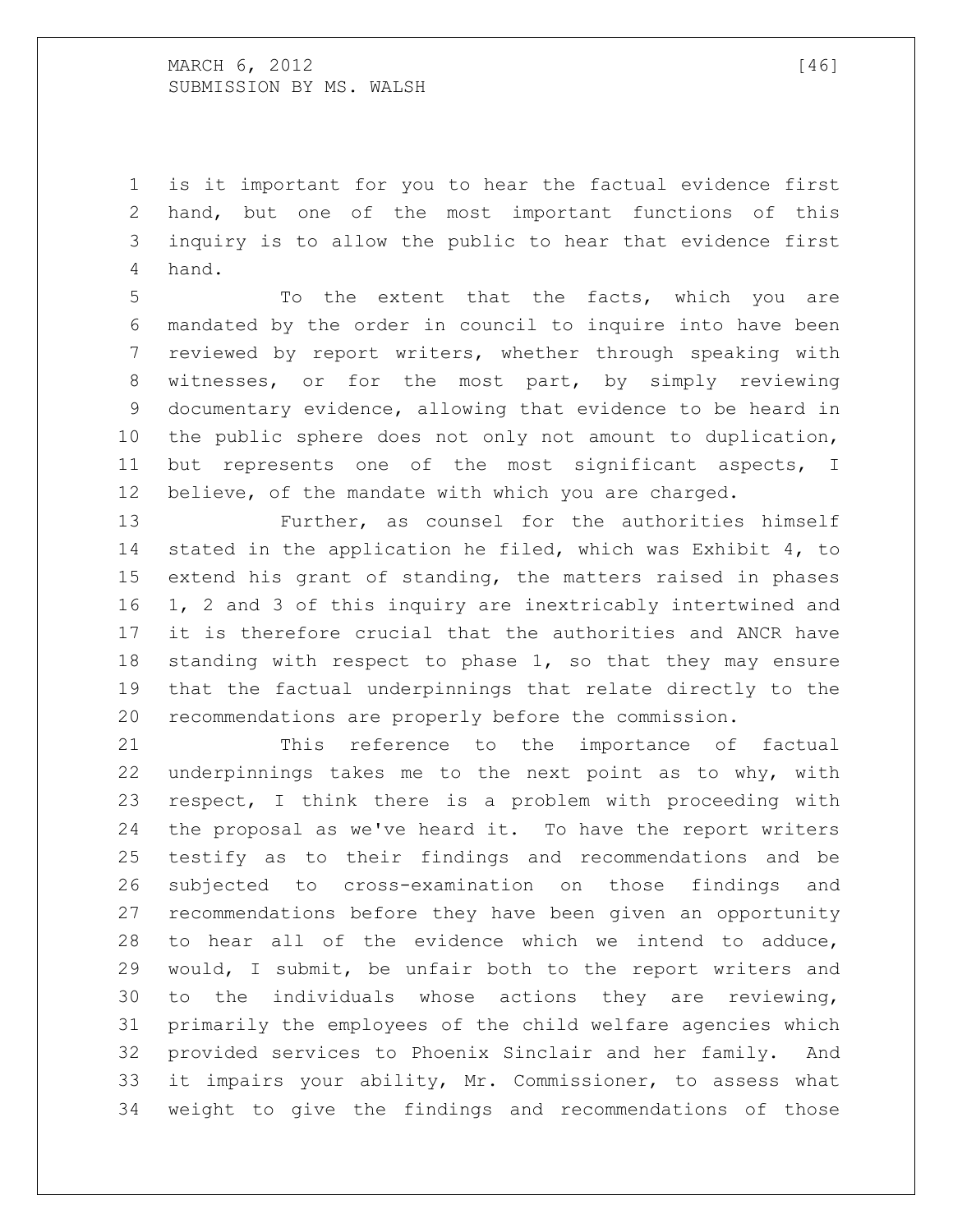report writers.

 For example, as has been identified, it may well be that once all the evidence is adduced through the direct evidence of various witnesses, many of whom were not interviewed by the report writers, or interviewed to the same extent as my office is conducting interviews, the writers' opinions and findings, and recommendations, may, in fact, change and it simply makes no sense, either as a matter of practicality or fairness, to hear the report writers' conclusions and recommendations before having heard first hand all of the evidence which you must consider.

 Also, by hearing the, by commencing the hearings with the conclusions of reviewers whose process was distinct and less comprehensive than the process which we intend to follow, there is a potential, as has been identified, to create a misapprehension of the facts, an unfair pre-judgment of the evidence, both from your perspective, Mr. Commissioner, and the perspective of the public. So while I appreciate the parties' concern that you avoid duplication and that we proceed as expeditiously as possible, with respect, I think the only way for you to fulfill the mandate that has been given to you is to start the public hearings by hearing the direct evidence of those individuals who are involved in the circumstances surrounding the death of Phoenix Sinclair. And it may be that the 150 witnesses that we plan on interviewing as part of our investigation will not, in fact, all be called. We will have regard to economies of evidence to avoid duplication.

 THE COMMISSIONER: But isn't it a fact that some of those 150 relate to other phases than phase 1? For instance, the report writers themselves? MS. WALSH: Yes, that's true as well.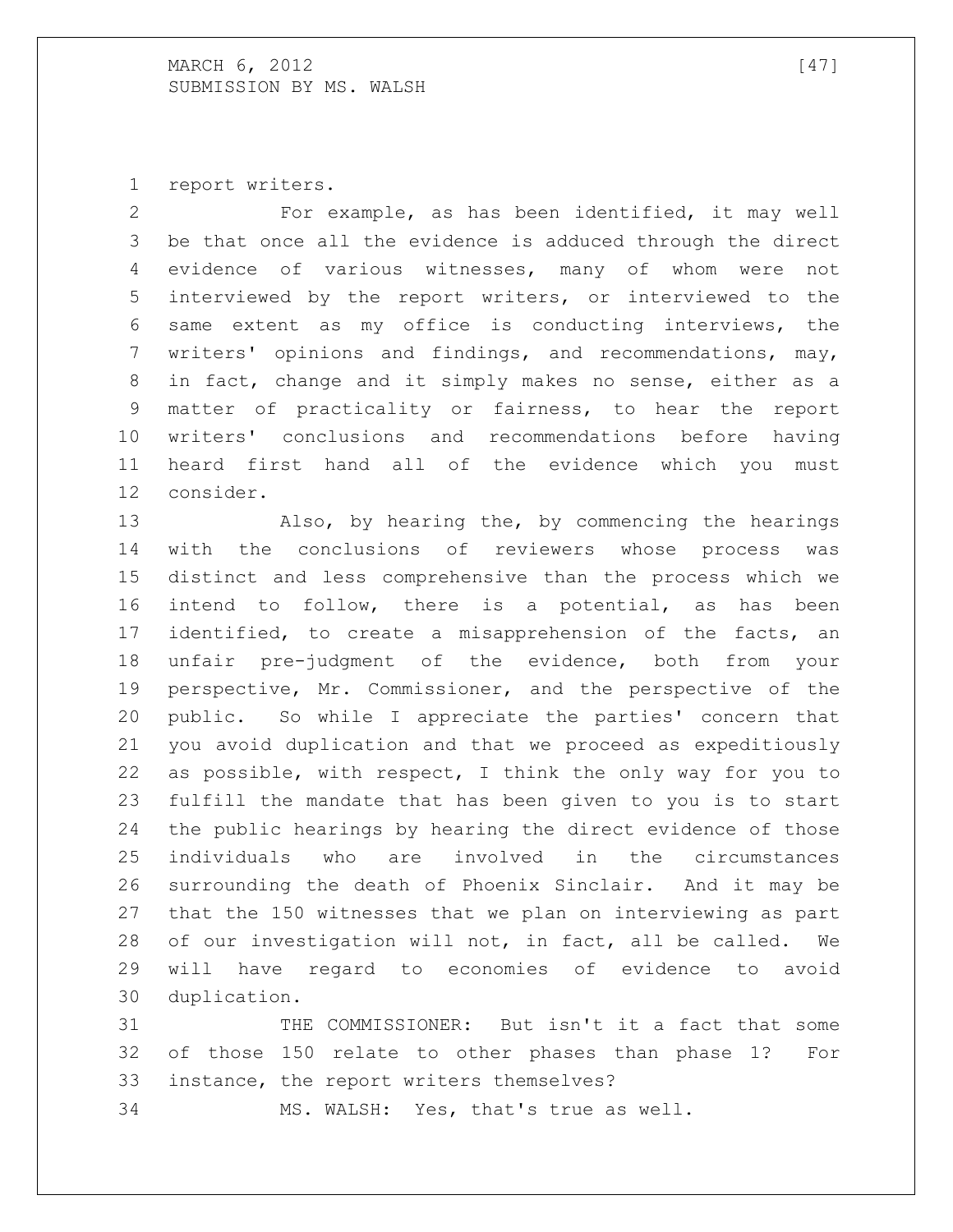MARCH  $6, 2012$  [48] SUBMISSION BY MS. WALSH

 THE COMMISSIONER: There are some who are lumped into that large figure -- MS. WALSH: That's right. 4 THE COMMISSIONER: -- that, that --5 MS. WALSH: That's right. THE COMMISSIONER: -- would not be phase 1 witnesses? MS. WALSH: That's correct. So phase 1 is not going to contain the testimony of a hundred and fifty witnesses in any event. And -- 11 THE COMMISSIONER: I, I agree with Mr. Smorang, it's a, it's a real challenge to, to do phase 1 in the time we've allotted and I don't know, I, I'd be prepared to come back in August to finish, but I'm sure I'd get some objections from the crowd for that, but -- 16 MS. WALSH: I would agree. 17 THE COMMISSIONER: -- we, we, we will get there, whether it's, if we have to go into September, but -- MS. WALSH: Well, that actually is the plan, Mr. Commissioner. We don't intend for phase 1 to finish -- 21 THE COMMISSIONER: -- if, if --22 MS. WALSH: -- in July. THE COMMISSIONER: -- indeed, the, I, I reject this proposal -- MS. WALSH: Mr. Commissioner -- 26 THE COMMISSIONER: -- if, if, if, if the proposal were to be accepted, of course, we'd be in a different timeframe with all of the witnesses. MS. WALSH: Yes, and, and it, it is not contemplated that phase 1 will finish in July, by the end of July. As I said, this morning at the outset, for going forward, we'll start phase 1 in July. We break for August and then we come back in September and go right through to the middle of December, finishing phase 1 and moving on to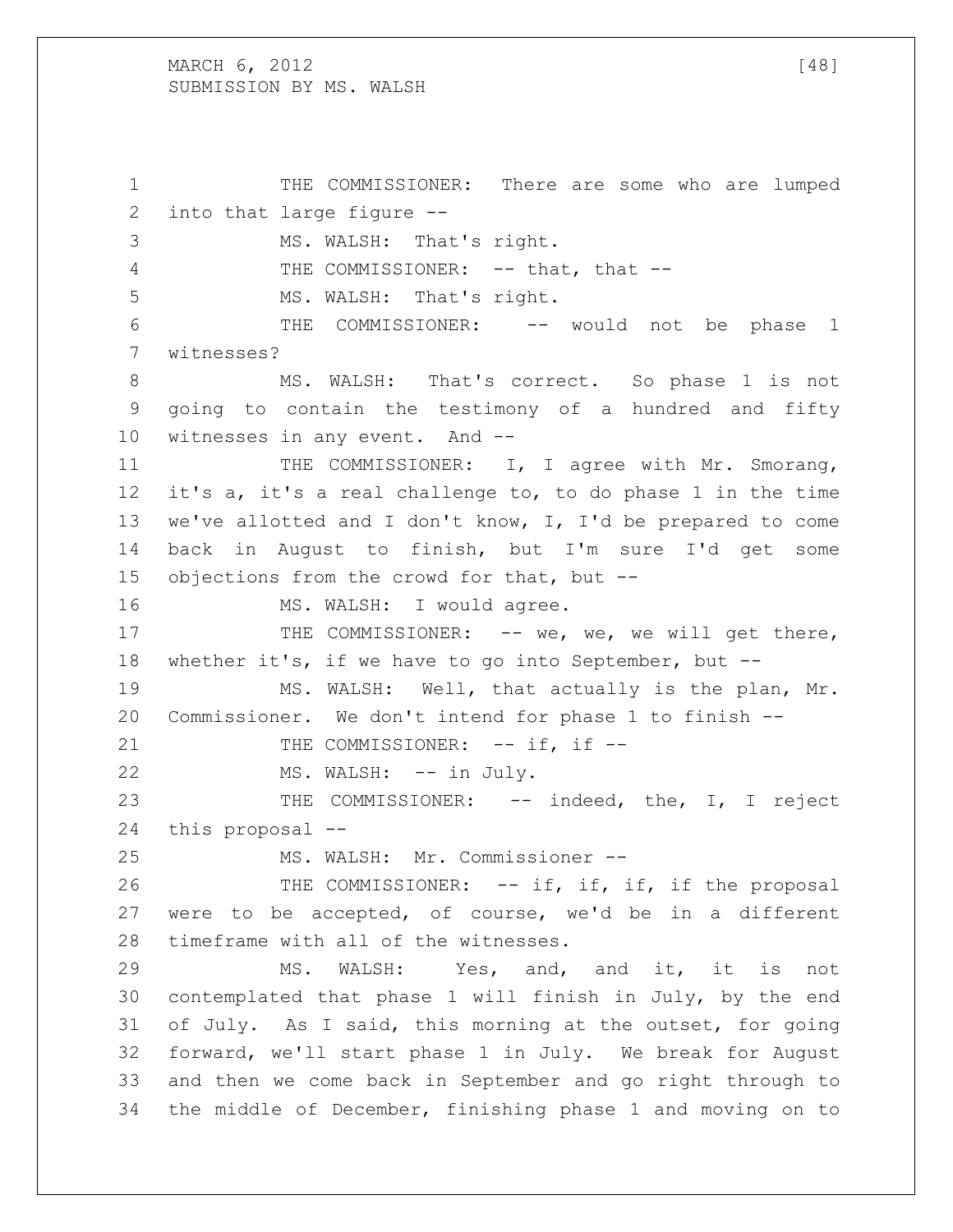MARCH 6, 2012 [49] SUBMISSION BY MS. WALSH RULING BY THE COMMISSIONER

 phases 2 and 3. I, I can't imagine that we would complete phase 1 in the month of July.

 So with respect, as well, Mr. Commissioner, to the concern that was raised that the report writers will not have had the opportunity to hear all the evidence, our transcripts are going to be available. They're going to be made public on our website on a regular basis, I think probably within two weeks of the testimony. The evidence can also be heard immediately following proceedings at our offices, because it's all being digitally recorded. I have been advised by at least one report writer that they intend to actually sit through all of the hearings. And in any event, as a matter of fairness, I would put the evidence of the witnesses that's relevant to the report writers to them before I ask them to comment. And similarly, during the course of pre-hearing interviews and then when they're testifying, any of the workers about whom the reports have been written will have an opportunity to see what the report writers said about their conduct.

Unless you have any questions --

21 THE COMMISSIONER: No.

 MS. WALSH: -- Mr. Commissioner, I have no further comments.

24 THE COMMISSIONER: Thank you. Does anyone want to respond to anything that's been said?

 Well, if not, I'm going to deal with this matter at this time. I, I, my views are quite fixed, having heard everything that has been said, and I, I see no point in, in making a reservation.

 I have been entrusted, by the government, with conducting a public inquiry. And while the other reports had been written that have been enumerated in paragraph 3 of the order in council, the government, in its wisdom, deemed that not to be sufficient for its purposes on, on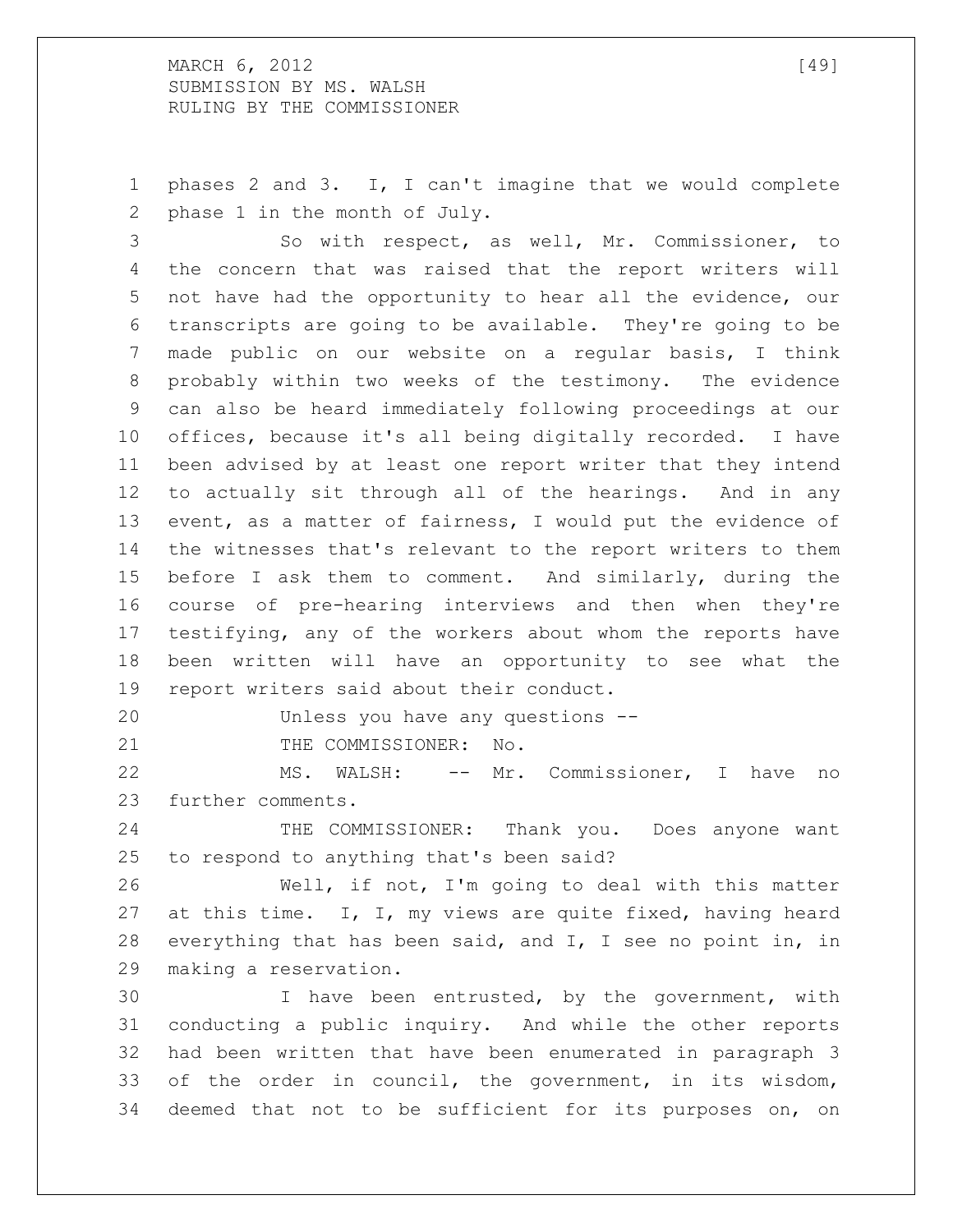behalf of the residents of this province and therefore ordered a public inquiry, naming me as the commissioner, to, to inquire into the circumstances surrounding the death of Phoenix Sinclair and in particular, to inquire into, amongst other things, the child welfare services provided or not provided to Phoenix Sinclair and her family under the Child and Family Services Act. And the next provision in the order says that, that I must report my findings on these matters that I've just referenced, and others, and make such recommendations as I consider appropriate to better protect Manitoba children, having regard to the recommendations as subsequently implemented, made in the reports done after the death of Phoenix Sinclair, set out in paragraph 3. So that is the responsibility that I hold, is to, is to make a series of recommendations that I consider to better protect Manitoba children.

17 And having that responsibility, I feel that, that I must hear the factual background with respect to, to the care provided or not provided to this child and this family in order for me to put the reports that have been written 21 in their proper perspective. I, I, I, I not only make this ruling because I feel it's the way that we must conduct this, in order that I can do the job that has been assigned to me by the government of Manitoba, but I am mindful of the public interest and that, that the public wants to know, it would seem to me, what the circumstances are with respect to those services provided or not provided and the witnesses will come forward. And once we've heard that evidence, then I will be in a much better position to evaluate those six reports and, and the recommendations and, and I, I think that, that duplication can best be avoided by proceeding with phase 1, as has been intended for the last several months, and moving through that and on to the other phases. And that is the most expeditious way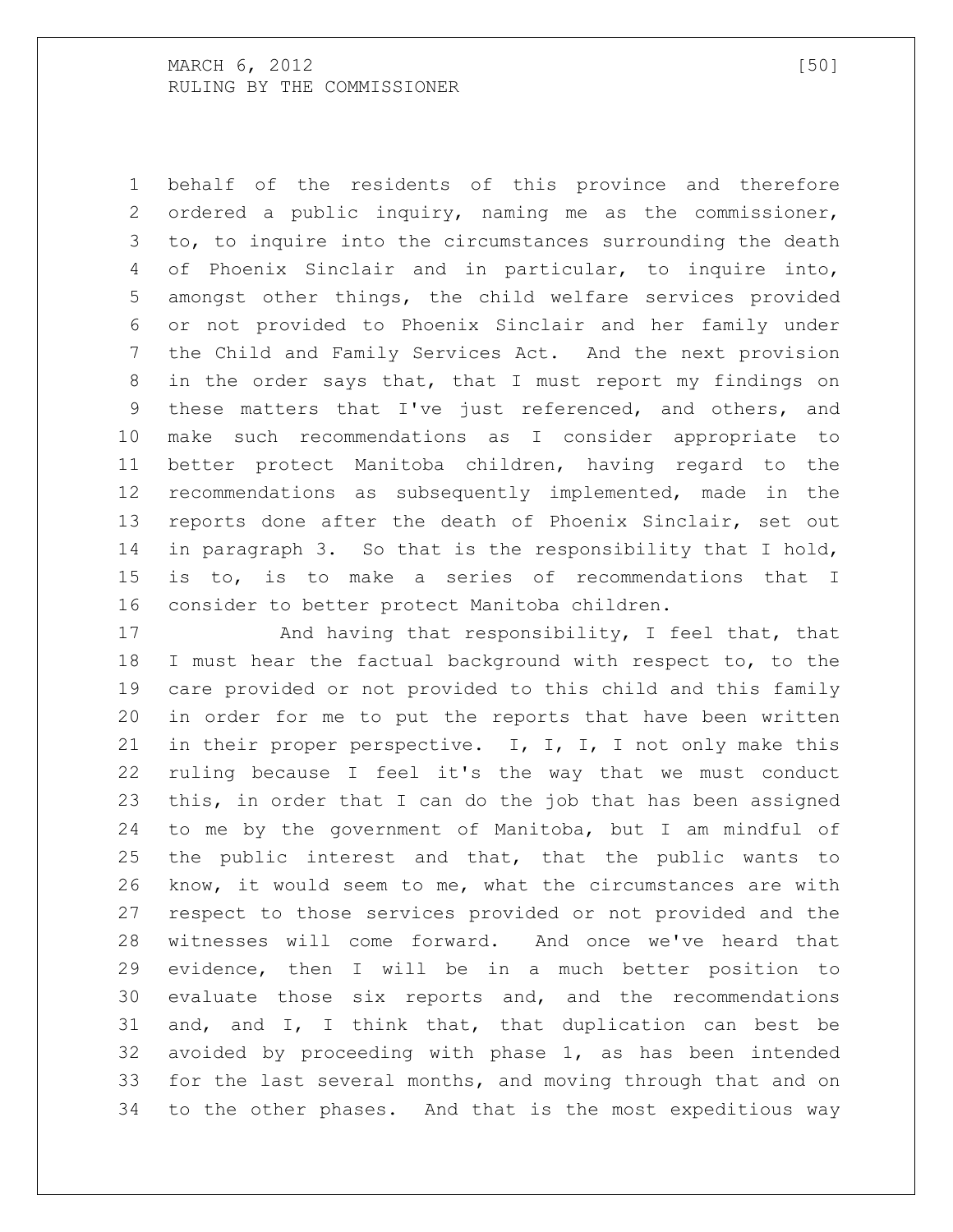MARCH 6, 2012 [51] RULING BY THE COMMISSIONER SUBMISSION BY MR. KROFT

 and will put me in the best interest to meet the responsibilities that have been vested in me under the order in council. Certainly no harm in the proposal coming forward, it, it came at the, at the ninth hour, so as to speak, in that we've been adjourned for eight months and this appeared last week, but nonetheless, there was an entitlement to put the proposal before us, but it is not one that I find favour with and we will proceed with the three phases as initially announced by commission counsel some eight months ago. MS. WALSH: Thank you, Mr. Commissioner, that takes us to item number 4 -- 14 THE COMMISSIONER: Yes? MS. WALSH: -- on our agenda, which is the submission by counsel for the media group, with respect to the timetable for the hearing of the publication bans. 18 THE COMMISSIONER: Yes, Mr. Kroft? MR. KROFT: Thank you, Mr. Commissioner. You, you, you may accuse me of reading too much into things, but I detuct (phonetic), detected this morning a subtle hint that the commission is somewhat enthusiastic about keeping that July 4th start date. THE COMMISSIONER: Yes. MR. KROFT: And so I commence by saying I'm not going to ask you to change it. Hopefully, that will reduce the anxiety for the rest of what I have to say, which won't take long. I represent a group of media, CBC, CTV, Global, the Winnipeg Free Press and the Winnipeg Sun. I've heard the comments this morning from yourself and from various participants, including commission counsel, that this is a public inquiry and of course, my clients are some of the vehicles by which that will be so. Their particular interest today is with respect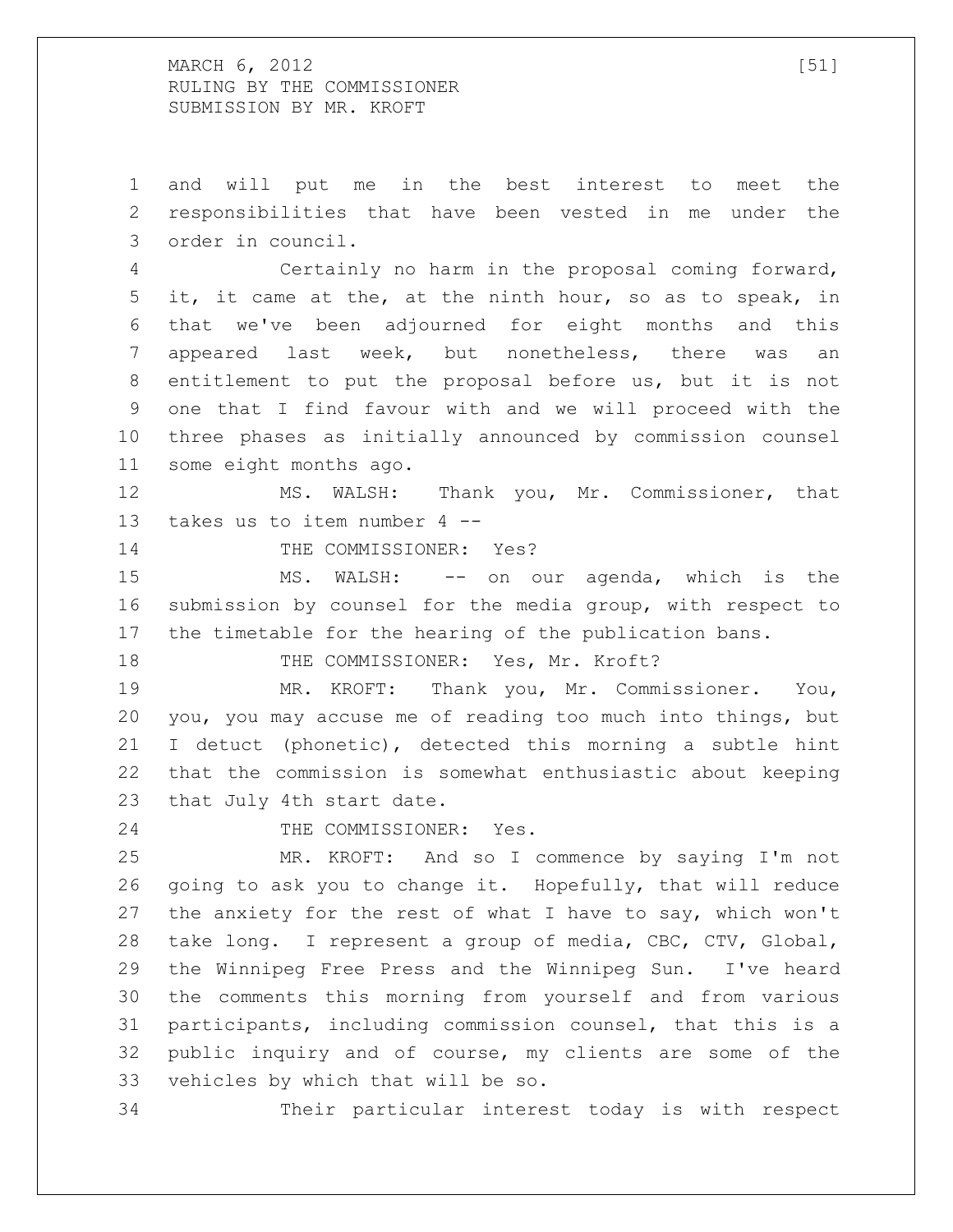to the possibility that there would be motions brought to limit the constitutional rights under Section 2(b) for the purposes of other social values that will be argued and the question is, is really how the media can -- the media has stepped up, this media group, without public funding, so far, in order to play the role of informing this commission about what the law is and to, to, to, to play the other side, if you like, of what is an important decision you're going to have to make. Particularly important in light of what you said about the importance of publicity and the importance that this be a public matter and perceived thus. And they, they, they are stepping up and they will do their best to, to play that role. I'm hoping that will be helpful both to the commissioner and to commission counsel, in particular, because the Supreme Court has made it very clear that where there are unrepresented other sides in these sorts of motions, a fairly heavy onus falls upon the, the commissioner, or the judge and, and, and to some degree, the Crown, or the, the commission counsel to play that role. And so maybe your August won't be quite so squeezed as a result of the efforts of the media to try to assist in this process.

23 THE COMMISSIONER: Thank you.

 MR. KROFT: So the, the issue is the timing of having --

 THE COMMISSIONER: We, we still have Mr. Smorang's motion before us, do we, do we not? Yes.

MS. WALSH: No. Oh, oh, I'm sorry.

 MR. KROFT: Sorry, I, I, I -- well, well, you've, you've raised the, the, the important question. I don't know whether he'll have to make another application or not. I expect he will, but I've been advised by Mr. Smorang that he does intend to bring, if, if, if it's not that motion, a similar motion and the, the, the challenge that I see is to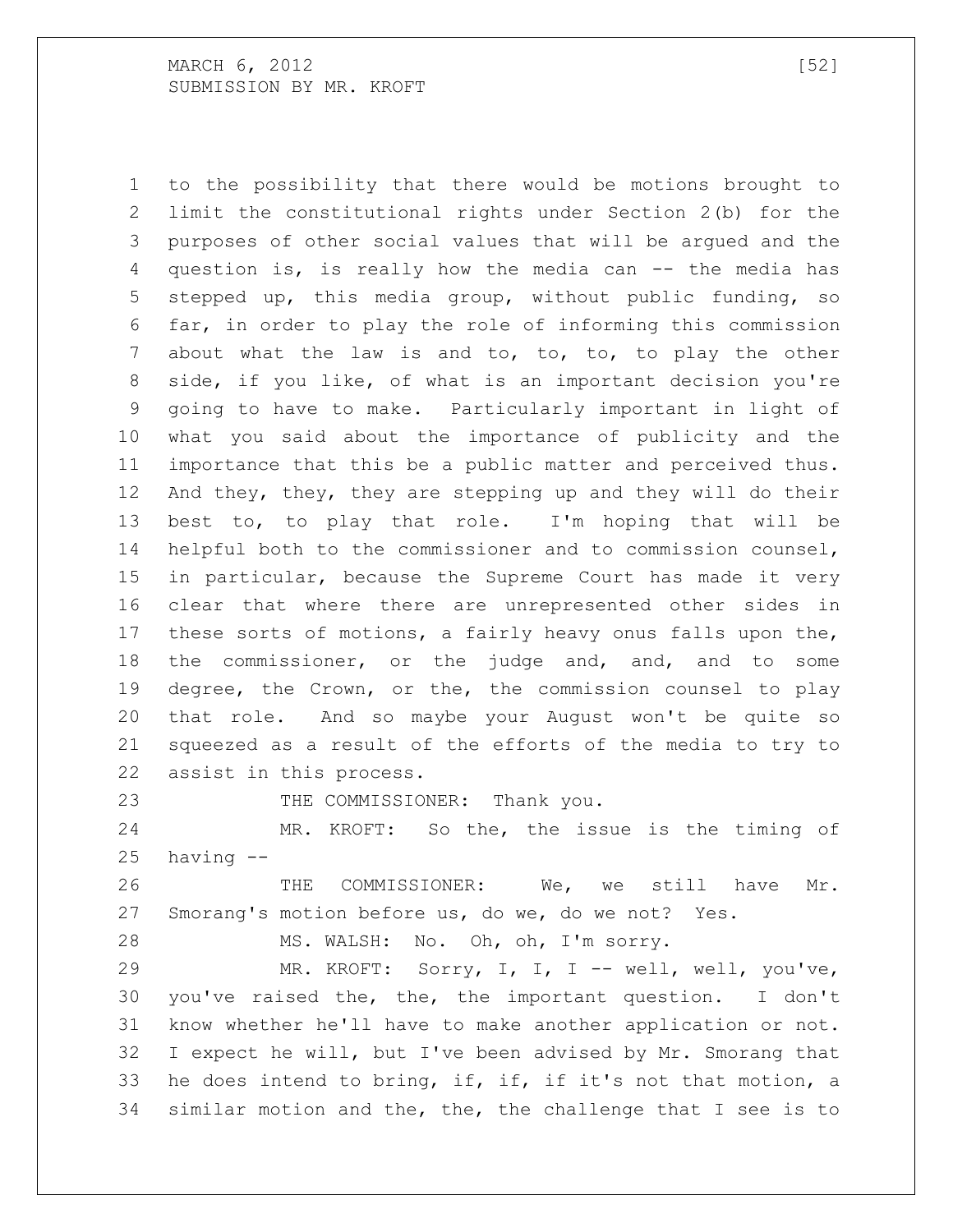MARCH 6, 2012 [53] SUBMISSION BY MR. KROFT

 try to find a way that the media can reasonably fulfil its role without interfering unduly with the timing that you would really like to follow.

 And I, I have three suggestions that I, I think will allow that to happen. I, I say I think because I don't really know what the applications are and who else is going to bring them and so, to some degree, this is speculative. If, if Mr. Smorang were to see the constitutional light, for example, and withdraw his motion, then, of course, none of this would be relevant at all.

 But I'm assuming that there will be some applications. My three suggestions are intertwined and, and, and are as follows. And I've discussed, on, on the timing issue, with commission counsel, with others, that the media group is going to have to have sufficient time to respond to evidence filed. And, and just to remind you, there's been a fair bit of Supreme Court authority on, on these issues. The tough job is not going to be, I expect, figuring out what the law is, but applying the law. And one of the principles that's been laid out very clearly is that people seeking to restrict rights of freedom of expression and access to information about the court proceedings, or commission proceedings, they have an onus to provide evidence and my friends know that who would be bringing this evidence. And I've had some informal discussions with them and in, in the case of Mr. Smorang, I've actually seen at least the affidavit that he tendered before, which includes some expert evidence. And that's the particularly difficult thing to deal with. If we only see that kind of evidence on April 5th, the, the current timetable that would, would, would require us to respond by April 16th, I mean, quite frankly, whether it's five days or even two weeks, to identify an expert, retain, have them review the material, I mean, it's just not going to happen.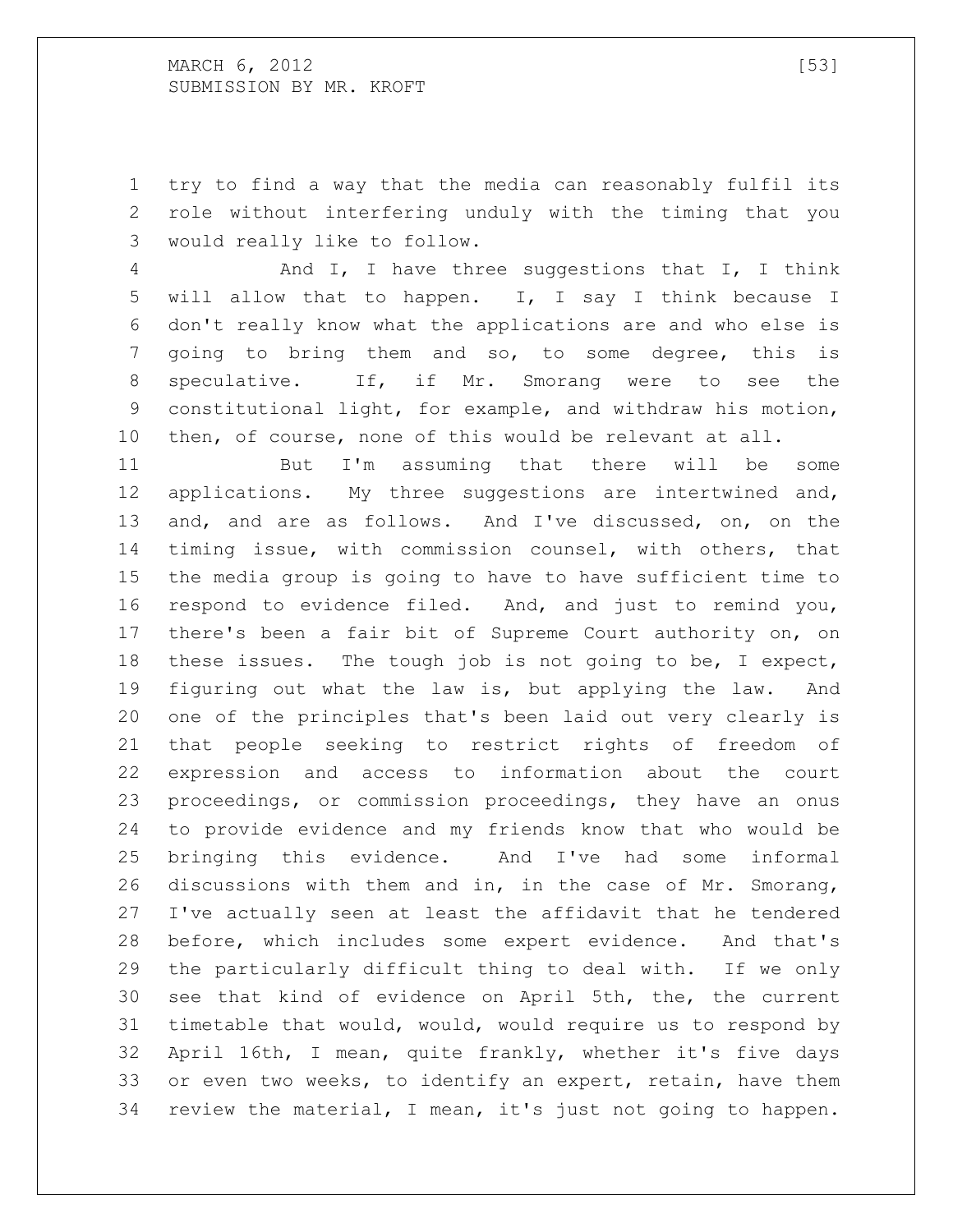MARCH  $6, 2012$  [54] SUBMISSION BY MR. KROFT

 So, I, I've been directing my mind to, well, how can we make it happen to meet the July 4th deadline? And, and hence my few suggestions are, from a timing point of view, the current schedule can accommodate a, a two week instead of a five day window to file responding evidence. THE COMMISSIONER: Now, I have your e-mail -- MR. KROFT: Yes. 8 THE COMMISSIONER: -- to Ms. Walsh and I think she circulated it to other counsel; did you not? MR. KROFT: Correct. 11 THE COMMISSIONER: So -- UNIDENTIFIED PERSON: I don't have it. 13 THE COMMISSIONER: -- is that correct? 14 MS. WALSH: Yes. 15 THE COMMISSIONER: Yes. So are you, are you going to take us through your proposal? 17 MR. KROFT: I can do, I, I can do that. THE COMMISSIONER: No, no, if that's not what you wish to do, you do what -- MR. KROFT: Yeah. 21 THE COMMISSIONER: -- you do what you want to do. I just wanted to find out if that's where you were going. MR. KROFT: Yes, that's, that -- the, the first 24 of my three suggestions and the intertwined suggestions, are that the proposal be amended as set out in that e-mail. And the principal change is to add another two weeks to the whole process, which is allocated to giving some more time for the media group to file any responding evidence. 29 THE COMMISSIONER: Yes. MR. KROFT: Everything else just cascades from that. And there may be some tweaks required because of people's schedules, I don't know. But commission counsel and I discussed it. I don't think she's got an objection or a concern that that won't work.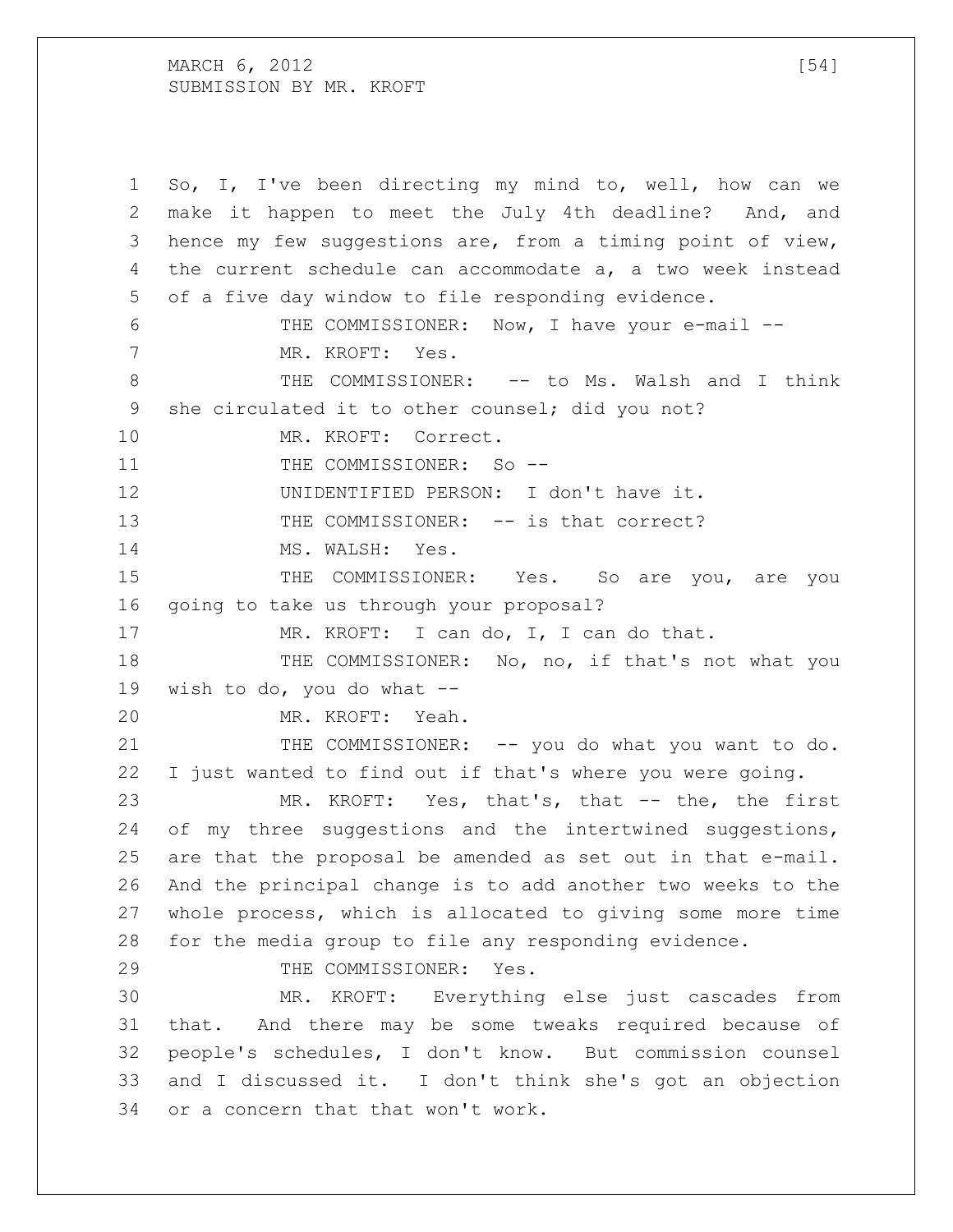1 1 In order for that to work, I will lead two other things. One is a cooperation from my friends, who plan to bring the motion in -- motions and, and by that I mean, to the extent that they're relying on complex or expert evidence, to share, even in draft and on a without prejudice basis, the evidence in advance so that we can work in parallel, instead of in sequence. I, I know you can't order that and I'm saying that because I, I've been discussing with some who have been very cooperative. But I will need that in order to have a reasonable opportunity to provide the position, the assistance to counsel that my clients want to provide. And counting on that, and with the two weeks, I, I think we can give it the old college try to meet that deadline.

 The third request I would have though is at an appropriate time after the deadline for filing the applications, that means at a time when we know what we're dealing with, that we at least pencil in an opportunity to get back together when we know what we're dealing with and allow us to make sure that the timetable is still reasonable.

22 I, I don't want to ask for any other changes, because it, it may be speculative, but I don't want to commit myself to something and then find out that I, I have an impossible task and I can't provide the assistance that you're going to require to make some calls that you're going to need to make.

That's my submission.

29 THE COMMISSIONER: All right. Thank you. We, we may call on you further as we work our way through this, 31 but I, I, I have your points and I thank you.

 MS. WALSH: Mr. Commissioner, I'm not aware as to whether anyone else wants to speak to this.

THE COMMISSIONER: Do you want to speak to this,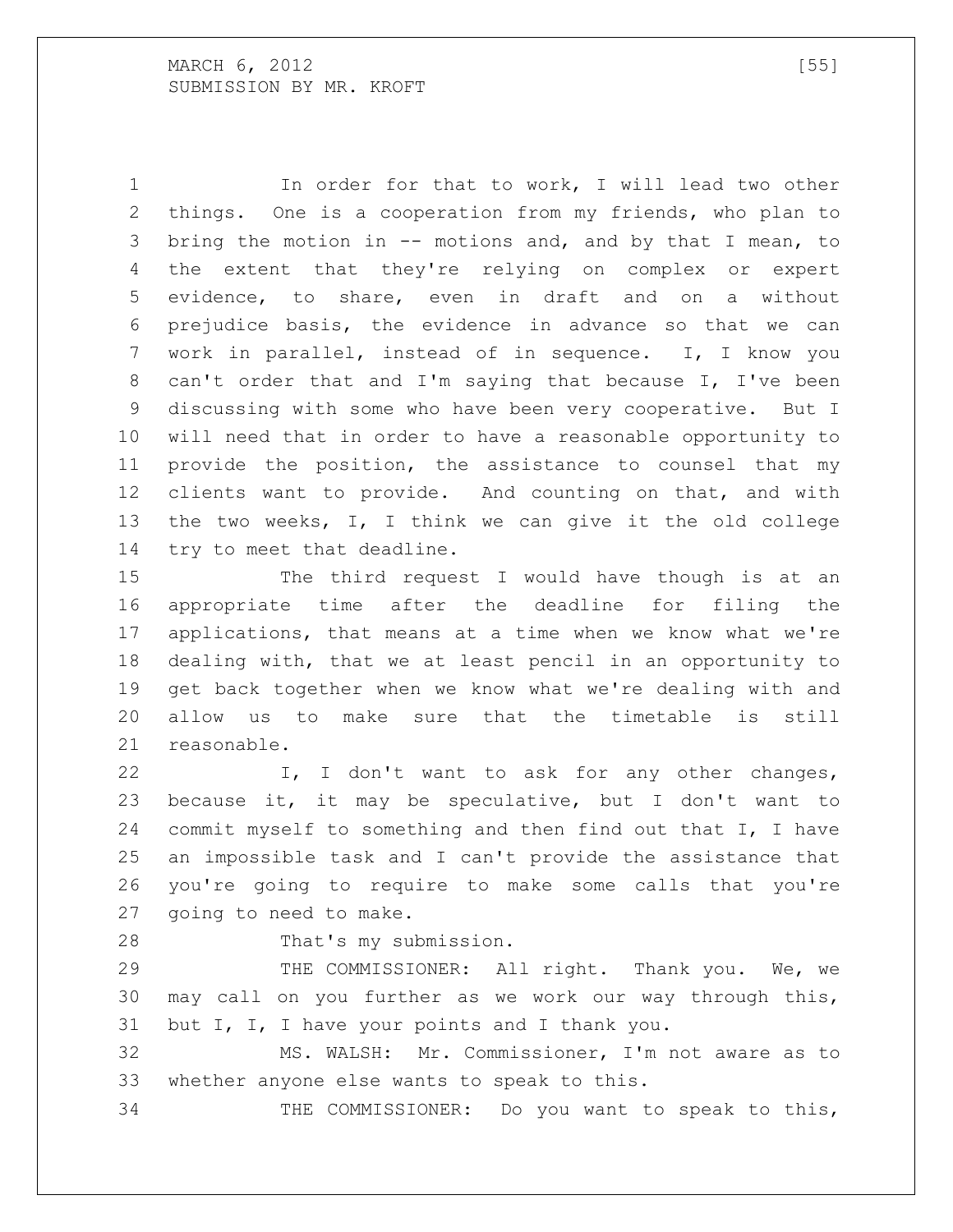MARCH , 2012 [56] SUBMISSION BY MR. SMORANG

 Mr. Smorang? MR. SMORANG: Sure. I received a telephone message yesterday from Mr. Kroft. We did not connect. I called him back this morning and we only connected in the hearing room. I received no e-mail from anybody about this matter. If one was sent to Mr. Ray, that's possible, but certainly wasn't sent to me. 8 THE COMMISSIONER: Mr. Ray of your firm? 9 MR. SMORANG: Mr. Ray of my firm. THE COMMISSIONER: Is that where it went? Yes? MS. WALSH: Yes. Our scheduling coordinator sent an e-mail on February 28th to all counsel, including Mr. Ray, who is Mr. Smorang's partner and whom we have been advised is the point of contact, that's who we're to communicate with. So that's where the e-mail went. MR. SMORANG: I think, in fairness, Ms. Walsh will agree that some e-mails have gone to Mr. Ray, some of 18 gone to me that should have gone to Mr. Ray. In any event, I didn't know before this morning that the e-mail existed. THE COMMISSIONER: I, I, I, I hear you. MR. SMORANG: At any rate, I guess my first observation is that I don't see this as the kind of issue that needs to be debated and ultimately ruled upon by you today. I think we can work and have continued to work together to make sure that the media motion is dealt with. I was surprised to hear Ms. Walsh to say that my media motion's not before you. Maybe she just didn't -- 28 MS. WALSH: No, no, I, I thought -- I'm sorry, I thought the commissioner was speaking to something else. I didn't  $-$  MR. SMORANG: Okay. 32 MS. WALSH: -- I, I misspoke. MR. SMORANG: The media motion that I filed back last year, as I have understood it, is going to be heard on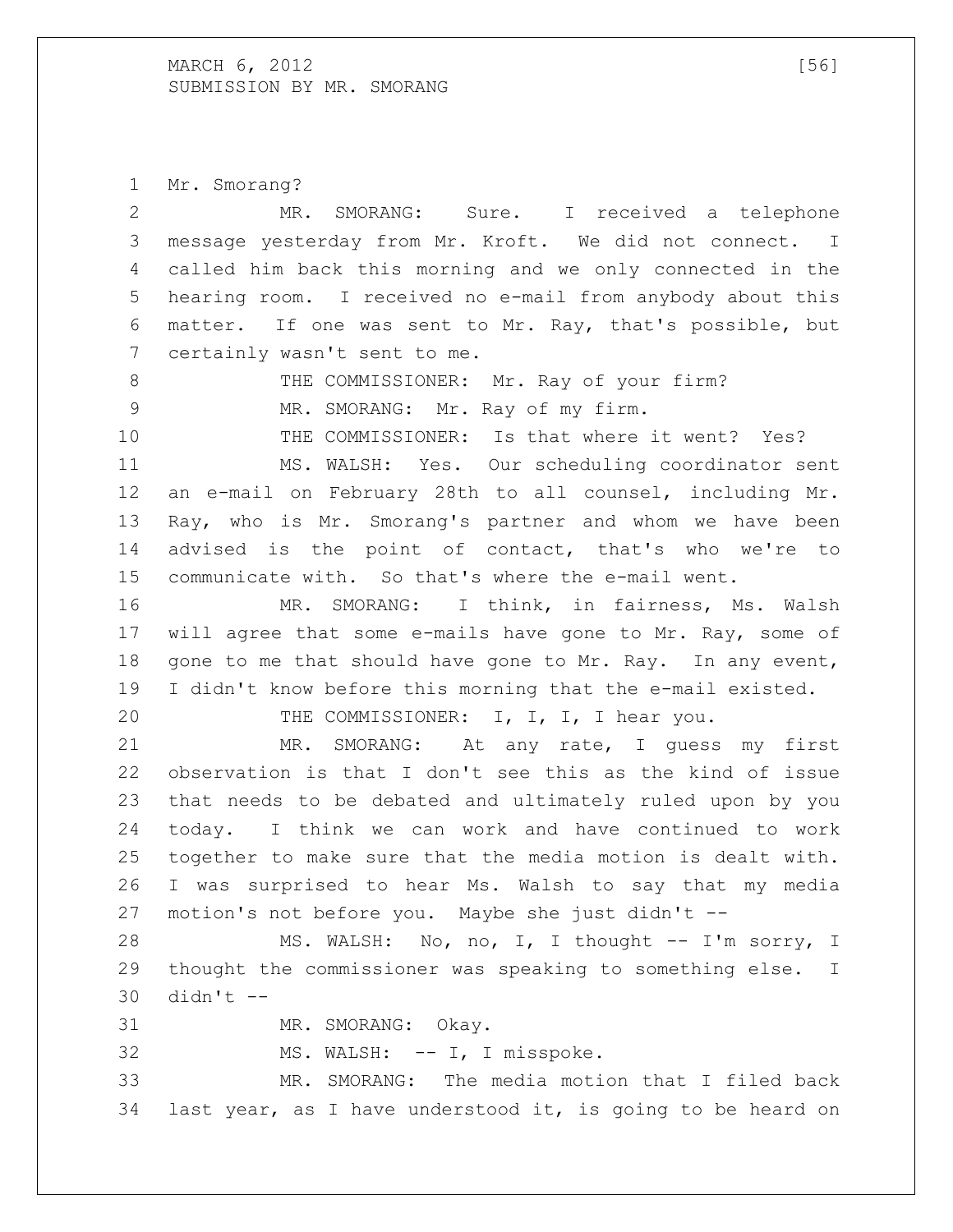MARCH 6, 2012 [57] SUBMISSION BY MR. SMORANG

 May 10th and 11th. I think even under Mr. Kroft's -- I, well, I haven't seen the, the changes, so maybe he's proposing to push that back, I don't know. THE COMMISSIONER: He is proposing, I think, that that go back to May 24th and 25th. Is that not correct, Mr. Kroft? MR. KROFT: Yes. 8 MR. SMORANG: All right. Well, I guess my suggestion at this point is that I think counsel can work this out. 11 THE COMMISSIONER: Okay. MR. SMORANG: Nobody's suggesting that we delay the start of the inquiry on July 1st, 4th. Obviously, we're going to need to give each other time to marshal our evidence and any evidence in response. I've had no trouble working with Mr. Kroft, nor, I think, aside from my inability to see the constitutional light, has he had any problem with me. So I suggest we just defer this issue and if there's a problem, we can, we can seek your guidance. THE COMMISSIONER: That, that, I think if, if that -- is there anybody else wants to speak to this? Well, if not, that sounds like a very amicable way of dealing with it and I guess the commission counsel could be conduit if, if need be. And if I, if we, there's any need to reassemble, why, we can do that, but I, I, I think that's, you've made a reasonable proposal, Mr. Kroft, and I've heard Mr. Smorang, accept the basis of it, that you'll work together and try to get the thing worked out and, and those dates that are in your memorandum and counsel will make that available to you, that e-mail, Mr. Smorang. MR. SMORANG: Yes.

 THE COMMISSIONER: We'll tentatively hold on that schedule, subject to the, what's worked out and you'll be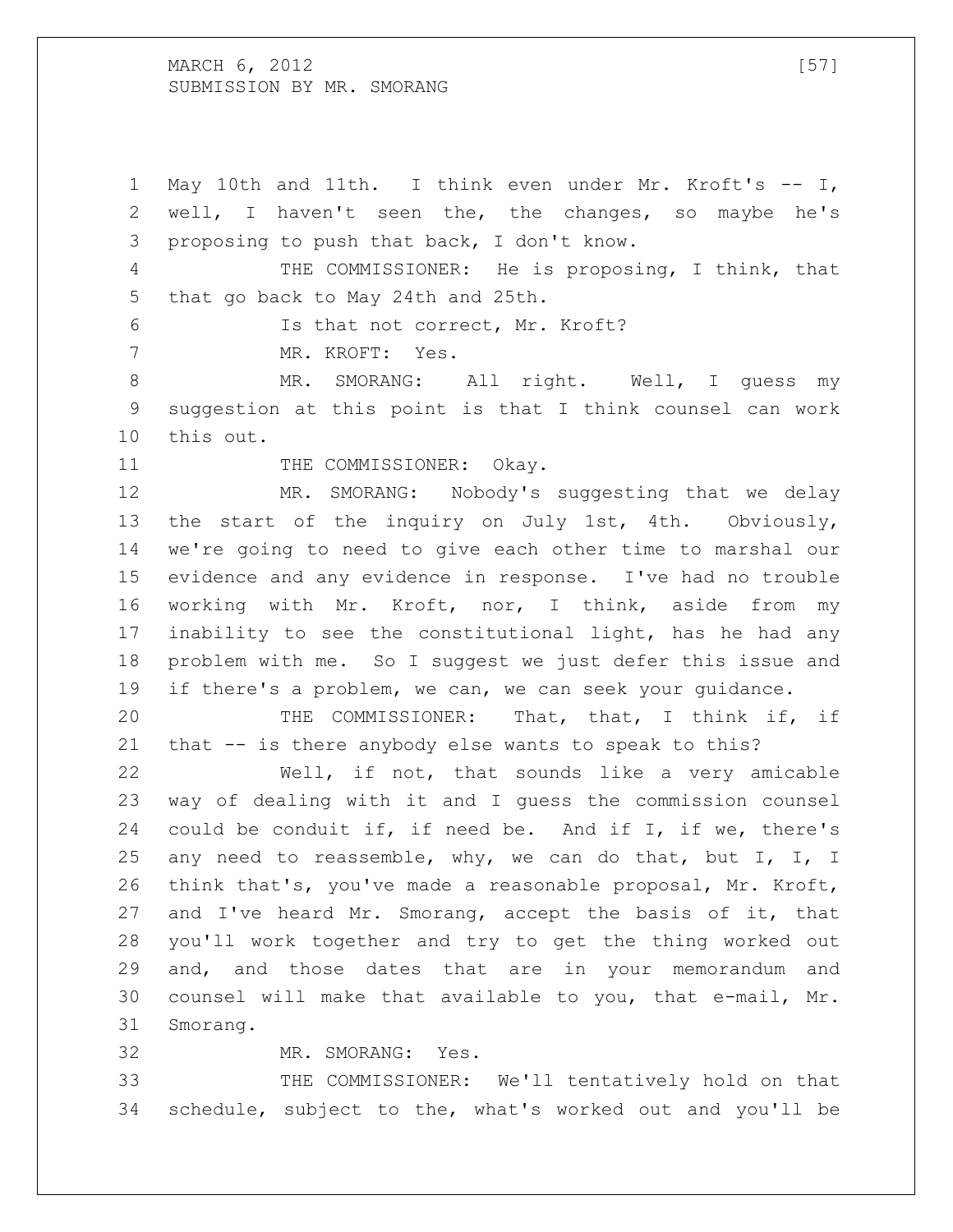MARCH 6, 2012 [58] SUBMISSION BY MR. KROFT

 party to know what's going on and you can keep me informed. If I'm needed back, I'll be here. MS. WALSH: Yes, Mr. Commissioner, we've certainly, I'm prepared to facilitate any meetings, as we've done in the past, between counsel, to facilitate this. I think that's a smart way of proceeding and there may, in fact, be other motions, other than the motion that's already filed by the MGEU in this regard. And so as, as that becomes clear, then we'll continue to have our discussions about the timing. THE COMMISSIONER: And there's a time for the 12 date of any other motions to be filed; is there not? 13 MS. WALSH: April 11th, yes. 14 THE COMMISSIONER: April 11th. MS. WALSH: Yes, yes, that deadline has not changed. 17 THE COMMISSIONER: No. 18 MS. WALSH: So -- THE COMMISSIONER: But it, there's no question that Mr. Smorang's application or motion, as you may call it, is, is just adjourned sine die and is before me to come forward at the date it's agreed upon? MS. WALSH: Yes, and, and both Mr. Smorang's motion and the affidavit that he filed in support are still on our website. And I understand there may be some supplemental material by way of a brief, but -- 27 THE COMMISSIONER: I have them --28 MS. WALSH: -- yes. 29 THE COMMISSIONER: -- on my desk. MS. WALSH: Yeah. 31 THE COMMISSIONER: Yes, Mr. Kroft? MR. KROFT: Mr. Smorang's suggestion is fine. I, I'm making a bit of a broader suggestion. I'm using this opportunity to do it. Which is for other counsel who might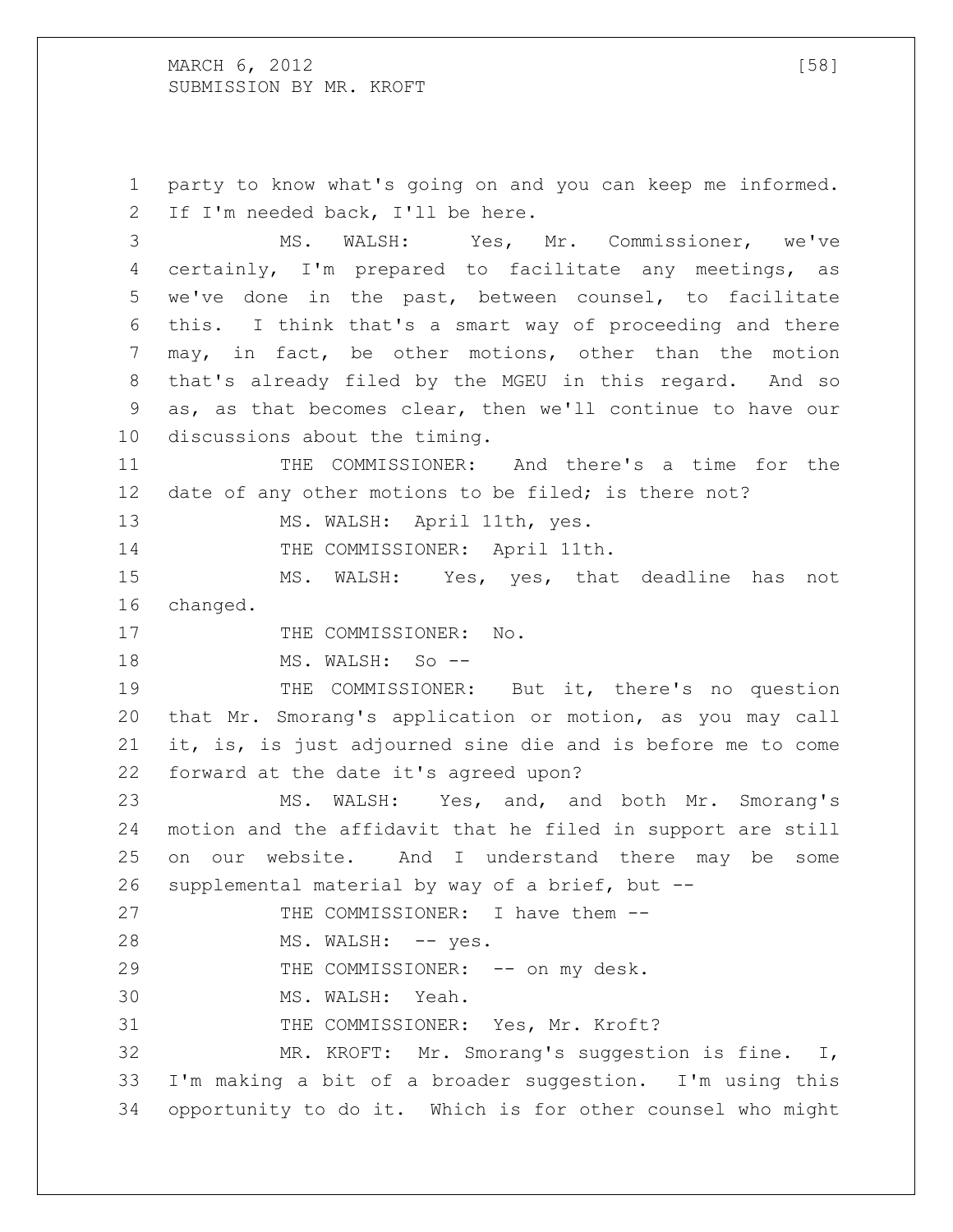MARCH 6, 2012 [59] SUBMISSION BY MR. KROFT

 be considering participating in these motions, particularly in the sense of filing evidence. While the deadline is April 11th, if we're moving forward cooperatively and trying to get to that July 4th date, it would be helpful for me, even as I mentioned, on a without prejudice basis, to get a heads up, especially if there's going to be evidence filed of a complex nature, so that we don't miss on that July 4th date by running into a problem. So I'm, I'm hoping that all counsel will be as cooperative as Mr. Smorang has been and, and some of the other folks I've talked to.

 THE COMMISSIONER: Well, I'm sure they've all heard you and I think from the cooperation and the speed displayed here up until this point, I suspect it'll be forthcoming.

16 MR. KROFT: Thank you.

 MS. WALSH: Yes, and, and in that regard, Mr. Commissioner, to the extent that I have been made aware by various counsel of the potential for filing such motions, I've been keeping them apprised of the scheduling issues and, and the need to give advice on that regard, in that regard, as soon as possible.

23 THE COMMISSIONER: Right.

 MS. WALSH: So the final item of a specific nature on the agenda is simply to discuss the issue of the witness interview scheduling.

 Mr. Commissioner, as I indicated earlier, the anticipated timetable which we provided to counsel on October 21st was necessarily a, a tight timeline. Due to various court proceedings which have taken place, however, our schedule has had to be revised, including the scheduling of the witnesses, which is fine. These things happen. And so our chief administrative officer has done a great deal of work communicating with counsel to prepare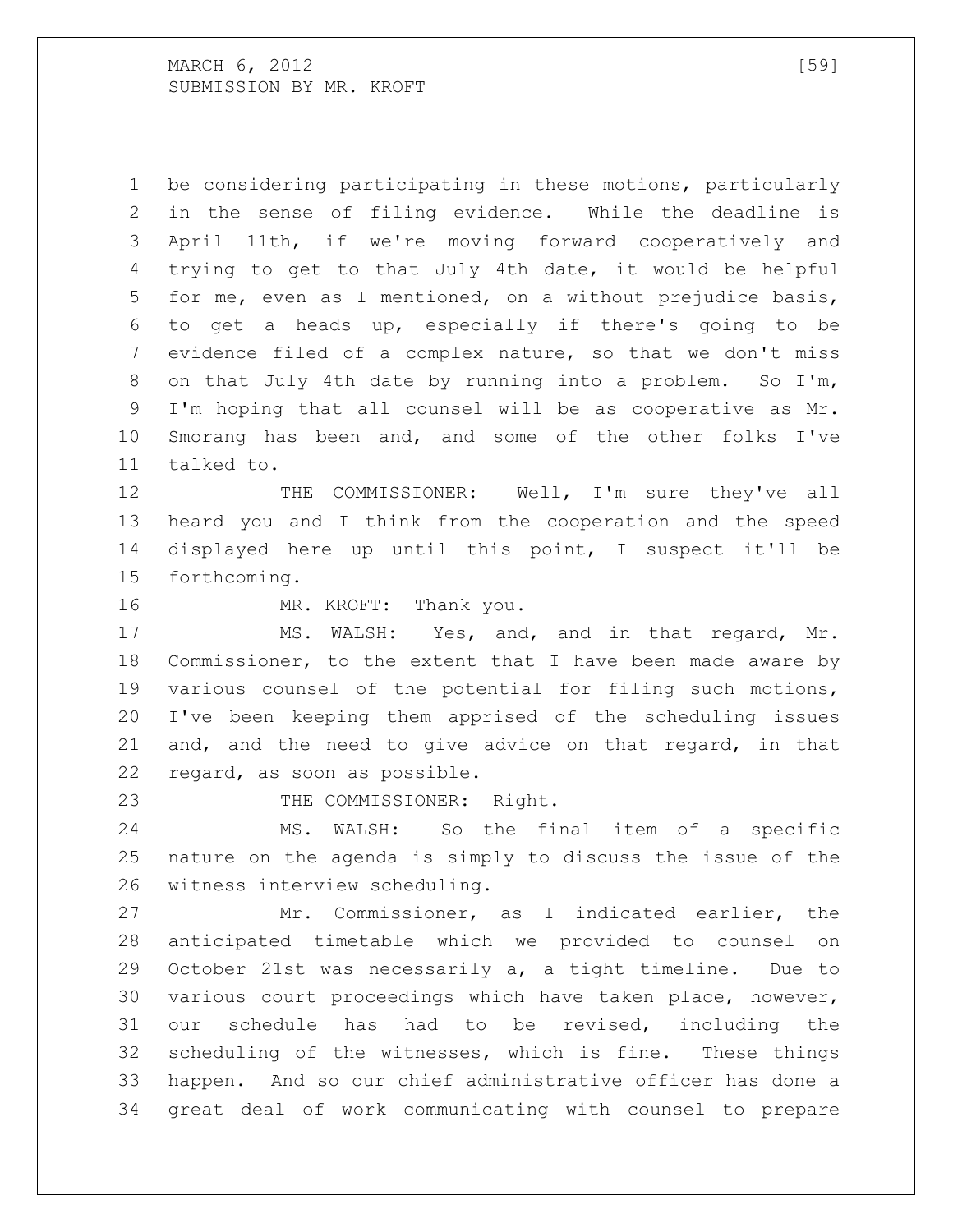and then revise the witness interview schedules. I am advised that respective counsel have received new schedules for the witness interviews. That's the pre-hearing interviews and that the witnesses will be issued subpoenas consistent with the process that we had followed with many other witnesses. But there may be counsel who want to speak to this issue.

8 THE COMMISSIONER: All right. Are there any counsel that want to speak to the scheduling of witnesses? Correspondence has gone out to counsel as to

your, the, the schedule; I take it?

 MS. WALSH: It has. The actual schedules have been provided.

14 THE COMMISSIONER: Yeah.

 MS. WALSH: Yes. And, I mean, this is not the only opportunity. Someone can speak with me at any point, obviously, but --

18 THE COMMISSIONER: Yes.

 MS. WALSH: -- the, the schedule, the purpose of the schedule is to ensure that we proceed with our revised commencement date of July the 4th.

 THE COMMISSIONER: And if there's any small adjustments, why, they can be accommodated, hopefully, but generally --

MS. WALSH: Yes.

 THE COMMISSIONER: -- speaking, you've laid out the schedule as to way it's to work from here on in?

 MS. WALSH: Yes, and I'm advised by our scheduling coordinator that she has taken into account various witness and counsel's holidays and, and other schedules, to the extent possible.

 THE COMMISSIONER: Right. All right. Are we through with that matter on the agenda?

Mr. Ray?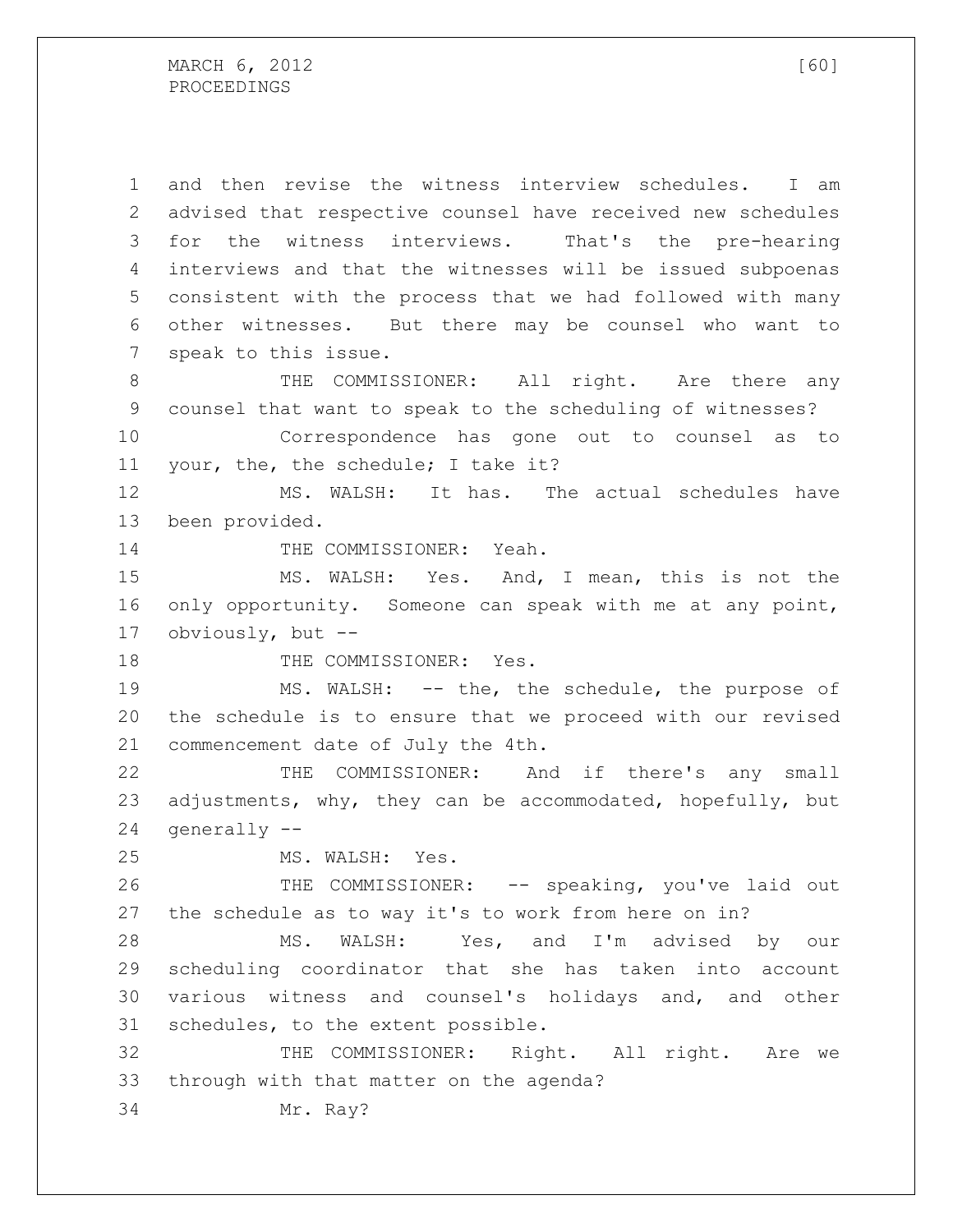MR. RAY: Yes, Mr. Commissioner, good morning. We did, in fact, receive a revised witness schedule. As you know, we represent approximately 30 of the social workers that we anticipate will have to be interviewed or perhaps testify at these proceedings. At approximately 6:30 last night, I received a revised schedule indicating that there's a fairly onerous schedule in April that commission counsel intends to impose for interviewing social workers. And of course, I recognize the, the great amount of work that my learned friend and her office has before her, in terms of reviewing documents and interviewing a number of witnesses. The difficulty is is that from a practical standpoint, since last May, I have been the primary person, if not the only person in our office, conducting witness interviews, reviewing documents in order to prepare these people for interviews and to prepare them for giving testimony before you.

 And that's not a problem because I'm available every day, except for two in March, and have been available for December, January and a great part of February. I'm 21 also available for the most part of April. What -- we're running into problems and we haven't had an opportunity to discuss this with commission counsel at great length, but one of the anticipated problems is the schedule now contemplates four witnesses per day, in separate rooms, being interviewed by two people from our office. At this point in time, we don't have, our office, that is, the resources to be in two different rooms, interviewing two different people and to prepare those witnesses again, through a separate person in our office, if one was available, to have that interview conducted in that process.

 I'm available and I'm available almost every day and I can certainly provide my schedule to, to the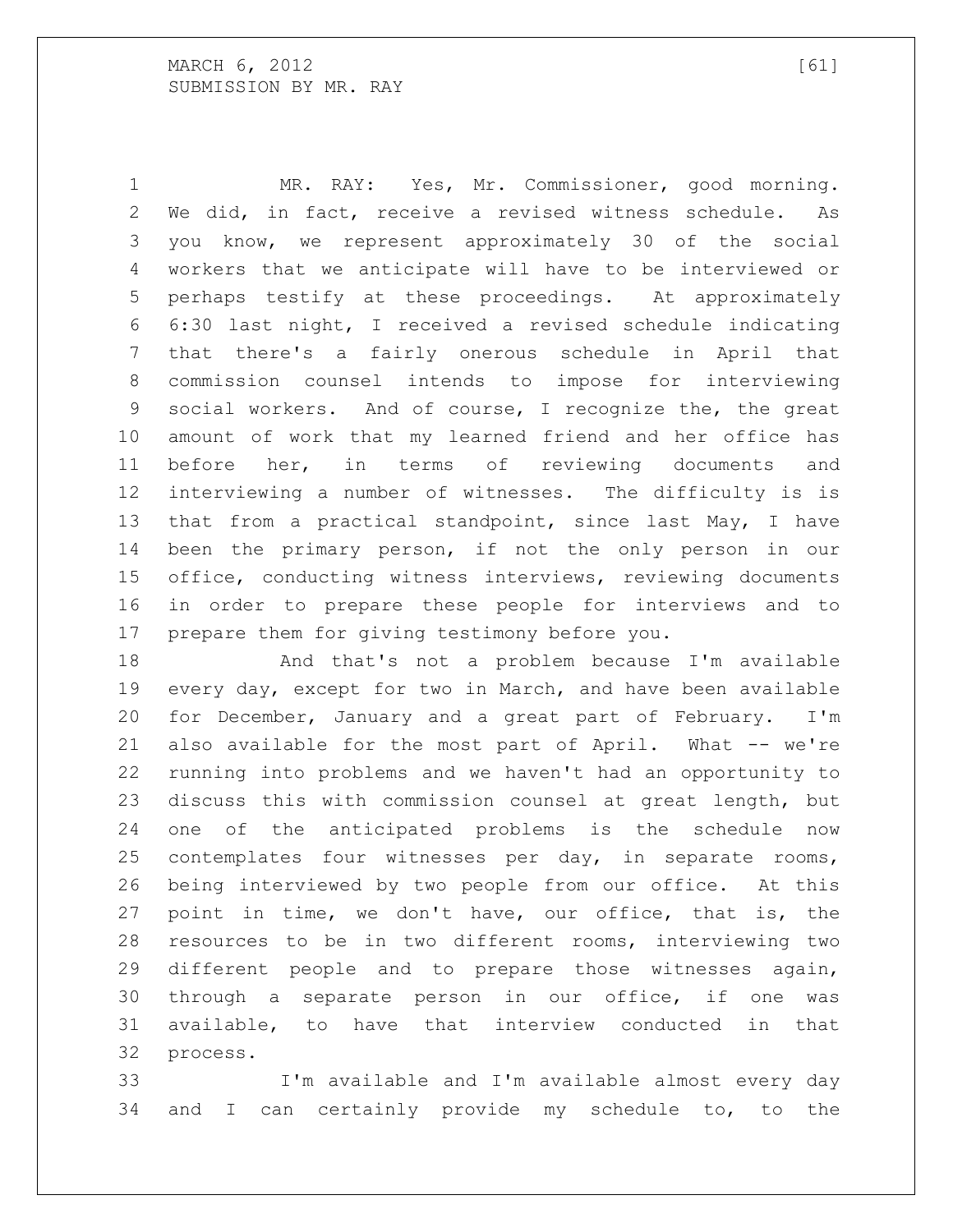MARCH , 2012 [62] SUBMISSION BY MR. RAY

 commission and I, and I have done that. But to do four witnesses a day in the way currently being contemplated is going to be, well, at this point, it's not going to be possible, because I can only be in one place at the same time. THE COMMISSIONER: So how many, how many days does that present a problem for? MR. RAY: Well, as I say, Mr. Commissioner, I just received the, the schedule, the revised schedule yesterday. I've indicated to commission counsel that I'm available for every day but two in March. 12 THE COMMISSIONER: Well, we're, we're -- the, this is going to happen in April. MR. RAY: I appreciate that and that's, and, and I'm available for the, for the greater part of, in April, with the exception of the first week and two other days. So my suggestion was that we do as many people in March as possible and if, at a conservative rate of two per day -- 19 THE COMMISSIONER: April you mean? MR. RAY: Well, March or April. I, I'm entirely available in March and -- 22 THE COMMISSIONER: Well --23 MR. RAY:  $-$  I'm somewhat  $-$ 24 THE COMMISSIONER: -- there -- MR. RAY: -- available in April. THE COMMISSIONER: -- I, I have a copy of that letter and a lot of the witnesses were going to be away in March. MR. RAY: Some, some of the witnesses will be away, away in March and if -- and part of the problem is proceeding to interview witnesses in chronological order is really more the problem than is their availability. If witnesses are not interviewed in chronological order, then I anticipate this will be much easier to schedule.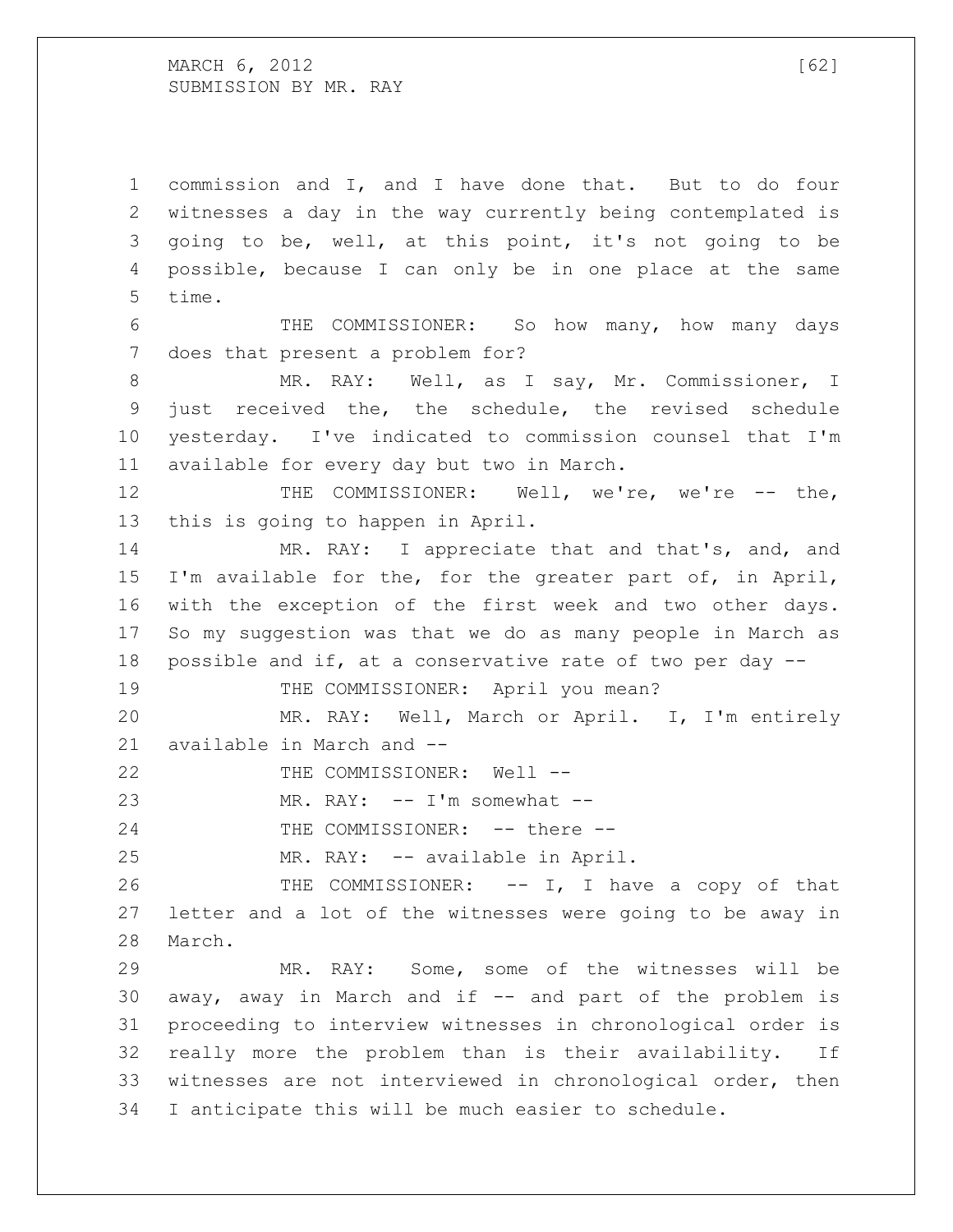MARCH , 2012 [63] SUBMISSION BY MR. RAY SUBMISSION BY MS. WALSH

 THE COMMISSIONER: Well, do you want to get into detail of your, of your letter here, or do you want to -- MR. RAY: No. THE COMMISSIONER: -- break for 15 minutes and see if the, you can work this out? MR. RAY: Mr. Commissioner, my, my, my suggestion was originally going to be that we try to provide, or work out scheduling conflicts absent this type of a forum and, and together with commission counsel. I wasn't proposing to have the schedule resolved before you today, but I, you know, it's been put on the agenda. I'm simply raising, from our standpoint, some of the practical problems that exist in effectively having to redo work through someone else in our office, if that's, in fact, possible, that I've already done and have someone else attend witness interviews to, to do work that I've done and to prepare witnesses that I've prepared and who may -- are not familiar with the case otherwise.

19 THE COMMISSIONER: Ms. Walsh?

 MS. WALSH: Mr. Commissioner, I'm, I don't see much value in having a, a lengthy public debate on witness scheduling. I did bring it to the attention of counsel, the fact that schedules have now been sent out and that witnesses will be subpoenaed. Because there have been many weeks of discussions and of course, we did have a, a witness schedule which then had to be revised because of the court proceedings, which were entitled to be taken. And as a result, we have other witnesses who were scheduled for March, many of whom were scheduled long ago, or ones that we have filled in.

 In terms of, of duplicating, I mean, I'm, I'm happy to accommodate Mr. Ray and, and his clients to the extent possible and I believe that's what our scheduling coordinator has done. If we don't duplicate, if we don't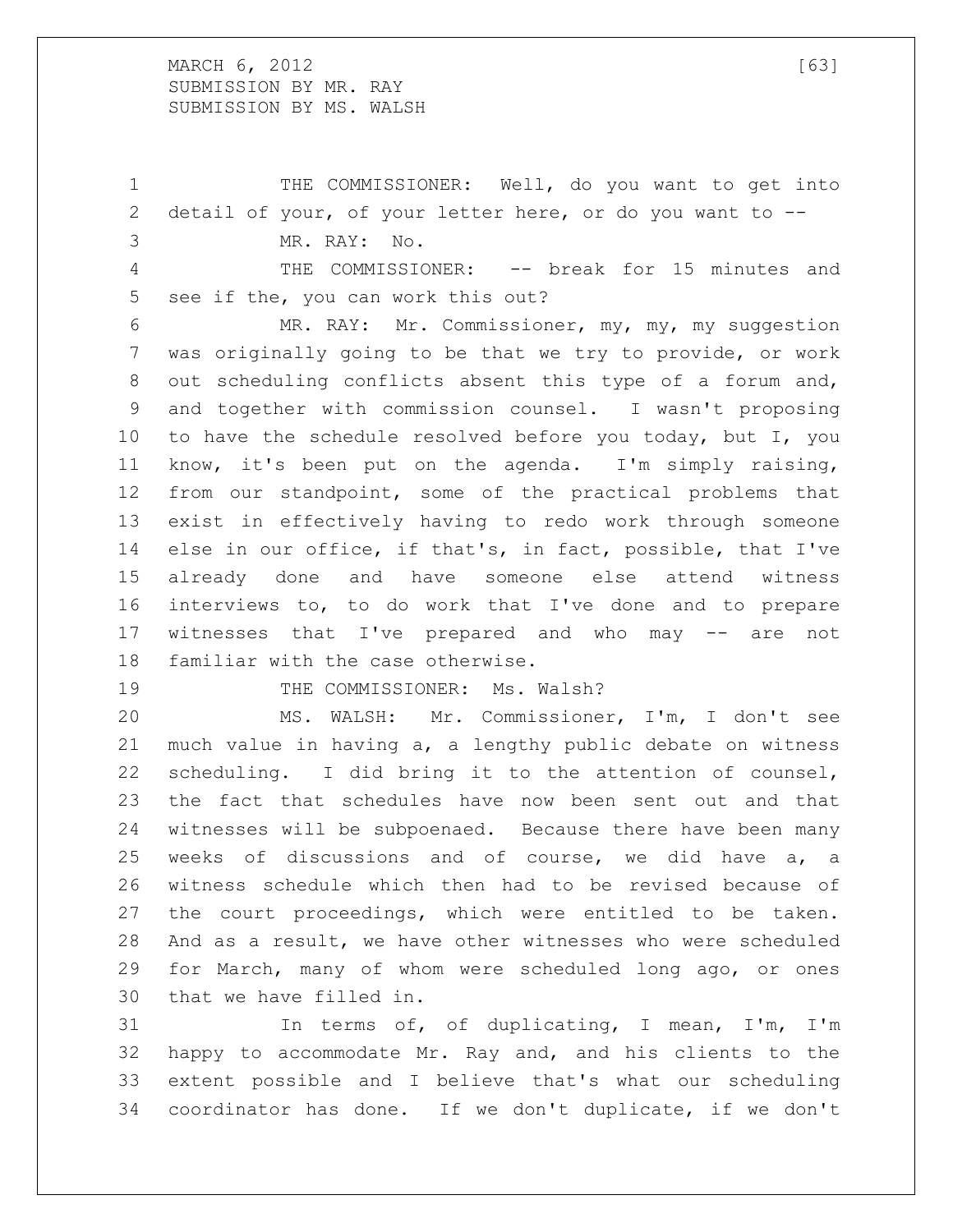double up on, on lawyers interviewing, the only result is that it takes that much longer and we probably won't be able to start in July. So that's, that's the only thing.

 Of the, the days that have duplication, there are 13 full days that we've looked at. The days of duplication, there are two half days and three full days. So perhaps we can work out those. But as I said, at a certain point, Mr. Commissioner, we simply have to, having taken into account holiday schedules, which our scheduling coordinator has done, we simply have to say this is our schedule, this is what we have to do. So, failing that, as I said, I, I think we'll probably have to start later, which, you know, we're, we're able to do.

14 THE COMMISSIONER: Well --

 MS. WALSH: So it's, it's, it's no, no more obtuse than, than that. It's just a matter of, of bodies and time.

18 THE COMMISSIONER: -- we're, we're in this 19 position because we got -- and, and understandably, sidetracked by court proceedings which were fairly taken. No, no, no criticism of that, but that's put us in this position. And so you had to readjust your schedule, as I understand it, because of the days that were lost and you were told that while that court proceeding was pending there would be no interviews.

MS. WALSH: Yes.

 THE COMMISSIONER: That's what you relayed to me. Well, if that is correct, then we've got to pick up this and, and pick up the time. I, I don't want to be unreasonable with counsel.

MR. RAY: If I --

 THE COMMISSIONER: I notice, I notice, at the moment, the, the schedule has, you're, you're interviewing Mr. Ray's clients going on until Friday, May the 4th.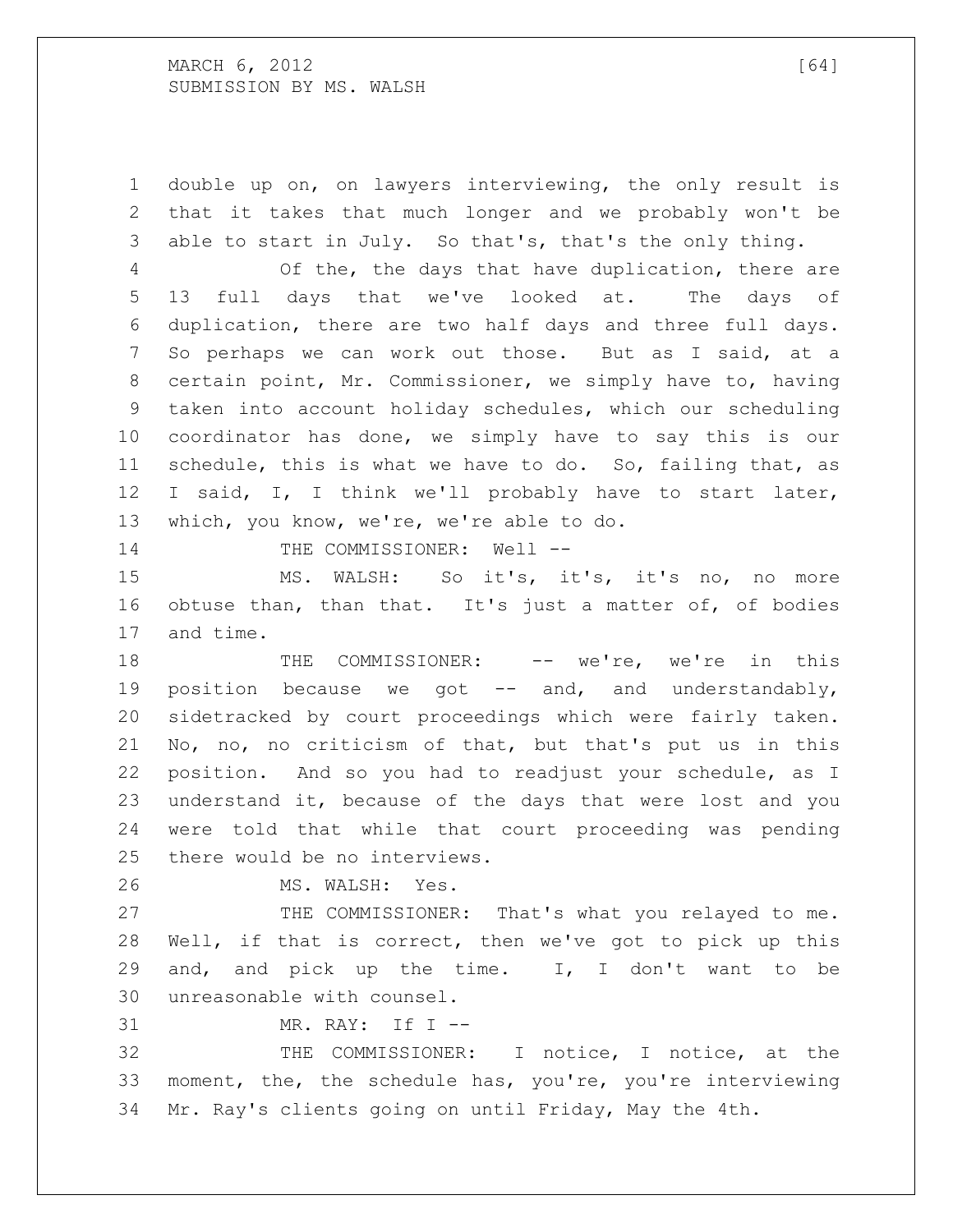MARCH , 2012 [65] SUBMISSION BY MS. WALSH SUBMISSION BY MR. RAY

1 MS. WALSH: Yes. THE COMMISSIONER: Where are you for resources if we were to take one more, add one more week onto that? MS. WALSH: Every week that we add on makes it less likely to start July the 4th. We might have to start July the 11th. There -- in addition to all the witness interviews, we've asked various counsel for large amounts of information, much of which is still outstanding, that we need to receive. And then once we've finished all the witness interviews, as we've indicated in our rules of procedure, we are going to provide all of the counsel with will says, or summaries of all of the evidence of the witnesses that we intend to call to testify. So we're going to need time to provide all of that information. There's a huge amount of preparation just to, to get ready for the hearings themselves, once we've finished conducting the interviews. So that's why, you know, it looks like, okay, well, you're start, finishing May the 1st, you're not starting until July, but there's an awful lot to be done in the meantime. So you know -- 22 THE COMMISSIONER: Well --MS. WALSH: -- I don't know what else to say.

I'm, I'm sorry.

 MR. RAY: I just want to mention one thing, Mr. Commissioner. You, you mentioned the court proceedings. The, the court proceedings, the period the court proceeding occurred, we had our, you know, witnesses that our office represents, we had 13 scheduled between February 2nd and February 16th, which is the date that Justice Freedman issued his decision. There was no request on behalf of our office to cancel any witness interviews subsequent to issuing his decision. And there was multiple witness interviews that were scheduled for the end of February that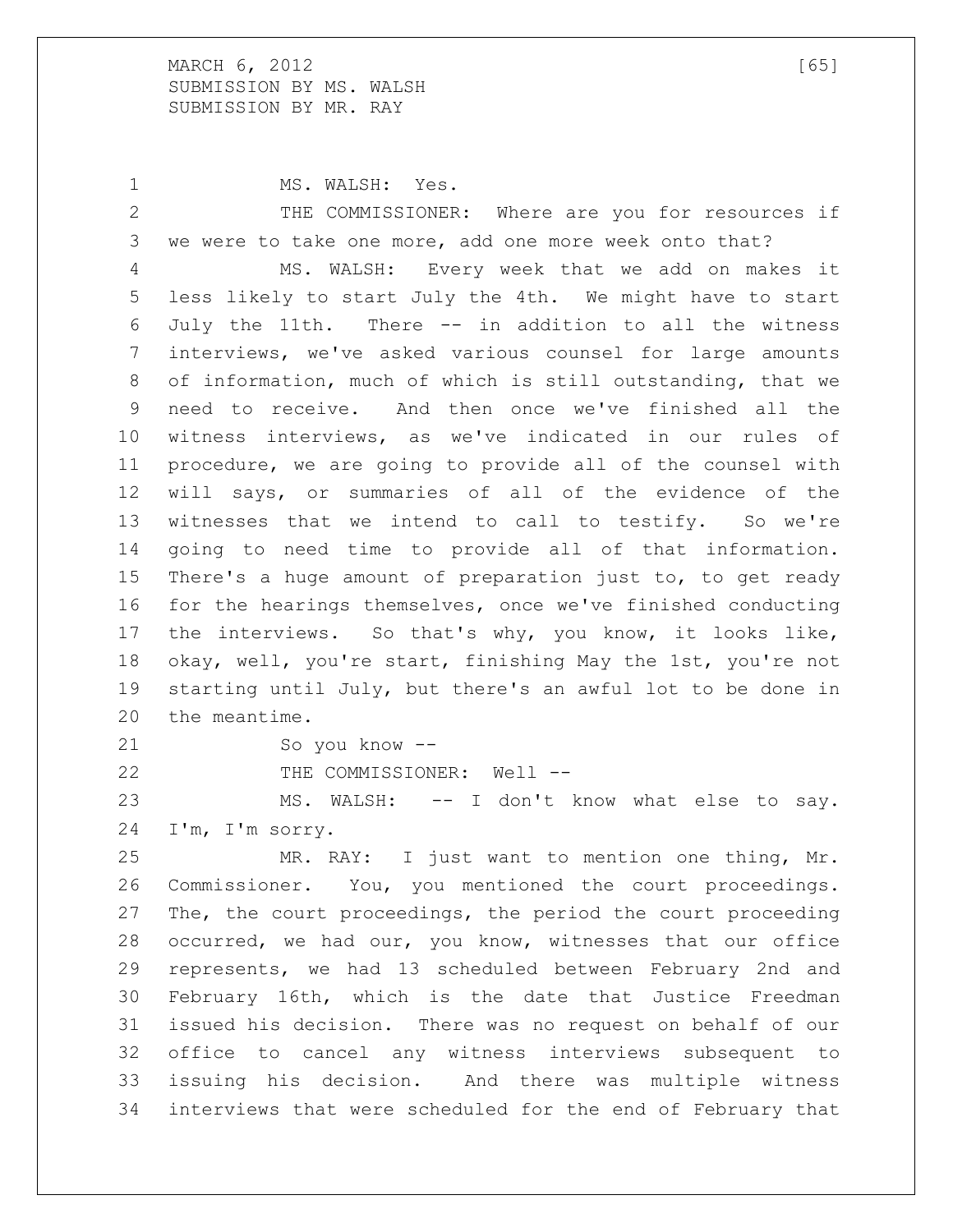MARCH 6, 2012 [66] SUBMISSION BY MR. RAY

 were cancelled, I assume because of counsel's, commission counsel's willingness or desire to interview people in chronological order. I can't speak to that, I don't know why they were cancelled, but I, you know, I had the end of February, subsequent to Justice Freedman's decision, available for witness interviews and I also had, as I say again, all of March.

 In addition to the, part of the problems with scheduling in April, Mr. Smorang is obviously going to be engaged with Mr. Kroft and perhaps others in the examination and cross-examination on affidavits, as it relates to the media motion. So effectively, Mr. Smorang would be double or triple booked on, on that issue. So it's not an unwillingness. I can definitely indicate that we are, we want to get this done as much as anybody. It's a resources issue and, and I don't know what to say, other 17 than that we, we're, we're trying to cooperate with commission counsel, but that's why my schedule is entirely open in March, but for two days.

 THE COMMISSIONER: Well, but look, lot of your clients weren't available in, in those dates in March. As I understand it, there, there, there were so many unavailable that it was decided it would be awkward to try to get your, your, your clients to start during that month.

```
25 MR. RAY: I --
```
 THE COMMISSIONER: Am I, am I wrong in that understanding?

 MR. RAY: -- my position is, is yes, because -- and I've, in fact, I've offered to commission counsel to have my, my assistant do the scheduling for them if they would simply provide me with their dates that they are available. The problem, Mr. Commissioner, is that if, if the commission counsel is insisting on conducting interviews in chronological order, then it will be more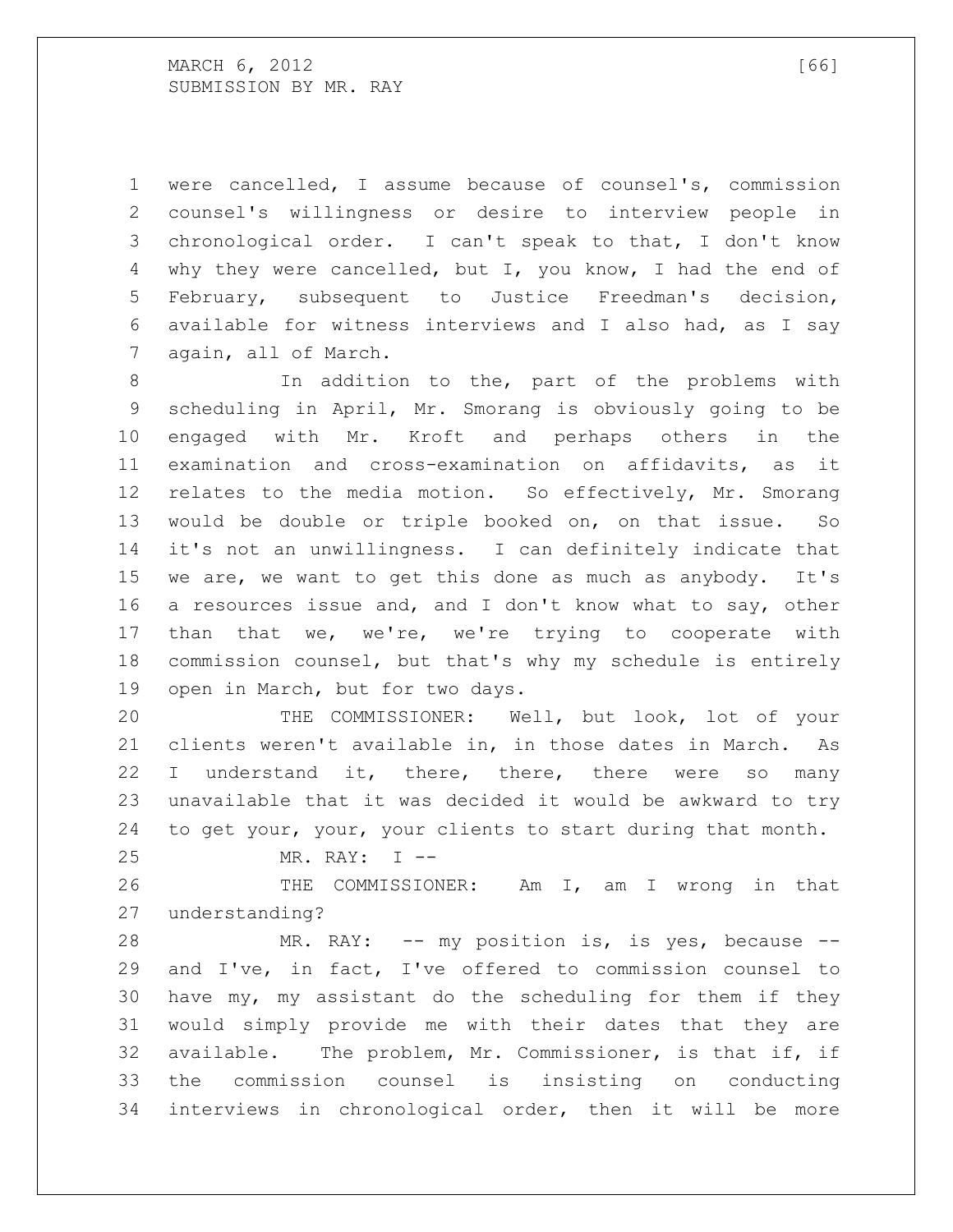MARCH , 2012 [67] SUBMISSION BY MR. RAY SUBMISSION BY MS. WALSH

awkward to schedule. I can certainly indicate that.

 If there's no insistence on interviewing in chronological order, then I don't see it as being a problem. Certainly not from my availability. And, and at the very least, as I indicated to commission counsel previously, even if we did 10 days of interviews with a conservative rate of two witnesses per day, that's 20 witnesses done in March. So I don't know, and, and I, I, I don't know what their availability is in March to conduct interviews. I've, I've offered and I've indicated repeatedly that we're available to do them. If they're entirely fully booked every day, then I guess that's, that's what we're dealing with, but I don't, certainly don't want it to be indicated that it's entirely due to unavailability of myself or witnesses, because, because that's not the case.

17 THE COMMISSIONER: Do you see a solution, Ms. Walsh?

 MS. WALSH: Well, I mean, it's unfortunate that this has become a matter of some debate, publicly. I, quite frankly, don't see what the relationship between chronological order and availability of counsel to duplicate interviews, or double up on interviews is. So I don't think that the chronological order makes a difference.

I think all that we do is --

 THE COMMISSIONER: Your, I take it your office is fully booked with interviews for March; is that --

MS. WALSH: Yes.

30 THE COMMISSIONER: -- correct?

MS. WALSH: Yes, we are.

32 THE COMMISSIONER: So you're not --

 MS. WALSH: And many of those have been, have been booked since December of last year.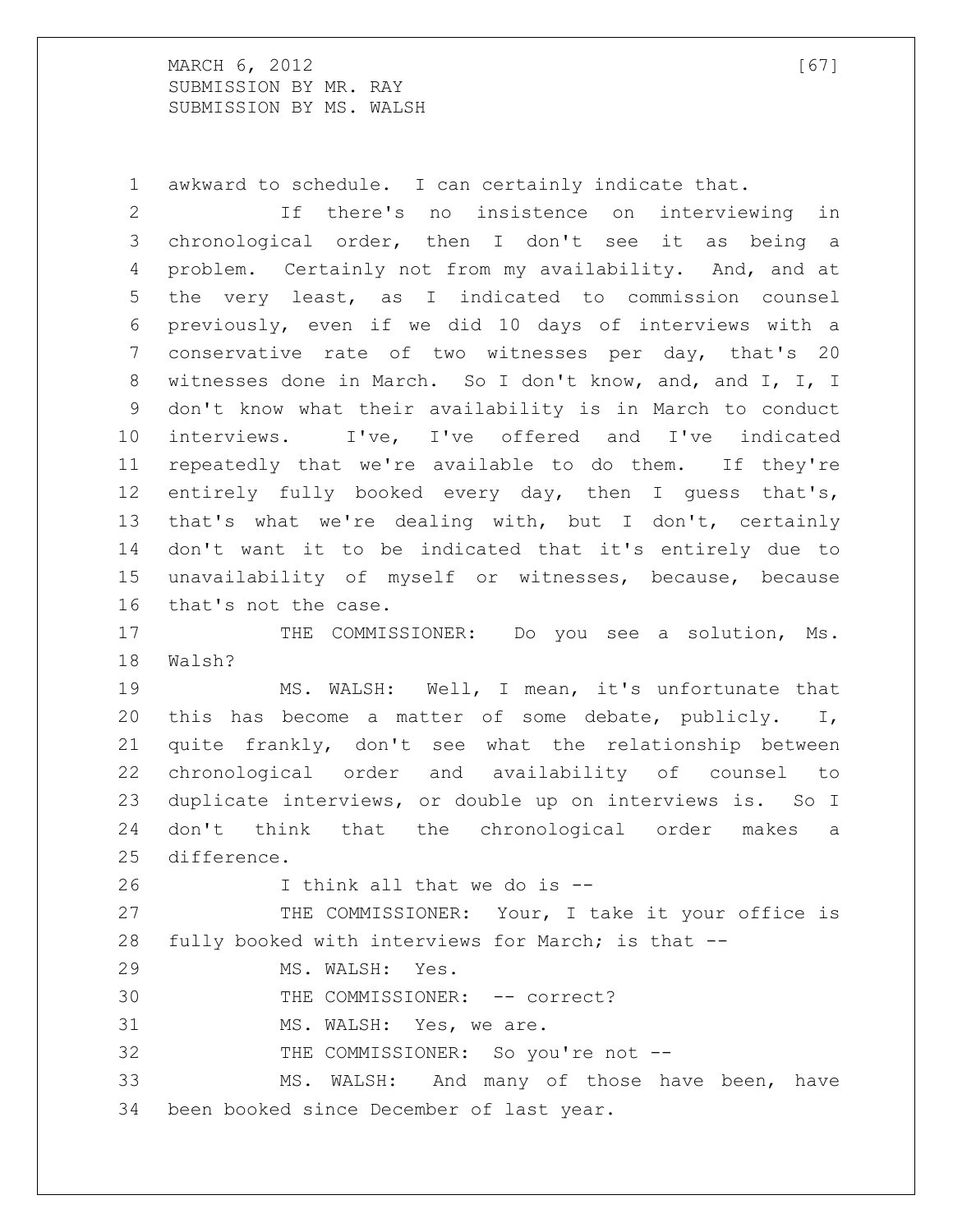1 THE COMMISSIONER: -- so you're not, your office is not available to do them in March? MS. WALSH: That's right. And as you've pointed out, most of, many of those witnesses we want to interview had indicated that they weren't available in March and that's what our scheduling coordinator took into account. I mean, I think all we can do is try to work with the April month and see how far that takes us. And if it doesn't give us enough time to begin on a timely basis, we'll go from there. 11 THE COMMISSIONER: Well, if, if -- I, I don't want people being interviewed under subpoena when they are without counsel. 14 MS. WALSH: Right. THE COMMISSIONER: I just don't want to have to see that happen in here. 17 MS. WALSH: I agree. THE COMMISSIONER: So if we have to, to take that week in May, that, that, then we'll have to do that. And if that backs us up a, a week beyond the 4th of July, well, I guess it has to and if that happens, I think I'll be having you put out a canvas who's available for the last half of August. But I won't impose that today. I'm just throwing that out as -- we, we booked August off because we were going to, we thought we were starting much earlier than we are and it seems now that that's, that's a long time to be off. But I appreciate people have their own holiday plans and I, I, I'm conscious of that and, and I have my own in the first two weeks of August, so I, I shouldn't be so selfish to say I want you all back the last two weeks. So, but we, that's one thing we can look at. But we may have to take that week in May if this isn't otherwise resolved. MR. RAY: I, I can indicate that, I don't have my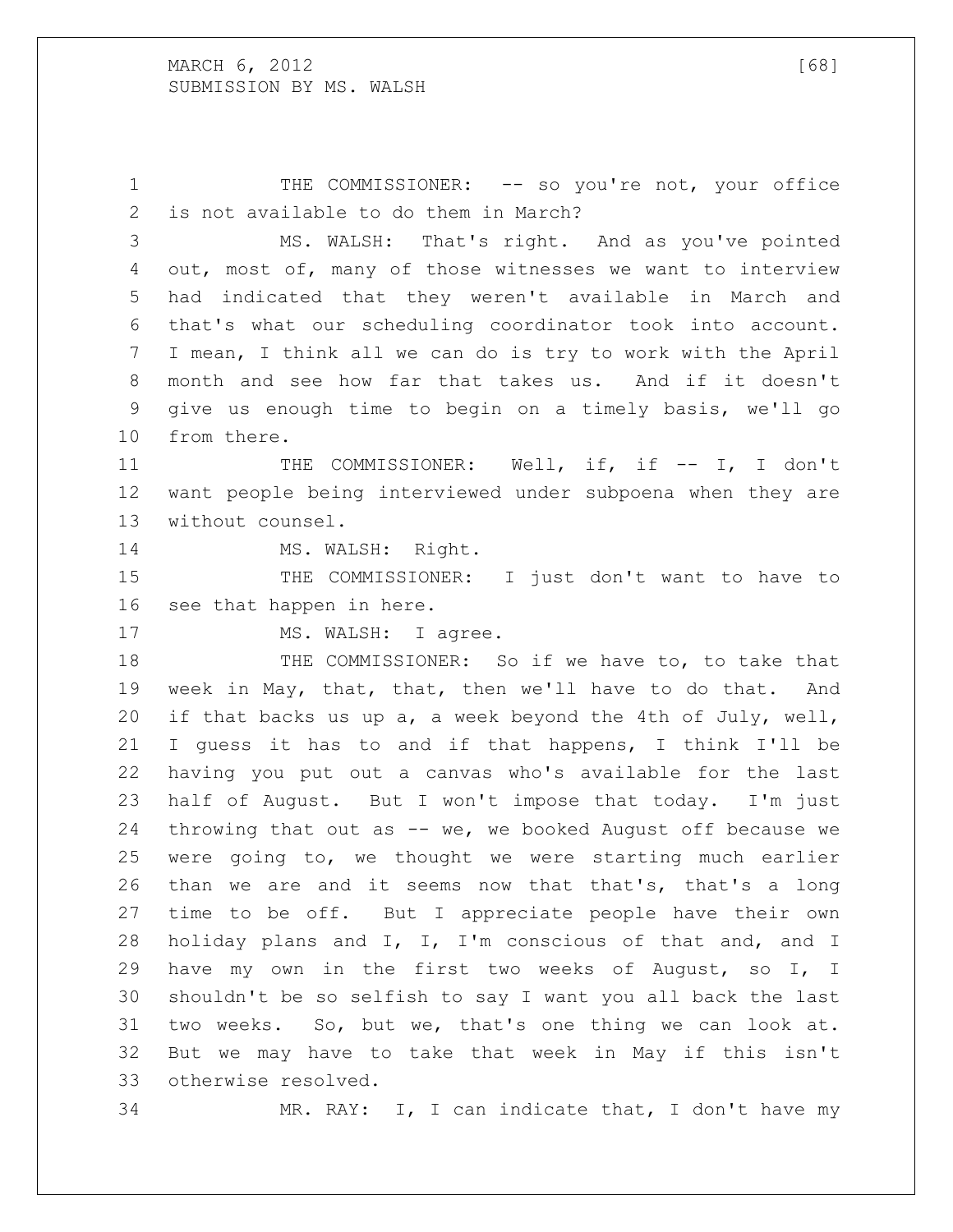MARCH 6, 2012 [69] PROCEEDINGS

 diary with me, Mr. Commissioner, but I'm otherwise available in May because I've indicated, I've known for quite some time that we're going to be proceeding in May. 4 THE COMMISSIONER: Okay. Well -- MS. WALSH: Sounds good. THE COMMISSIONER: -- we'll leave it there. 7 MS. WALSH: Thank you. 8 MR. RAY: Thank you. THE COMMISSIONER: Okay. Now, the last agenda is any other matters to be raised, I think; am I correct? MS. WALSH: Yes. I'm not advised of any, but there may be some. 13 THE COMMISSIONER: No, it would appear not. So that means we're stand adjourned at, on a tentative timetable, until what date? 16 MS. WALSH: May the 10th --17 THE COMMISSIONER: Right. MS. WALSH: -- would be the hearing of the -- no, well, we've, we've changed the May the 10th -- THE COMMISSIONER: That's May the 24th. 21 MS. WALSH: -- May the 24th, yes. THE COMMISSIONER: Yes, May the 24th. MS. WALSH: Right. 24 THE COMMISSIONER: All right. And if we're needed before them, we'll be here. MS. WALSH: Thank you, Mr. Commissioner. THE COMMISSIONER: Thanks, everybody, for the cooperation this morning. Thank you. 29 THE CLERK: Order. (EXCERPT CONCLUDED)